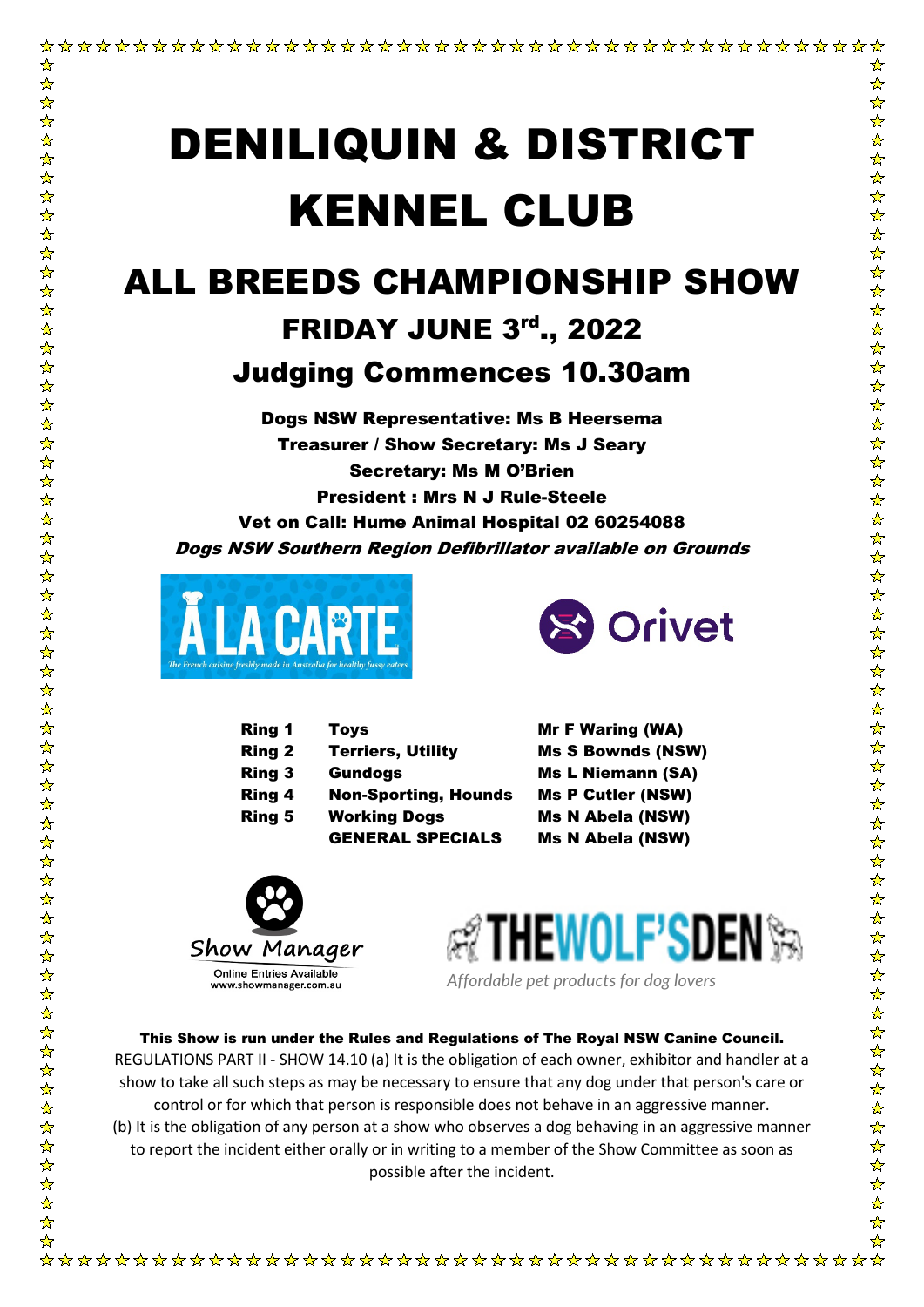# Group 1 - Toy Group 1 - Mr Frank L Waring (WA) Start Time: Cavalier King Charles Spaniel **Class 2 - Minor Puppy Dog** 1 Miss T & Mrs K Perkiss: **TIKIMI ROYAL OBSESSION** 2100574255 30-10-2021: Ch Cavalierlove Proud N Cool - Cavalierlove Royal Randevu **1st\* Class 4 - Junior Dog** 2 Miss T & Mrs K Perkiss: **CAVALIERLOVE SCANDALOUS AFFAIR** 2100562880 10-04-2021: Ch Cavalierlove Proud N **1st\*** AFFAIR 2100562880 10-04-2021: Ch Cavalier Cool - Ch Cavalier love Amorous N Ready **Class 11 - Open Dog** 3 Mr S Wraith: **CH MATMOR REMY MARTIN** 3100346433 24- 07-2016: Supch Matmor A Scandalous Affair - Matmor Veuveclicquot **1st\*** 4 M Lu: **DAPSEN SUPREME COMMANDER** 3100392082 24- 03-2019: Ch Marcavan Sorcerers Secrets - Ch Dapsen Wrecking Ball Absent Ch **2** Pts **8** Res **3 Class 4a - Junior Bitch** 5 Ms S Donahue: **CAVALIERLOVE POKER FACE** 2100562768 08-04-2021: Konavan The Gambler - Ch Alexabelle Penny's **1st** U8-04-2021: Konavan The<br>Rising Star Ofcavalierlove **Class 5a - Intermediate Bitch** 6 M Lu: **DAPSEN SHAKE RATTLE AND ROLL** 3100422279 29- 11-2020: Dapsen Whos Foolin Who - Dapsen Which Witch Is Which Absent **Class 10a - Australian Bred Bitch** 7 Mr S Wraith: **SUP CH MATMOR IN THE SOCIETY PAGES** 3100362197 26-06-2017: Ch Matmor Colour Sergeant - 1st\* 5100362197 Z6-06-2017: Chi Ch **7** Pts **7** Res **5** BOB **7 Bitch** Pts **10** R/Up **2 Dog** Chihuahua (Long Coat) **Class 10 - Australian Bred Dog** 8 Lyn Gunnell: **HOLLYCHI BALLGARETH** 3100383846 30-11- 2018: Kfinch Smokey N The Bandit - Ch Hollychi Celctic Lassie **1st\* Class 11 - Open Dog** 9 Karen McCabe: **CH.HOLLYCHI BALLYBRANOK** 3100383845 30-11-2018: Kfinch Smokey N The Bandit - Ch. Hollychi **1st**\* <sup>30-11-2018:<br>Celtic Lassie</sup> Ch **8** Pts **7** Res **9 Class 2a - Minor Puppy Bitch** 10 M Lu: **CHANIEKAN HELLO MOLLY** 2100572783 19-09-2021: Absent **Chaniekan Mactavish - Chaniekan Bound For Glory Class 3a - Puppy Bitch** 11 Karen McCabe: **HOLLYCHI BRING ME MARIGOLDS** 3100436163 22-08-2021: Ch.Hollychi Bring Heaven To U - 1st\* 5100430103 ZZ-08-Z0Z1: Cr<br>Ch.Hollychi Sweet Magnolia

# **Class 5a - Intermediate Bitch**

| 12     | Mrs Yolanda Krznaric: YOLLIECHI LILY IN WONDERLAND |
|--------|----------------------------------------------------|
| $1st*$ | 3100412513 24-07-2020: Ch.Hollychi Ballybranok -   |
|        | Ellielanne Reba In Wonderland                      |

#### **Class 10a - Australian Bred Bitch**

13 Sophie Cotter: **MAYJOEHAVEN ELOISE** 3100433922 28-04- 2nd 2021: Mayjoehaven Licky Licky - Mayjoehaven Elsa

# 14 Mrs Yolanda Krznaric: **CH ELLIELANE REBA IN**

**WONDERLAND** 4100309538 06-07-2018: Jennichis Frankie **1st WONDERLAND** 4100309538 06-07-2018:<br>
N Johnnie - Jennichis Alice In Wonderland

| iub Inc - Friday, June 03, 2022 |                               |                                |             |                                             |                                                                                                                |  |
|---------------------------------|-------------------------------|--------------------------------|-------------|---------------------------------------------|----------------------------------------------------------------------------------------------------------------|--|
| Ch                              | 12                            | Pts                            | $9^{\circ}$ | Res                                         | 14                                                                                                             |  |
|                                 | BOB 8 Dog                     |                                |             | Pts 11 R/Up 9 Dog                           |                                                                                                                |  |
|                                 |                               |                                |             |                                             |                                                                                                                |  |
|                                 | Class 18 - Neuter Dog         |                                |             |                                             |                                                                                                                |  |
| 15                              |                               |                                |             |                                             | Jennifer Clancey: NEUT. CH. RAYVALE NAUGHTY LITTLE<br><b>THING RN 2100517686 27-03-2019: Ch. Dazzles Texas</b> |  |
| $1st^*$                         |                               |                                |             | Tribute (Imp Usa) - Espero Onceinalifetime  |                                                                                                                |  |
| BNOB                            |                               |                                |             | <b>15 Dog</b> Pts 6 R/Up-Res                |                                                                                                                |  |
|                                 |                               |                                |             | <b>Chihuahua (Smooth Coat)</b>              |                                                                                                                |  |
|                                 | Class 1 - Baby Puppy Dog      |                                |             |                                             |                                                                                                                |  |
| 16                              |                               |                                |             |                                             | Lyn Gunnell: PERKEE DRESSED TO THRILL 3100443280 01-                                                           |  |
| 1st                             |                               |                                |             |                                             | 01-2022: Salinacruz Dressed To Kill - Perkee Foxy Lady                                                         |  |
|                                 |                               |                                |             |                                             |                                                                                                                |  |
|                                 | Class 11 - Open Dog           |                                |             |                                             |                                                                                                                |  |
| 17 <sup>2</sup>                 |                               |                                |             |                                             | Lyn Gunnell: CH SALINACRUZ DRESSED TO KILL (IMP NZL                                                            |  |
| $1st*$                          |                               |                                |             |                                             | 01752-2021 09-12-2020: Nz. Ch Misty Meadows Boston-Pc                                                          |  |
|                                 |                               | (Ita) - 04510-2016             |             |                                             |                                                                                                                |  |
| Ch                              | 17                            | Pts                            | 6           |                                             |                                                                                                                |  |
|                                 | Class 1a - Baby Puppy Bitch   |                                |             |                                             |                                                                                                                |  |
| 18                              |                               |                                |             |                                             | Karen A McCabe: HOLLYCHI DRESSED IN MIRACLES                                                                   |  |
| $1st^*$                         |                               |                                |             |                                             | 31400442497 08-12-2021: Ch. Salinacruz Dressed To                                                              |  |
|                                 |                               |                                |             | Kill(Impnzl) - Ch. Hollychi Diamond Delight |                                                                                                                |  |
| 19                              |                               |                                |             |                                             | Lyn Gunnell: PERKEE HONEY RYDER 3100443279 01-01-                                                              |  |
| 2nd                             |                               |                                |             |                                             | 2022: Salinacruz Dressed To Kill - Perkee Foxy Lady                                                            |  |
|                                 |                               |                                |             |                                             |                                                                                                                |  |
| 20                              |                               |                                |             |                                             | Karen A McCabe: HOLLYCHI DRESSED IN DIAMONDS<br>3100442498 08-12-2021: Ch. Salinacruz Dressed To               |  |
| 3rd                             |                               |                                |             | Kill(Impnzl) - Ch. Hollychi Diamond Delight |                                                                                                                |  |
|                                 | Class 4a - Junior Bitch       |                                |             |                                             |                                                                                                                |  |
| 21                              |                               |                                |             |                                             | L.E.Gunnell: SALINACRUZ FRENCH CONXON (IMPNZL)                                                                 |  |
| $1st^*$                         |                               |                                |             |                                             | 07745-2021 14-06-2021: Nz Ch Misty Meadows Boston-Pc -                                                         |  |
|                                 |                               | Nz Ch Salinacruz Alexandra Blu |             |                                             |                                                                                                                |  |
|                                 | Class 5a - Intermediate Bitch |                                |             |                                             |                                                                                                                |  |
| 22                              |                               |                                |             |                                             | Lyn Gunnell: CH HOLLYCHI BONNIE IRISH LADY                                                                     |  |
| Absent                          |                               |                                |             |                                             | 3100411186 02-07-2020: Ch Hollychi Ballybranok - Grand                                                         |  |
|                                 |                               | Ch Hollychi Lady Antebellum    |             |                                             |                                                                                                                |  |

# Ch **21** Pts **6** Res

| BOB 17 Dog Pts |  | $R/Up$ 21 Bitch |
|----------------|--|-----------------|

# **Class 18a - Neuter Bitch**

- 23 Karen McCabe: **NEUTER CH.GRAND CH.HOLLYCHI WHITE DIAMOND** 3100241127 23-06-2010: Dearchi Chad **2nd** DIAMOND 3100241127 23-06-201<br>Chipperfield - Hollychi Irish Crystal
- 
- 24 Karen McCabe: **NEUTER CH.HOLLYCHI RHAPSODY IN BLUE** 3100347368 14-08-2016: Ch.Hollychi Right Royal Charlie - Ch.Hollychi Lady Antebellum **1st\***
- BNOB **24 Bitch** Pts **7** R/Up-Res **23 Bitch**

# Chinese Crested Dog

# **Class 3 - Puppy Dog**

- 25 R & M van Roosmalen: **MYATUC GULLYS BENNY**
- 3100434290 03-07-2021: Sup Ch Folkvar Ultimo Atertae **1st**\* 3100434290 03-07-2021: Sup Cr

# **Class 10 - Australian Bred Dog**

# 26 Mrs P and Mr G Harding: **CH SHERABILL OXFORD LASER STRIKE** 4100302558 09-01-2018: Ch Mano Ponis Cercado (Imp Ltu) - Sh Sherabill Nohair To Be Seen **1st\***

Ch **26** Pts **7** Res **25**

# **Class 4a - Junior Bitch**

| 27     | M Lu: KARAKUSH COVER ME IN SUNSHINE 2100561286 26- |
|--------|----------------------------------------------------|
| Absent | 03-2021: Sup Ch Karakush Wax On Wax Off - Karakush |
|        | Harley Quinn                                       |

# **Class 5a - Intermediate Bitch**

28 Mrs P and Mr G Harding: **GUILCROFT JACINTA BLUSHES PINK** 2100553262 27-11-2020: Ch Sherabill Oxford Laser **1st\*** PINK 2100553262 27-11-2020: Ch Shell<br>Strike - Ch Ertae Blushing To The Croft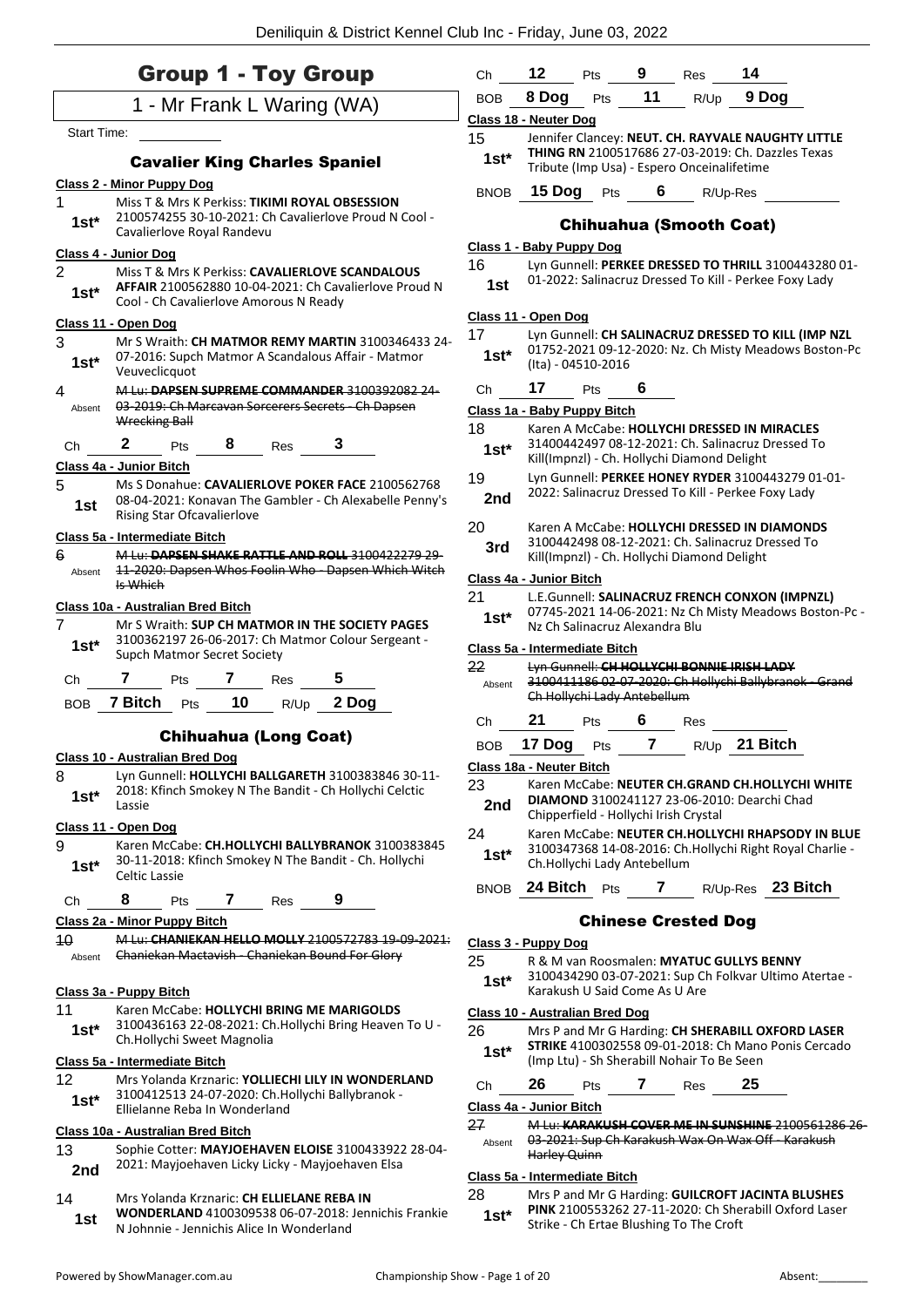| Ch              | 28<br>- 6<br>Pts<br>Res                                                                                        | <u> Class 2a - Minor</u>                |
|-----------------|----------------------------------------------------------------------------------------------------------------|-----------------------------------------|
| BOB             | 26 Dog Pts<br>8<br>R/Up 28 Bitch                                                                               | 41<br>klamu<br>10-20                    |
|                 | <b>Class 18 - Neuter Dog</b>                                                                                   | $1st*$<br>Dream                         |
| 29              | Mrs P and Mr G Harding: GUILCROFT JUST LIKE A BANJO                                                            | - 41 I<br>BOB-Ch                        |
| $1st^*$         | 2100553261 27-11-2020: Ch Sherabill Oxford Laser Strike -<br>Ch Ertae Blushing To The Croft                    |                                         |
|                 | BNOB 29 Dog<br>Pts $\frac{6}{10}$ R/Up-Res                                                                     | Class 10 - Austr                        |
|                 | <b>Griffon Bruxellois</b>                                                                                      | 42<br>Alwoo                             |
|                 | Class 1 - Baby Puppy Dog                                                                                       | $15 - 11$<br>$1st*$                     |
| 30              | J Willoughby: ALPEBRAVERIE PERFECT ALIBI 3100448183                                                            | 42<br>Ch                                |
| $1st^*$         | 20-02-2022: Alpebraverie Ricky - Alpebraverie Nanesse                                                          | Class 2a - Minor                        |
|                 |                                                                                                                | 43<br>Alwoo                             |
| 31              | Class 5 - Intermediate Dog<br>D Norman & M Huisman: CH ALYNGA THE TERMINATOR                                   | 2021:<br>$1st*$                         |
| $1st^*$         | 6100118470 28-07-2019: Ch Donzeata Royal Star (Imp Uk) -                                                       |                                         |
|                 | Alynga Ivy                                                                                                     | Class 3a - Puppy                        |
|                 | Class 11 - Open Dog                                                                                            | 44<br>Alwoo<br>2021:                    |
| 32 <sub>2</sub> | Mrs R & Mr A Morse: SUP CH ARMORGRIF ASMODEUS<br>3100312625 24-08-2014: Ch Armorgrif Beelzebub - Ch            | $1st*$                                  |
| Absent          | Armorgrif Kyla Aine                                                                                            | <u>Class 5a - Intern</u>                |
| Ch              | 31<br>Pts 6 Res                                                                                                | 45<br>Alwoo                             |
|                 | Class 3a - Puppy Bitch                                                                                         | $11 - 20$<br>$1st*$<br>Touch            |
| 33              | Mrs R & Mr A Morse: ARMORGRIF SMOOTH OPERATOR                                                                  | 45<br>Сh                                |
| $1st*$          | 3100437876 03-09-2021: Ch Alynga The Terminator -                                                              |                                         |
|                 | Armorgrif Temperance                                                                                           | 42 Do<br>BOB                            |
| 34              | Class 4a - Junior Bitch                                                                                        |                                         |
| $1st^*$         | Mrs J Willoughby: ALPEBRAVERIE CHALANGE 3100432927<br>19-05-2021: Alwood Dynimite - Alpebraverie Chanson       | Class 5 - Interme                       |
|                 | Amour                                                                                                          | 46<br><b>DAVID</b>                      |
|                 | Class 5a - Intermediate Bitch                                                                                  | 31004<br>$1st*$<br>Am Sa                |
| 35              | G INIFER: KANGO VALHALLA VIXEN 2100536344 01-03-<br>2020: Star Griff Regis Black Panther - Cityjack Kozz I Can |                                         |
| 1st             |                                                                                                                | 46<br>Ch                                |
|                 | Class 10a - Australian Bred Bitch                                                                              | Class 2a - Minor<br>47<br>pia kir       |
| 36              | Mrs R & Mr A Morse: ARMORGRIF QUEEN ATHALIAH                                                                   | A Ch T<br>$1st*$                        |
| $1st^*$         | 3100418114 03-10-2020: Sup Ch Armorgrif Asmodeus - Ch<br>Armorgrif Jezebel                                     | Armar                                   |
|                 |                                                                                                                | 47<br>Ch <sub>am</sub>                  |
|                 | Ch 36 Pts 9 Res 34                                                                                             | BOB 47 Bite                             |
|                 | BOB 36 Bitch Pts 10 R/Up 31 Dog                                                                                |                                         |
|                 | <b>Havanese</b>                                                                                                |                                         |
|                 | Class 11 - Open Dog                                                                                            | Class 4 - Junior<br>48<br><b>S-Scar</b> |
| 37              | Gail Ransom and Jenny Whitney: CH KARYME DO I DARE                                                             | 31004<br>Absent                         |
| 1st*            | 2100498739 12-05-2018: Karyme Pantteri - Ch Cubet Hello                                                        | Arg.Ch                                  |
|                 | Kitty                                                                                                          | BOB-Ch                                  |
| Ch              | $37$ Pts 6                                                                                                     |                                         |
|                 | Class 3a - Puppy Bitch                                                                                         |                                         |
| 38<br>Absent    | A JONAS: AIMFOR FIRST PRIZE FOLLIES 3100436992 01 09<br>2021: Am Ch Ch Angelhearts Good Better Best (Imp Usa)- | <u> Class 1 - Baby P</u><br>49          |
|                 | Carnwath Really Retro                                                                                          | N Mor<br>DABB,<br>Absent                |
|                 | Class 11a - Open Bitch                                                                                         | $-$ Yarra                               |
| 39              | Mrs C M Peters: SHARTOOZ MAHJONG 5100119860 19 08                                                              |                                         |
| Absent          | 2020: Ch. Havanova Man Of Action - Ch. Shartooz Wicked                                                         |                                         |
|                 |                                                                                                                | Class 5 - Interme<br>50<br>R Leec       |
|                 | Ch Pts Res                                                                                                     | <del>08 20</del><br>Absent              |
|                 | Pts $\frac{6}{5}$ R/Up<br>BOB 37 Dog                                                                           | <del>Stars l</del>                      |
|                 | <b>Italian Greyhound</b>                                                                                       | Class 10 - Austr                        |
|                 |                                                                                                                | $E_1$ $M_2$ $G_1$                       |

**Class 1 - Baby Puppy Dog**

- 40 klamury kennels: **KLAMURY ROLEX** 3100445757 27-12-
- 2021: Ch Tanden Finn Maccool Klamury Dancing In The Da **1st**\*  $\frac{2021}{\text{Dark}}$

# **Class 2a - Minor Puppy Bitch**

41 klamury kennels: **CHIAGRES ANDROMEDA** 9100012715 24- 21: Sup.Ch.Oakway Reign Ov Fame - Ch. Oakway ns Of Kisses

**Bitch** Pts 6

# Japanese Chin

#### **Class 10 - Australian Bred Dog**

d Kennels: **ALWOOD YORI TSUYOKU** 3100419153 15-11-2020: Ch Alwood Naozumi - Ch Chincasa Sumire **1st\***

# Ch **42** Pts **6**

**Class 2a - Minor Puppy Bitch**

d Kennels: **ALWOOD INSENTIBU** 3100439150 10-10-

# Alwood Jaakuna Tanashimi - Hanami Sumi Fuji

# **Class 3a - Puppy Bitch**

44 Alwood Kennels: **ALWOOD MURIDAYO** 3100439151 10-10- 2021: Alwood Jaakuna Tanashimi - Hanami Sumi Fuji **1st\***

# **Class 5a - Intermediate Bitch**

d Kennels: **KELEPINA SHES A DEVIL** 7100045186 27-19: Sup Ch Kelepina Master At Work - Am Ch Ch **Thes Jordan Almond (Imp Usa)** 

| Ch 45 | Pts | 8 | Res | 44                             |
|-------|-----|---|-----|--------------------------------|
|       |     |   |     | BOB 42 Dog Pts 9 R/Up 45 Bitch |

# Lowchen

| Class 5 - Intermediate Dog   |          |     |   |      |                                                                                                                         |
|------------------------------|----------|-----|---|------|-------------------------------------------------------------------------------------------------------------------------|
| 46<br>$1st*$                 | Am Sasha |     |   |      | DAVID POLLARD: SHIZIGOU I AN THE ICE BREAKER<br>3100417077 30-08-2020: Biggesmere's Renaissance - Tilch I               |
| Ch                           | 46       | Pts | 6 |      |                                                                                                                         |
| Class 2a - Minor Puppy Bitch |          |     |   |      |                                                                                                                         |
| 47<br>$1st*$                 | Armani   |     |   |      | pia kirke: TILCHA NO TIME TO DIE 3100440924 24-11-2021:<br>A Ch Tilcha Just Keep Ya Distance Aiistance - A Ch Tilcha Si |
| Ch                           | 47       | Pts | 6 |      |                                                                                                                         |
| <b>BOB</b>                   | 47 Bitch | Pts |   | R/Up | 46 Doa                                                                                                                  |

# Maltese

|  | Class 4 - Junior Dog |  |
|--|----------------------|--|
|  |                      |  |

48 S Scarcella: **LUSTAFAIR KEEP YOUR EYE ON ME**  $122546$  23-12-2020: Ch Pender Keep The Flag Flying -Arg.Ch.Chil.Ch.Chil.Jr.Ch. Chilestolz Victoria Secret (Imp Chl)

 $P$ <sup>ts</sup>

# Miniature Pinscher

#### **Class 1 - Baby Puppy Dog**

49 N Morgan & Mr E & Mrs B Wyatt: **YARRABURRA YABBA DABBA DO** 2100580628 12-12-2021: Ch Adawar Sir Pontiac aburra Gold By Design

# Papillon

*<u><b>Cdiate Dog</u>* 

50 R Leech: **CH SEYOSO GOLDSTAR STUDENT** 3100414327 09- 20: Ch Seyoso My Straight A Student - Ch Tyrondale In Her Eyes

# **Class 10 - Australian Bred Dog**

51 Ms G E Teakel: **SOSASSEE DRAGON GLASS** 3100390970 27- Absent 03-2019: Jayjess Winston Of Oz - Seyoso Princess Susan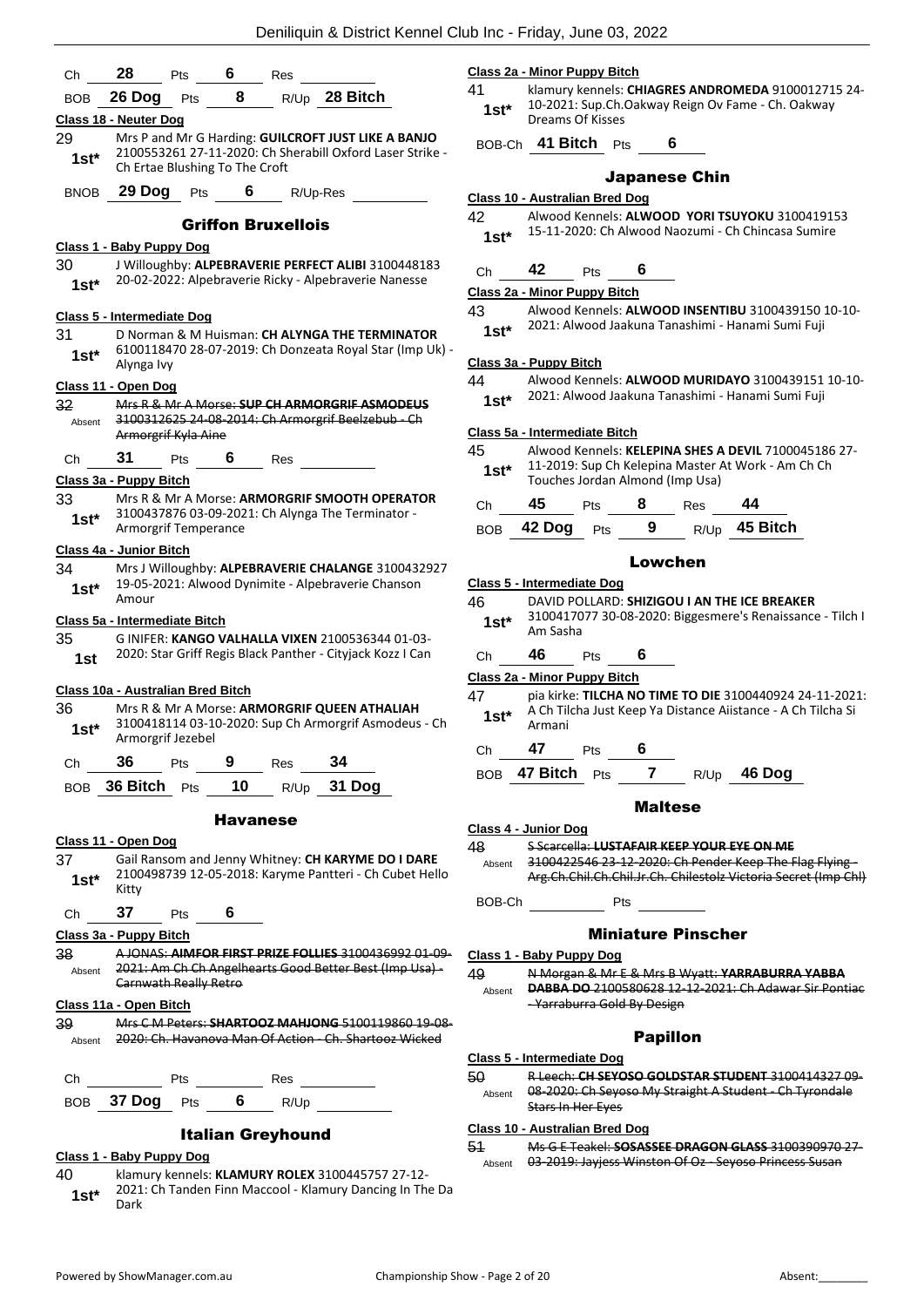#### **Class 11 - Open Dog** 52 S.R.Goodchild: **AM CH AUST CH CAN CH NANRICH**

| JZ<br>$1st*$           | 3.8.90000.000 AM CHAOST CH CAN CH NANNCH<br><b>TOPFLITE MYSTERY MAN FL771292 07-06-2018: Am Gch</b><br>Can Gch Nanrich Valifyre Off The Radar - Nanrich Topflite<br>Sky'S The Limit |                                  |  |                                                                                                                   |  |  |
|------------------------|-------------------------------------------------------------------------------------------------------------------------------------------------------------------------------------|----------------------------------|--|-------------------------------------------------------------------------------------------------------------------|--|--|
| Ch                     | 52                                                                                                                                                                                  | <b>Pts</b>                       |  | Res                                                                                                               |  |  |
| Class 3a - Puppy Bitch |                                                                                                                                                                                     |                                  |  |                                                                                                                   |  |  |
| 53<br>$1st^*$          |                                                                                                                                                                                     | Can) - Szzan Chasing Butterflies |  | S.R.Goodchild: SZZAN TICKLE MY FAIRY 3100434362 16-07-<br>2021: Am.Ch.Can.Ch.Ch.Nanrich Topflite Mystery Man (Imp |  |  |

#### **Class 4a - Junior Bitch**

54 C Colley: **TYRONDALE SILVBER CHIMES** 2100562521 13-04- 2021: Silvermorning's Lucky Strike (Imp Usa) - Tyrondale Midnight Chimes Absent

# **Class 5a - Intermediate Bitch**

55 Mrs.J.Dickinson Franks: **GENESIA SERENITY** 3100410873 27- 01-2020: Papunique Man On A Mission - Mondelise Baileys And Cream **1st\***

|  | Ch | 55 | Pts |  | Res | 53 |
|--|----|----|-----|--|-----|----|
|--|----|----|-----|--|-----|----|



# Pekingese

# **Class 3 - Puppy Dog**

56 Mr F Menezes & Mr J Milford & Ms J Hellessey: **KHYLEINI TOP LOADER** 7100049645 06-08-2021: Ch. Frawai The Admiral At Khyleini - Ch. Scottsdale Henrieta At Khyleini Absent

# **Class 5 - Intermediate Dog**

57 G Preddy & P Bowman: **KUTANIFOO EMPIRE RYZE** 3100419289 19-10-2020: Kutanifoo Lord Fury - Ch Kutanifoo Gypsy Belle **1st\***

# **Class 10 - Australian Bred Dog**

| 58     | G Preddy and P Bowman: KUTANIFOO MAGIC BUTTON |
|--------|-----------------------------------------------|
| Absent | 3100397644 08 08 2019: Kutanifoo Lord Fury Ch |
|        | Kutanifoo Imperial Buttons                    |

# **Class 11 - Open Dog**

59 Mr F Menezes & Mr J Milford & Ms J Hellessey: **CH. KHYLEINI HERE COMES TROUBLE** 7100045685 06-03-2020: Am. Ch. Ch. Pequest Fully Loaded (Imp Usa) - Khyleini News Flash Absent

Ch **57** Pts **6** Res

**Class 1a - Baby Puppy Bitch**

60 Glenn Preddy & Paul Bowman: **KUTANIFOO TICKETY BELLE** 3100446592 28-01-2022: Ch Kutanifoo Turning Heads - Ch Kutanifoo Trixy Belle **1st\***

# **Class 11a - Open Bitch**

61 G Preddy & P Bowman: **KUTANIFOO RUBY RED DRESS** 3100386396 04-12-2018: Fujan Ku Chi Jackson - Miyoko 1st\* <sup>3100386396</sup><br>Tigerlilly Deanna

| .n<br>$\sim$ | $\sim$ |  |
|--------------|--------|--|
|              |        |  |

```
BOB 57 Dog Pts 7 R/Up 61 Bitch
```
# Pomeranian

# **Class 2 - Minor Puppy Dog**

62 Karyn Dodds: **ALTANIA ALBARINO ASTI (AI)** 5100128562 02-11-2021: Grd Ch Arderne Burning Desire - Ch Altania Montrache **1st\***

# **Class 1a - Baby Puppy Bitch**

63 Karyn Dodds: **ARDERNE HEART BREAKER** 2100579962 02- 01-2022: Ch. Arderne Glimmer Of Red - Arderne Lil Partigirl **1st\***

BOB-Ch **62 Dog** Pts **6**

# Pug

# **Class 1 - Baby Puppy Dog**

64 J Willoughby: **DIVINISE MOVES LKE JAGGAR** 3100444567 01-01-2022: Sup Ch Kabova True Lies - Sebandee Over The **1st**\*  $\frac{01-01-20}{\text{Rainbow}}$ 

# **Class 3 - Puppy Dog**

- 65 J Whitney: **CH KABOVA JUST FOR KICKS** 2100568348 03-07-
	- 1st\* 2021: Ch Kabova Yours Truly Kabova Side Kick

# **Class 4 - Junior Dog**

- 66 Ms Janelle Willoughby: **CH SEBANDEE WHERE TH BLK**
- **THINGS R** 2100565158 14-05-2021: Sebandee
- Quintessential Black Ch Sebandee Kakadu Dream Tyme **1st\***

# **Class 10 - Australian Bred Dog**

67 J Whitney: **CH KABOVA COURAGE UNDA FIRE** 2100555525 03-12-2020: C.I.B. Sup Ch Kabova Crowded House - Kabova Firestarter **1st\***

#### **Class 11 - Open Dog**

- 68 R & V Rose: **MANDALAY DYNAMITE DEREK** 2100524609 02-08-2019: Ch Kheireddin Fools Gold - Mandalay Apple Of 1st U<sup>2-U8-2</sup><br>My Eve
- Ch **66** Pts **9** Res **65**

# **Class 1a - Baby Puppy Bitch**

69 J Whitney: **KABOVA BRIGHT EYES** 2100581503 04-02-2022: Ch Kabova Stroke Of Midnight - Ch Kabova Bright Lights **1st**

# **Class 2a - Minor Puppy Bitch**

70 Janelle Willoughby: **DIVINISE CAUSING CHAOS** 3100442447 19-11-2021: Junnash Bootstrap Bill - Divinise Blonde Ambition **1st\***

# **Class 4a - Junior Bitch**

71 J Whitney: **KABOVA ON STANDBY** 2100565425 28-05-2021: Ch Kabova Last Man Standing - Grand Ch Kabova Pye In The 1st Skye

# **Class 10a - Australian Bred Bitch**

- 72 J Willoughby: **DIVINISE HONKY CAT** 3100427519 12-03-
	- 1st 2021: Ch Sebandee Desperado In Black Letouts Stella

# **Class 11a - Open Bitch**

- 73 J Whitney: **KABOVA SIDE KICK** 2100520824 29-05-2019: Am Gr Ch Sup Ch Rose-Treasure Win One For The Gipper (Imp Usa) - Ch Kabova Move Aside Shes Arrived **1st\***
- Ch **73** Pts **9** Res **71**

| BOB 66 Dog Pts 13 R/Up 73 Bitch |  |  |
|---------------------------------|--|--|
|                                 |  |  |

# **Class 18 - Neuter Dog**

74 G Smith & R Wilson: **NEUTER CH CAVHILL READY TO RUMBLE** 2100471285 30-01-2017: Ch Kabova Mad Max - 1st\* **RUWBLE 2100471**<br>**Cavhill Black Pearl** 

BNOB **74 Dog** Pts **6** R/Up-Res

# Russian Toy (Russkiy Toy) (Smooth Haired)

# **Class 1 - Baby Puppy Dog**

75 Debbie Blakeborough: **HEVNLEE OBERON** 5100129906 11- Absent 01-2022: Ch Hevnlee Xabo - Ch Luxurytoypaw Roxanne

# Tibetan Spaniel

# **Class 4 - Junior Dog**

- 76 Mr E &Mrs B Wyatt &Tuscamada Kennels: **TUSCAMADA ZAPA TSHA** 5100124280 26-03-2021: Gd Ch Tunamara Ruffi Absent
	- Tash Tuscamada Truly Exquisite

# Ch Pts

# **Class 11a - Open Bitch**

77 E&Mrs B A Wyatt: **CH TUNAMARA KUSHMA TSHA** 5100105848 05-05-2018: Ch Tunamara Shilotsha - Amelville Else (Ai) Absent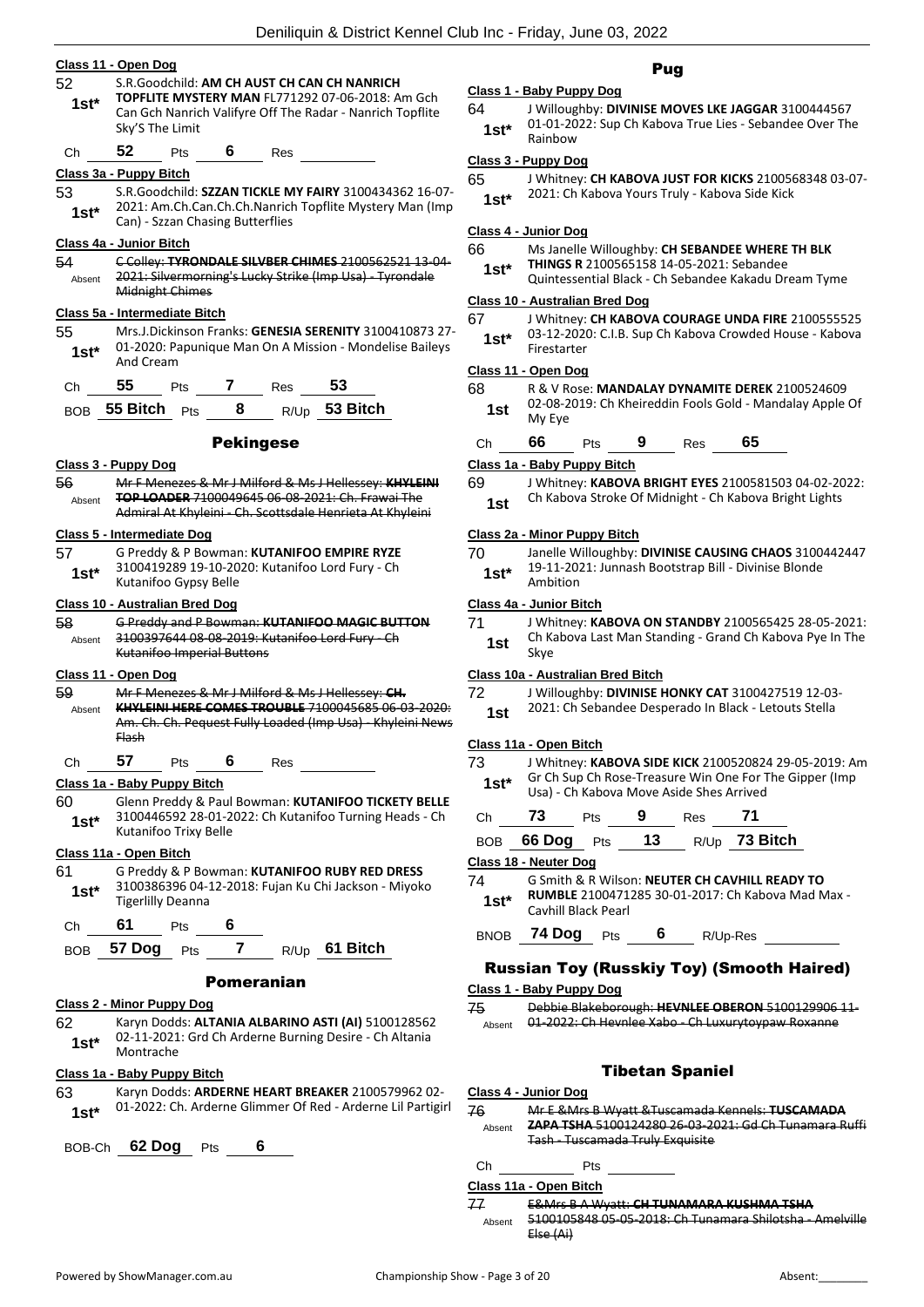| Pts R/Up                                                                                                                                                         | 81                                                                                                                                                                                                                                                                                                                                                                                          |        |                                       |                                                                                                                                                                                                                                                                                                                                                                                                                                                                                                                                                                                                                                                                                                                                                                                                                                                                                                                                     |
|------------------------------------------------------------------------------------------------------------------------------------------------------------------|---------------------------------------------------------------------------------------------------------------------------------------------------------------------------------------------------------------------------------------------------------------------------------------------------------------------------------------------------------------------------------------------|--------|---------------------------------------|-------------------------------------------------------------------------------------------------------------------------------------------------------------------------------------------------------------------------------------------------------------------------------------------------------------------------------------------------------------------------------------------------------------------------------------------------------------------------------------------------------------------------------------------------------------------------------------------------------------------------------------------------------------------------------------------------------------------------------------------------------------------------------------------------------------------------------------------------------------------------------------------------------------------------------------|
|                                                                                                                                                                  | 82<br>Absent                                                                                                                                                                                                                                                                                                                                                                                |        |                                       |                                                                                                                                                                                                                                                                                                                                                                                                                                                                                                                                                                                                                                                                                                                                                                                                                                                                                                                                     |
|                                                                                                                                                                  | Ch                                                                                                                                                                                                                                                                                                                                                                                          | 80     | Pts                                   | 7                                                                                                                                                                                                                                                                                                                                                                                                                                                                                                                                                                                                                                                                                                                                                                                                                                                                                                                                   |
|                                                                                                                                                                  | 83                                                                                                                                                                                                                                                                                                                                                                                          |        |                                       |                                                                                                                                                                                                                                                                                                                                                                                                                                                                                                                                                                                                                                                                                                                                                                                                                                                                                                                                     |
| <b>Griffon Bruxellois</b><br>36<br>Mrs R & Mr A Morse: Armorgrif Queen Athaliah                                                                                  | 84.<br>1st                                                                                                                                                                                                                                                                                                                                                                                  |        |                                       |                                                                                                                                                                                                                                                                                                                                                                                                                                                                                                                                                                                                                                                                                                                                                                                                                                                                                                                                     |
| Mrs.J.Dickinson Franks: Genesia Serenity                                                                                                                         |                                                                                                                                                                                                                                                                                                                                                                                             |        |                                       |                                                                                                                                                                                                                                                                                                                                                                                                                                                                                                                                                                                                                                                                                                                                                                                                                                                                                                                                     |
|                                                                                                                                                                  |                                                                                                                                                                                                                                                                                                                                                                                             |        | Pts                                   |                                                                                                                                                                                                                                                                                                                                                                                                                                                                                                                                                                                                                                                                                                                                                                                                                                                                                                                                     |
| Karen A McCabe: Hollychi Dressed In Miracles                                                                                                                     |                                                                                                                                                                                                                                                                                                                                                                                             |        |                                       | <b>Austral</b>                                                                                                                                                                                                                                                                                                                                                                                                                                                                                                                                                                                                                                                                                                                                                                                                                                                                                                                      |
| 47<br>Lowchen<br>pia kirke: tilcha no time to die<br>65<br>Pug                                                                                                   | 85<br>1st*                                                                                                                                                                                                                                                                                                                                                                                  |        |                                       |                                                                                                                                                                                                                                                                                                                                                                                                                                                                                                                                                                                                                                                                                                                                                                                                                                                                                                                                     |
| 66<br>Pug<br>Ms Janelle Willoughby: CH Sebandee Where Th Blk Things<br>R                                                                                         | 86<br>$1st*$                                                                                                                                                                                                                                                                                                                                                                                |        |                                       |                                                                                                                                                                                                                                                                                                                                                                                                                                                                                                                                                                                                                                                                                                                                                                                                                                                                                                                                     |
| 55<br><b>Papillon</b><br>Mrs.J.Dickinson Franks: Genesia Serenity                                                                                                | Ch                                                                                                                                                                                                                                                                                                                                                                                          | 86     | <b>Pts</b>                            | 6                                                                                                                                                                                                                                                                                                                                                                                                                                                                                                                                                                                                                                                                                                                                                                                                                                                                                                                                   |
| <b>36</b><br><b>Griffon Bruxellois</b><br>Mrs R & Mr A Morse: Armorgrif Queen Athaliah<br>37<br><b>Havanese</b>                                                  | 87                                                                                                                                                                                                                                                                                                                                                                                          |        |                                       |                                                                                                                                                                                                                                                                                                                                                                                                                                                                                                                                                                                                                                                                                                                                                                                                                                                                                                                                     |
| Gail Ransom and Jenny Whitney: Ch Karyme Do I Dare                                                                                                               | Ch                                                                                                                                                                                                                                                                                                                                                                                          | 87     |                                       | 6                                                                                                                                                                                                                                                                                                                                                                                                                                                                                                                                                                                                                                                                                                                                                                                                                                                                                                                                   |
|                                                                                                                                                                  | BOB                                                                                                                                                                                                                                                                                                                                                                                         | 86 Dog | Pts                                   |                                                                                                                                                                                                                                                                                                                                                                                                                                                                                                                                                                                                                                                                                                                                                                                                                                                                                                                                     |
| 74<br>Pug<br>G Smith & R Wilson: Neuter CH Cavhill Ready To Rumble<br>15<br>Chihuahua (Long Coat)<br>Jennifer Clancey: Neut. Ch. Rayvale Naughty Little Thing RN | 88<br>Absent                                                                                                                                                                                                                                                                                                                                                                                |        |                                       | <b>Bord</b>                                                                                                                                                                                                                                                                                                                                                                                                                                                                                                                                                                                                                                                                                                                                                                                                                                                                                                                         |
| 19<br>Absent                                                                                                                                                     | Ch                                                                                                                                                                                                                                                                                                                                                                                          |        | Pts                                   |                                                                                                                                                                                                                                                                                                                                                                                                                                                                                                                                                                                                                                                                                                                                                                                                                                                                                                                                     |
|                                                                                                                                                                  | <b>BOB Example</b><br><b>Yorkshire Terrier</b><br>Class 3 - Puppy Dog<br>Miss J Wardell & Ms S Knowles: <b>VROSE MISTER LINCOLN</b><br>2100572706 18-08-2021: Ch. Vrose Especially For You -<br>Jazzuki Harper<br>BOB-Ch 78 Dog Pts 6<br><b>Group 1 - Specials</b><br>55<br><b>Papillon</b><br>18<br><b>Chihuahua (Smooth Coat)</b><br>J Whitney: Ch Kabova Just For Kicks<br><b>Neuter</b> |        | $1st^*$<br>$1st^*$<br>Ch $84$<br>1st* | Deniliquin & District Kennel Club Inc - Friday, June 03, 20<br>Class 10 - Australian Bred Dog<br>D HEATH & R MOSS: J<br>3100423681 09-01-20<br>(Imp Rou) - Am Ch/ Au<br>(Imp Usa)<br>karen sloane: CH NIK/<br>2100477457 27-06-20<br>Ch Nikar New Beginni<br>Class 1a - Baby Puppy Bitch<br>Lydia Jones: REDWHIT<br>09-12-2021: Ch Redwl<br>Kelmoblues Two Up<br>Class 4a - Junior Bitch<br>D HEATH & R MOSS: J<br>3100423682 09-01-20<br>(Imp Rou) - Am Ch/ Au<br>(Imp Usa)<br>Pts 6<br>BOB 80 Dog<br>Class 1 - Baby Puppy Dog<br>Mrs K and Mr S Boulte<br>12-2021: Kylott The M<br>Morning<br>Class 3 - Puppy Dog<br>Kerrie Lee: KAHEDI KI<br>Rebelglen Kissing Stra<br>Class 5a - Intermediate Bitch<br>Mrs K and Mr S Boulte<br>3100414616 28-06-20<br>Jitterbug<br><b>Pts</b><br>Class 3 - Puppy Dog<br><del>Mrs P and Mr G Hardi</del><br><b>HUBBLE 2100575602</b><br>At The Croft - Ch Guilc<br>Class 2a - Minor Puppy Bitch |

# Group 2 - Terrier Group

2 - Mrs Sue Bownds (NSW)

Start Time:

# Airedale Terrier

# **Class 11 - Open Dog**

79 Robert Brooks: **CH CLYDEBROOK GAELIC STAR** 3100380356 09-09-2018: Sup Ch Clydebrook Spiced Rum (Imp Uk) - 1st<sup>\*</sup> 09-09-2018: Sup C<br>Clydebrook Ironic

BOB-Ch **79 Dog** Pts **6**

# American Staffordshire Terrier

# **Class 4 - Junior Dog**

80 D Heath, R Moss & P Giblisco: **SAINTSOLDIER BLACK ADDICTION (AI)** 3100432156 21-05-2021: Buster Shining **1st\*** ADDICTION (AI) 3100432156 21-05-2021: Buster Shining<br>Field Long Step (Imp Ita) - Ch Amdominus Eye Of The Tiger

| $1st*$        | (Imp Usa)                     |     |                       |                           | 3100423681 09-01-2021: Tremaine Champion Of Rings<br>(Imp Rou) - Am Ch/ Aust Ch Royal Courts Limited Edition                                                          |
|---------------|-------------------------------|-----|-----------------------|---------------------------|-----------------------------------------------------------------------------------------------------------------------------------------------------------------------|
| 82<br>Absent  | <b>Ch Nikar New Beginning</b> |     |                       |                           | karen sloane: CH NIKAR DEEDS NEVER DONE (AI)<br>2100477457 27-06-2017: Sup Ch Ozmyte The Deeds Done                                                                   |
| Сh            | 80                            | Pts | 7                     | Res                       | 81                                                                                                                                                                    |
|               | Class 1a - Baby Puppy Bitch   |     |                       |                           |                                                                                                                                                                       |
| 83<br>$1st*$  | Kelmoblues Two Up             |     |                       |                           | Lydia Jones: REDWHITENBLU GEORGIA PEACH 2100578082<br>09-12-2021: Ch Redwhitenblu Destinys Warrior -                                                                  |
|               | Class 4a - Junior Bitch       |     |                       |                           |                                                                                                                                                                       |
| 84<br>1st     | (Imp Usa)                     |     |                       |                           | <b>D HEATH &amp; R MOSS: JAKSONHILLS ROYAL EDITION</b><br>3100423682 09-01-2021: Tremaine Champion Of Rings<br>(Imp Rou) - Am Ch/ Aus Ch Royal Courts Limited Edition |
| Сh            | 84                            | Pts | 6                     |                           |                                                                                                                                                                       |
| <b>BOB</b>    | 80 Dog                        | Pts | 8                     | R/Up                      | 81 Dog                                                                                                                                                                |
|               |                               |     |                       | <b>Australian Terrier</b> |                                                                                                                                                                       |
|               | Class 1 - Baby Puppy Dog      |     |                       |                           |                                                                                                                                                                       |
| 85<br>$1st*$  | Morning                       |     |                       |                           | Mrs K and Mr S Boulter: KYLOTT WAIIRRI 3100444096 09-<br>12-2021: Kylott The Main Man - Lemonlee Lazy Misty                                                           |
|               | Class 3 - Puppy Dog           |     |                       |                           |                                                                                                                                                                       |
| 86<br>$1st*$  |                               |     |                       |                           | Kerrie Lee: KAHEDI KISS N RUN 3100435085 29-07-2021:<br>Rebelglen Kissing Strangers - Ch Lemonlee Lady Kate                                                           |
| Сh            | 86                            | Pts | 6                     |                           |                                                                                                                                                                       |
|               | Class 5a - Intermediate Bitch |     |                       |                           |                                                                                                                                                                       |
| 87<br>$1st^*$ | Jitterbug                     |     |                       |                           | Mrs K and Mr S Boulter: KYLOTT TASTED LIKE A RAINDROP<br>3100414616 28-06-2020: Tasdale Fresh Start - Ch Kylott                                                       |
| Сh            | 87                            | Pts | 6                     |                           |                                                                                                                                                                       |
| <b>BOB</b>    | 86 Dog                        | Pts | 7                     | R/Up                      | 87 Bitch                                                                                                                                                              |
|               |                               |     | <b>Border Terrier</b> |                           |                                                                                                                                                                       |

81 D HEATH & R MOSS: **JAKSONHILLS TOUCH O CLASS**

|               | Class 3 - Puppy Dog                                                                                                                                              |  |  |  |
|---------------|------------------------------------------------------------------------------------------------------------------------------------------------------------------|--|--|--|
| 88<br>Absent  | Mrs P and Mr G Harding: GUILCROFT MESSAGE FROM<br>HUBBLE 2100575602 04-11-2021: Grand Ch Guilcroft Early<br>At The Croft - Ch Guilcroft Fifty Shades Of Blue And |  |  |  |
| Ch            | Pts                                                                                                                                                              |  |  |  |
|               | Class 2a - Minor Puppy Bitch                                                                                                                                     |  |  |  |
| 89<br>1st*    | Mrs P and Mr G Harding: GUILCROFT NEXT TOP MODEL<br>2100575606 11-11-2021: Sup Ch Guilcroft Espirit De Corps -<br>Patterdale Invogue At Croft (Ai) (Imp Nz)      |  |  |  |
|               | Class 5a - Intermediate Bitch                                                                                                                                    |  |  |  |
| 90<br>$1st^*$ | Mrs A Tuxworth: CH BOHUNT HELLS ANGEL 3100402061<br>21-11-2019: Ch Sweeping Halo'n Horns (Imp Swe) - Sup.Ch.<br><b>Bohunt Fallen Angel</b>                       |  |  |  |
|               | Class 10a - Australian Bred Bitch                                                                                                                                |  |  |  |
| 91<br>Ahsent  | Mrs P and Mr G Harding: GUILCROFT MA BELLE AMIE<br>2100575599 04-11-2021: Grand Ch Guilcroft Early At The<br>Croft Ch Guilcroft Fifty Shades Of Blue And         |  |  |  |
|               | Class 11a - Open Bitch                                                                                                                                           |  |  |  |
| 92<br>$1st^*$ | Mrs A Tuxworth: FERNBROOK EVERYONES ROSE<br>3100368871 07-12-2017: Fernbrook Benten - Fernbrook<br>Boo Bear                                                      |  |  |  |
| Сh            | 90<br>8.<br>89<br>Pts<br>Res                                                                                                                                     |  |  |  |
| <b>BOB</b>    | 90 Bitch<br>8<br>89 Bitch<br>Pts<br>R/Up                                                                                                                         |  |  |  |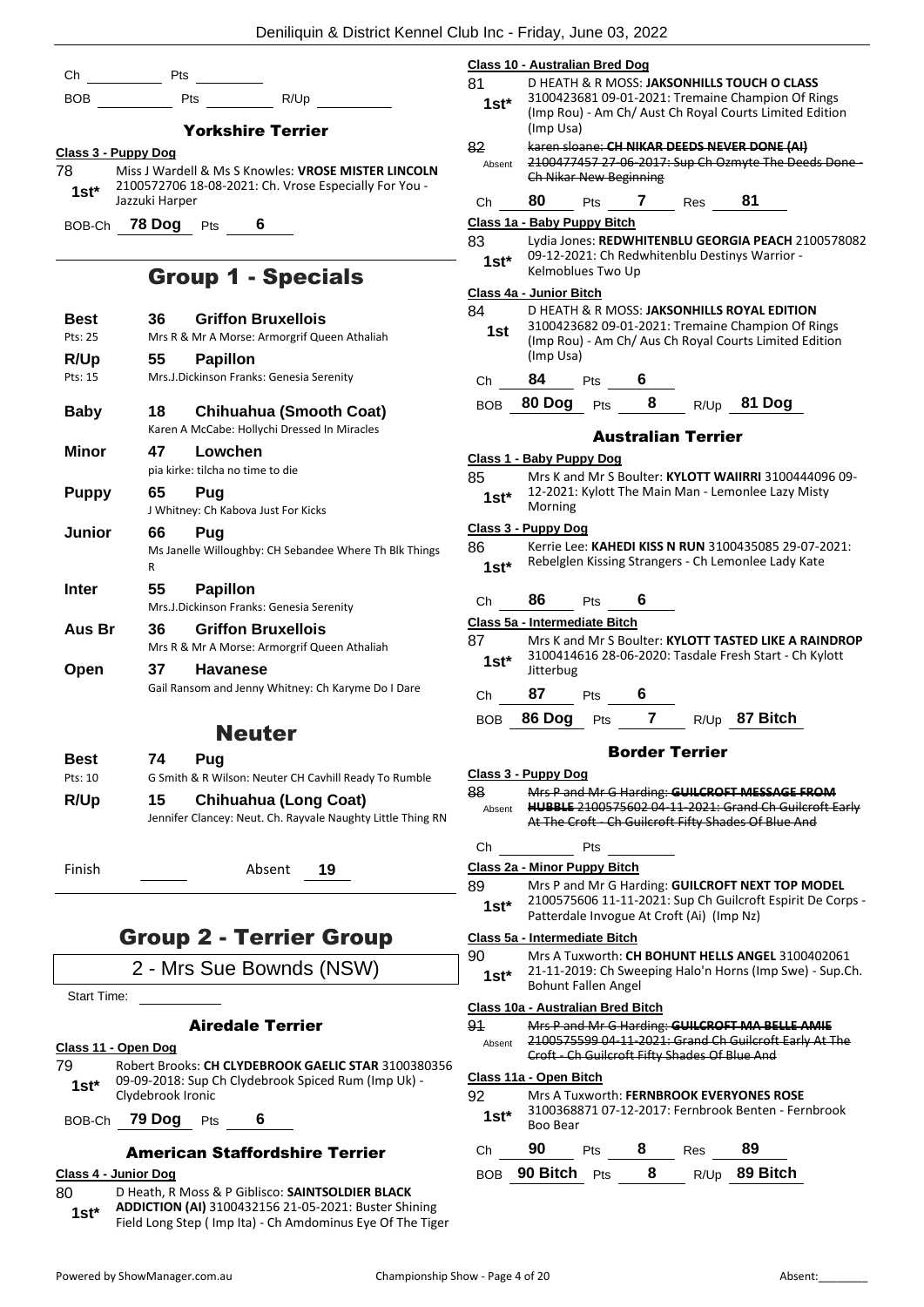# Bull Terrier

# **Class 1a - Baby Puppy Bitch** 93 Rebecca Campbell: **HELLOFABULL DIABLO DIVA** 2100582177 11-01-2022: Ch Stardom Demons Disciple - Hellofabull Perfect Illusion **1st\* Class 2a - Minor Puppy Bitch** 94 S & M Mackintosh: **CHEWBACCA MISS ILLUMINATION (AI)** 2100575861 18-10-2021: Chewbacca Brindle Bandit - Chewbacca Miss Watson Absent BOB-Ch Pts Bull Terrier (Miniature) **Class 2 - Minor Puppy Dog** 95 K &F Willox: **WILLOWN BULLY BOY BANDIT** 3100441110 03-12-2021: Llubinim Frozen Assets At Willown - Willown Littlemissprincess Absent **Class 5 - Intermediate Dog** 96 K & F Willox: **LLUBINIM FROZEN ASSETS ATWILLOWN (AI)** 7100047205 17-09-2020: Rhugarwonderboywally - Willown Little Lolis **1st\*** Ch **96** Pts **6** Res **Class 4a - Junior Bitch** 97 Alcaneeka Kennels: **AUST CH: ALCANEEKA GOLD N DESIGN (AI)** 3100429905 23-04-2021: Aust Ch: Stardom Up Boyz - 1st\* **Austic Ch: Australian Chemissipe Chemissipe Chemissipe Australian Australian Australian Australian Australian Australian Australian Australian Australian Australian Australian Australian Australian Australian Austral** Ch **97** Pts **6** BOB **97 Bitch** Pts **7** R/Up **96 Dog** Cairn Terrier **Class 5 - Intermediate Dog** 98 Manuela Yager: **MANETLAN TOTO** 3100410120 12-05- 2020: Uk Ch Brenndarcy Tinsoldat - Ch Craigend Royal 1st<sup>\*</sup> <sup>2020: UK</sup><br>Charlotte Ch **98** Pts **6 Class 2a - Minor Puppy Bitch** 99 Manuela Yager: **MANETLAN HRH LILIBETT** 3100441441 07- 1st\* 11-2021: Ch Koterana Toa - Ch Manetland Lady Bartum **Class 4a - Junior Bitch** 100 Manuela Yager: **MANETLAN DOROTHY** 3100423799 26-12- 1st\* 2020: Ch Koterana Toa - Ch Craigend Royal Charlotte **Class 11a - Open Bitch** 101 A JONAS: **AIMFOR EGGSTARRLENT** 3100416352 17-09- Absent 2020: Aimfor Aj Starlord - Silberschon Loch Ma Ruibhe Ch **100** Pts **7** Res **99** BOB **100 Bitch** Pts **8** R/Up **99 Bitch** Fox Terrier (Smooth) **Class 11 - Open Dog** 102 E & Mrs B A Wyatt: **WAITAPU SET TO IMPRESS** 4100296981 14-09-2017: Am Gr Ch Sup Ch Clayco High Mtn Rattlin **2nd** I<sup>4-09-2017: Am Gr Ch Sup Ch Clay<br>Bones - Ch Waitapu Dawn Breaker</sup> 103 Ms R Price-Killeen: **SUPREME CHAMPION ECIRP SALUTE TO KEVIN** 3100354319 04-01-2017: Supreme Ch Triplefun Noble Vision - Ch Ecirp Eternity **1st\*** Ch **103** Pts **7** Res **102 Class 4a - Junior Bitch** 104 Ms R Price-Killeen: **ECIRP SUPER EXPIALIDOCIOUS**

3100431194 16-05-2021: Supreme Ch. Ecirp Salute To Kevin - Supreme Ch. Ecirp Fantastique **1st\***

# **Class 5a - Intermediate Bitch**

105 Donna johnson: **TRIPLEFUN RODEO GIRL** 2100548679 22- 09-2020: Triplefun Nobel Mission - Triplefun Goldern Girl **1st\***

# **Class 10a - Australian Bred Bitch**

- 106 Ms R Price-Killeen: **ECIRP SIMPLY THE BEST** 3100431193
	- 16-05-2021: Supreme Ch. Ecirp Salute To Kevin Supreme Ch. Ecirp Fantastique **1st\***

| Ch | 106                | <b>Pts</b> | - 8 | Res | 105              |
|----|--------------------|------------|-----|-----|------------------|
|    | BOB 103 Dog Pts 10 |            |     |     | $R/Up$ 106 Bitch |

# Fox Terrier (Wire)

# **Class 2 - Minor Puppy Dog**

107 Graebrook Kennels: **GRAEBROOK PERSISTENCE OF** 

**MEMORY** 3100441388 24-09-2021: Supreme Ch. Graebrook Adrenaline Junkie - Ch Graebrook Up To Mischief **1st\***

# Ch **107** Pts **6**

# **Class 10a - Australian Bred Bitch**

- 108 Graebrook Kennels: **CH. GRAEBROOK DID YOU EVER**
- 3100368144 10-10-2017: Sup.Ch. Eskwyre Strikes Back (Imp Uk) - Supreme Ch Foxtans Hot Rose (Imp Swe) **1st\***

Ch **108** Pts **6**

BOB **108 Bitch** Pts **7** R/Up **107 Dog**

# Irish Terrier

|            | Class 10 - Australian Bred Dog    |
|------------|-----------------------------------|
| $\sqrt{2}$ | $D$ LE FII  OD OLL CLIANINIA VALO |

- 109 Ruth Elkner: **GR CH SHANNAWONNA MAN OF MY DREAMS** 3100351864 02-01-2017: Dk Uch.No Uch.C.I.B Se Uch. Merrymac O'sullivan - Ch Merrymac Trade Wind **1st\***
- BOB-Ch **109 Dog** Pts **6**

# Jack Russell Terrier

- **Class 1 - Baby Puppy Dog**
- 110 Ms B McDonough: **BENMEIGLE PANACHE** 3100443862 11-
- 12-2021: Whatajack Fire Storm Whatajack Rough  $1$ st  $\frac{12 - 2021}{\text{Diamond}}$

# **Class 4 - Junior Dog**

# Ch **111** Pts **6**

- **Class 1a - Baby Puppy Bitch**
- 112 MRS E A PENNESI: **ZILIAM IM LADY JOANNA** 2100579997 24-01-2022: Brekmar Johnny Ruffo - Ziliam Hallie **1st\***

# **Class 5a - Intermediate Bitch**

113 Mr G Butler: **CH WHATAJACK TIME IS PRECIOUS** 2100542065 27-03-2020: Irl Ch Irljun Ch Sup Ch Krisbos Just 1st\* 2100542065 27-03-2020: Irl Ch Irljun C<br>Do It - Ch Whatajack Whata Challenge

- Ch **113** Pts **6**
- BOB **113 Bitch** Pts **7** R/Up **111 Dog**

# Kerry Blue Terrier

**Class 11 - Open Dog**

114 Rhonda Dearnaley: **AUST SUPREME CH LEGEARTIS CARTE BLANCHE (IMP NZ)** 07472-2017 18-10-2017: Ch Kamagh Do You Not Know Who I Am - Nz Ch Shado-Lans Sippin Tequila Absent

Ch Pts

# **Class 5a - Intermediate Bitch**

115 Rhonda Dearnaley: **ARIAHGROVE MADAMOISELLE CHANEL** 3100418523 13-10-2020: Uk Uk Ch Aust Ch Kebulak Unzipped At Idylewins (Imp Uk) - Aust Ch Nz Ch Shadow-Lans Sippin Tequila (Imp Nz) Absent

<sup>111</sup> MRS E A PENNESI: **ZILIAM IM LORD KAMION** 2100557015 14-12-2020: Ziliam Snowwizzard - Ziliam Hallie **1st\***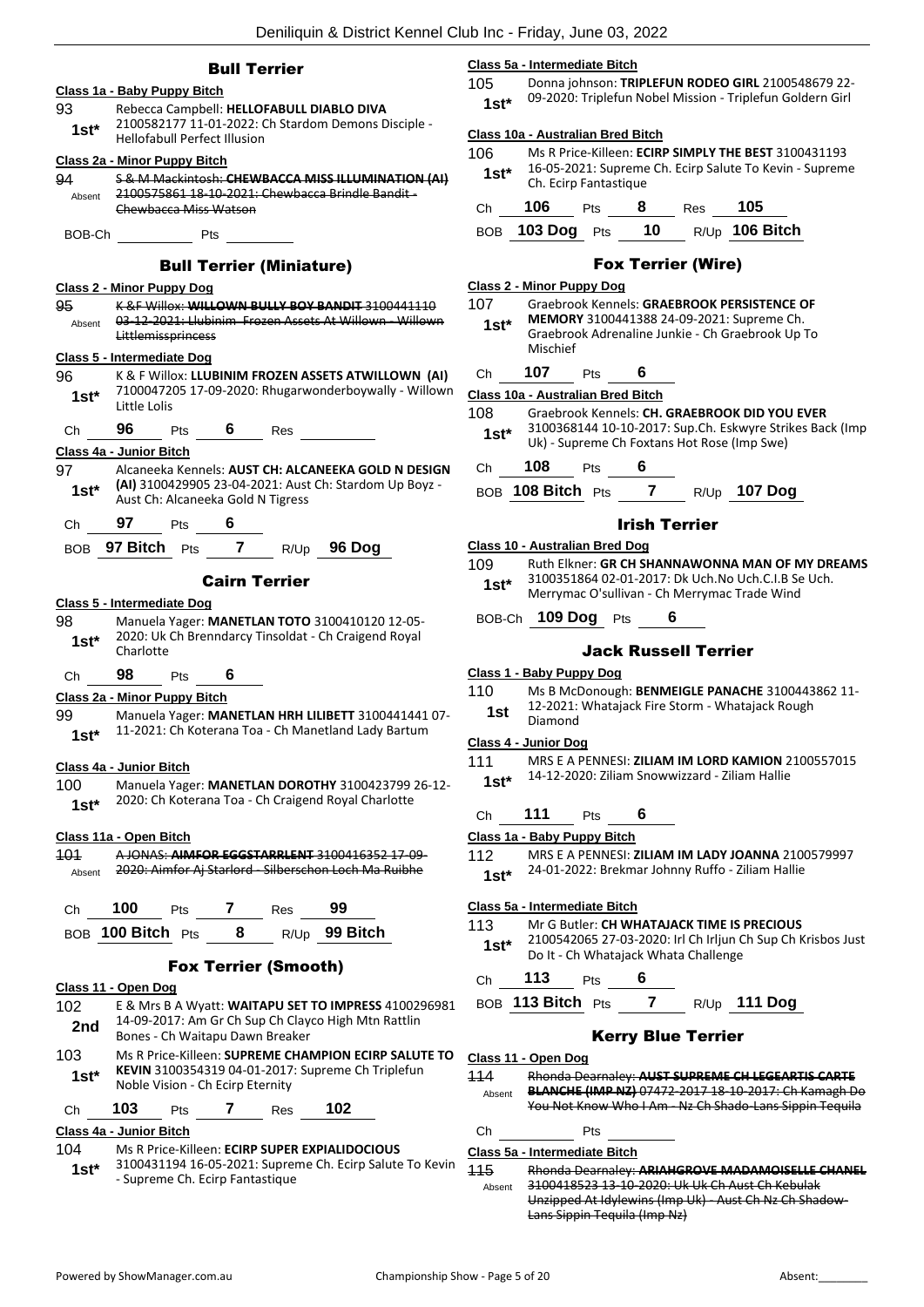| Ch         | Pts                                                                                                             | Сh                  |
|------------|-----------------------------------------------------------------------------------------------------------------|---------------------|
| BOB.       | R/Up<br>Pts                                                                                                     | Clas<br>126         |
|            | <b>Lakeland Terrier</b>                                                                                         | Ab                  |
|            | Class 5 - Intermediate Dog                                                                                      |                     |
| 116.       | Robert Brooks: CH UPINAIR THE TROOPER 2100526226 02-                                                            | Ch                  |
| $1st*$     | 08-2019: Ch Upinair The Kinslayer - Ch Kauricottage Ytk My<br>Horizon (Imp Nz)                                  | BО                  |
|            |                                                                                                                 |                     |
|            | BOB-Ch 116 Dog Pts 6                                                                                            |                     |
|            | <b>Manchester Terrier</b>                                                                                       | <u>Clas</u><br>127  |
|            | Class 11 - Open Dog                                                                                             | $\mathbf{1}$        |
| 117        | Dianne Costello: GR. CH. DIXIEDALY TRUE HEART RA JD TD                                                          |                     |
| $1st*$     | 7100039683 01-11-2017: Dual Gr. Ch. T. Ch Dixiedaly Jack<br>Black Tdx Jdx Ra Jd Et - Ch Dixiedaly Full Of Charm | Clas                |
|            | 117<br>6                                                                                                        | 128                 |
| Ch         | <b>Pts</b>                                                                                                      | 1                   |
| 118        | Class 2a - Minor Puppy Bitch<br>Janet Palmer: ROSEMERTA FYNAL ECHO 3100436822 05-                               | Ch                  |
| $1st*$     | 09-2021: Windypark Grand Final - Grand Champion Ch                                                              | Clas                |
|            | Rosemerta Chyna Black Rn                                                                                        | 129                 |
| Ch         | 118<br>$\overline{\phantom{a}}$ 6<br><b>Pts</b>                                                                 | $\mathbf{1}$        |
|            | BOB 117 Dog Pts 7 R/Up 118 Bitch                                                                                |                     |
|            | Class 18a - Neuter Bitch                                                                                        | Clas                |
| 119        | Janet Palmer: AUST & NEUT CH DIXIEDALY SAVVY GAL CD                                                             | 130<br>Ab           |
| 1st*       | RA 7100031479 03-03-2014: Dixiedaly Citizen Kane -                                                              |                     |
|            | Dixiedaly Gypsy Rose                                                                                            | <b>Clas</b>         |
|            | BNOB 119 Bitch Pts 6 R/Up-Res                                                                                   | 131                 |
|            | <b>Norfolk Terrier</b>                                                                                          | $\mathbf{1}$        |
|            | <b>Class 10 - Australian Bred Dog</b>                                                                           | Clas                |
| 120        | M CONNEL & M BERG: GR. CH. MAZBERG ZIGGY STARDUST                                                               | 132                 |
| $1st*$     | 2100468224 08-01-2017: Red King's Lynn Pretzel (Imp Esp)<br>- Ch. Mazberg Malificent                            | $\mathbf{1}$        |
|            | 120<br>Pts $\overline{\mathbf{6}}$                                                                              |                     |
| Ch         |                                                                                                                 | Сh                  |
| 121        | Class 4a - Junior Bitch<br>FJ & KM Hogan: TARAM THE THORN AND THE ROSE                                          | BО                  |
| 1st*       | 2100568886 20-04-2021: Gr. Ch. Mazberg Ziggy Stardust -                                                         | Clas                |
|            | Ch Roslein Aus Der Rheinprovinz Imp Deu                                                                         | 133                 |
| Ch         | 121<br>6<br>Pts                                                                                                 | 1                   |
| <b>BOB</b> | $\overline{7}$<br><b>120 Dog</b><br>$R/Up$ 121 Bitch<br>Pts                                                     | Ne                  |
|            |                                                                                                                 | <u>Clas</u>         |
|            | <b>Scottish Terrier</b>                                                                                         | 134                 |
| 122        | Class 5 - Intermediate Dog<br>R Jealous: CHAMPION TARTANCREST FERGUSON BLACK                                    | 1                   |
| $1st^*$    | BOY 5100113719 26-07-2019: Dounreay Logan Brae Bell -                                                           |                     |
|            | <b>Tartancrest Young Scarlett</b>                                                                               | Ne                  |
| Ch         | 122<br>6<br>Pts                                                                                                 | ΒN                  |
|            | Class 11a - Open Bitch                                                                                          |                     |
| 123        | Ms S L Sullivan: SHORTBLAK LIKE A PRAYER 3100383210                                                             | <b>Clas</b>         |
| $1st*$     | 21-10-2018: Ch. Shortblak With A Dash Of Cream - Sup Ch.<br>Shortblak Rebel Heart                               | 135                 |
| 124        | R Jealous: CHAMPION ANRIAS LILI MARLEEN 6100114530                                                              | $\mathbf{1}$        |
| 2nd        | 21-11-2018: Anrias The Black Watch - Anrias Im Cathrine                                                         |                     |
|            | The Great                                                                                                       | <b>Clas</b>         |
| Ch         | 123<br>124<br>7<br>Pts<br>Res                                                                                   | 136<br>$\mathbf{1}$ |
|            | BOB 123 Bitch Pts<br>R/Up 124 Bitch<br>8                                                                        |                     |
|            |                                                                                                                 | Clas                |

# Sealyham Terrier

# **Class 5 - Intermediate Dog**

125 A JONAS: **AIMFOR ACE BADGER DISPATCHER** 3100415755 20-07-2020: Ch Forlegd Xd Tow Mater (Imp Swe) - Preseli Piece De Resistance (Ai) Absent

| Сh           | Pts                                   |                                                |      |                                                                                                                    |  |
|--------------|---------------------------------------|------------------------------------------------|------|--------------------------------------------------------------------------------------------------------------------|--|
|              | Class 2a - Minor Puppy Bitch          |                                                |      |                                                                                                                    |  |
|              |                                       | Preseli Piece De Resistance (Ai)               |      | 126 A JONAS: AIMFOR BORDER BOOTYCALL 3100438070 17-<br>Absent 09-2021: Gr Ch Pennyflower Dave In Deep Space - Ch   |  |
| Ch           | <b>Example 19 Pts</b>                 |                                                |      |                                                                                                                    |  |
| BOB.         | <b>Pts</b>                            |                                                | R/Up |                                                                                                                    |  |
|              |                                       | <b>Staffordshire Bull Terrier</b>              |      |                                                                                                                    |  |
|              | Class 4 - Junior Dog                  |                                                |      |                                                                                                                    |  |
| 127<br>1st*  | Decieving                             |                                                |      | Lesley knights: OSLEYA BET YOUR BOOTS 3100425057 07-<br>02-2021: Ch Grayleigh Just Wing N It - Wintrodan Looks Are |  |
|              | <b>Class 10 - Australian Bred Dog</b> |                                                |      |                                                                                                                    |  |
| 128 —<br>1st |                                       | Mokojastaff Strike A Pose Jc                   |      | Mrs N & Mr G Stephen: CHEVHART WHITE GIGALO JC<br>3100392604 30-05-2019: Ch Usherin Sacre Bleu - Ch                |  |
| Ch           | 127 Pts 7 Res 128                     |                                                |      |                                                                                                                    |  |
|              | Class 2a - Minor Puppy Bitch          |                                                |      |                                                                                                                    |  |
| 129          |                                       | Mrs Joan Morse: ANVILHART KISSING COUSINS      |      |                                                                                                                    |  |
| 1st*         |                                       |                                                |      | 5100128484 11-11-2021: Supchbustabones Wot Do<br>Monsters Eat Et - Ch Anvilhart Cant You See My Halo               |  |
|              | Class 4a - Junior Bitch               |                                                |      |                                                                                                                    |  |
| 130          |                                       |                                                |      | Aroha Thompson: TRYLOU TIGER ELLIE 4100357654 07-07-                                                               |  |
|              |                                       |                                                |      | Absent 2021: Trylou Maynard Mercury - Trylou Show No Mercy                                                         |  |
|              | Class 10a - Australian Bred Bitch     |                                                |      |                                                                                                                    |  |
| 131          |                                       |                                                |      | Ms R Fenton: NIAELABA BAZAAR BREEZE 2100504216 16-                                                                 |  |
| $1st^*$      | Jezebel                               |                                                |      | 08-2018: Pennyflower Terrabagapart - Niaelaba Bluella                                                              |  |
|              | <u> Class 11a - Open Bitch</u>        |                                                |      |                                                                                                                    |  |
| 132          |                                       |                                                |      | Mrs N & Mr G Stephen: CHEVHART SWEET BUT PSYCHO JC                                                                 |  |
| $1st^*$      |                                       | Mokojastaff Strike A Pose Jc                   |      | 3100392605 30-05-2019: Ch Usherin Sacre Bleu - Ch                                                                  |  |
| Ch           | <b>131</b> Pts 8 Res <b>129</b>       |                                                |      |                                                                                                                    |  |
|              | BOB 127 Dog Pts 10 R/Up 131 Bitch     |                                                |      |                                                                                                                    |  |
|              | Class 18 - Neuter Dog                 |                                                |      |                                                                                                                    |  |
|              |                                       |                                                |      | 133 Mrs N & Mr G Stephen: CH. NEUT. CH. MOKOIASTAFF THE                                                            |  |
| $1st^*$      |                                       | Heartbreaker - Mokoiastaff Shout Out Loud      |      | PIED PIPER CAA 3100344875 01-08-2016: Mokoiastaff Justa                                                            |  |
| Neuter       | 133                                   | $\overline{\phantom{0}}$ 6<br><b>Pts</b>       |      |                                                                                                                    |  |
|              | Class 18a - Neuter Bitch              |                                                |      |                                                                                                                    |  |
| 134          |                                       | Brooke Dixon: KALEIDA GET THE PARTY STARTED    |      | 3100413157 29-07-2020: Sup.Ch. Neworder Thundaboltn                                                                |  |
| 1st          |                                       | Lightning - Charmstaff Cast A Spell On You Ca. |      |                                                                                                                    |  |
| Neuter       | 134                                   | $\overline{\phantom{0}}$ 6<br>Pts              |      |                                                                                                                    |  |
| <b>BNOB</b>  | 133 Dog                               | $\overline{7}$<br>Pts                          |      | R/Up 134 Bitch                                                                                                     |  |
|              |                                       | <b>Tenterfield Terrier</b>                     |      |                                                                                                                    |  |

# **Class 1 - Baby Puppy Dog**

wendy moody &Graeme Moody: GRAWEN IMA SCOUT 2100580256 13-02-2022: Skalawag Oh Wow Its Mr Brown **st\*** 2100580256 13-02-2022:<br>**15t\*** Skalawag Blackberry Tart

# **Class 4 - Junior Dog**

- 136 wendy moody &Graeme Moody: **SKALAWAG HOT**
- **CHOCOLATE** 3100433402 28-05-2021: Ch Nudimah
- **st\*** CHOCOLATE 3100433402 28-05-2021: Ch Nudiman<br>Mystical Maverick Chskalawag Oh Wow Shes A Redhead

# **Class 10 - Australian Bred Dog**

137 Underwood S: **CH SKALAWAG OH WOW LOOK AT ME** 3100388672 21-01-2019: Ch Larndora Ohso Suave - Ch Gumhaven Shes A Rainbow Absent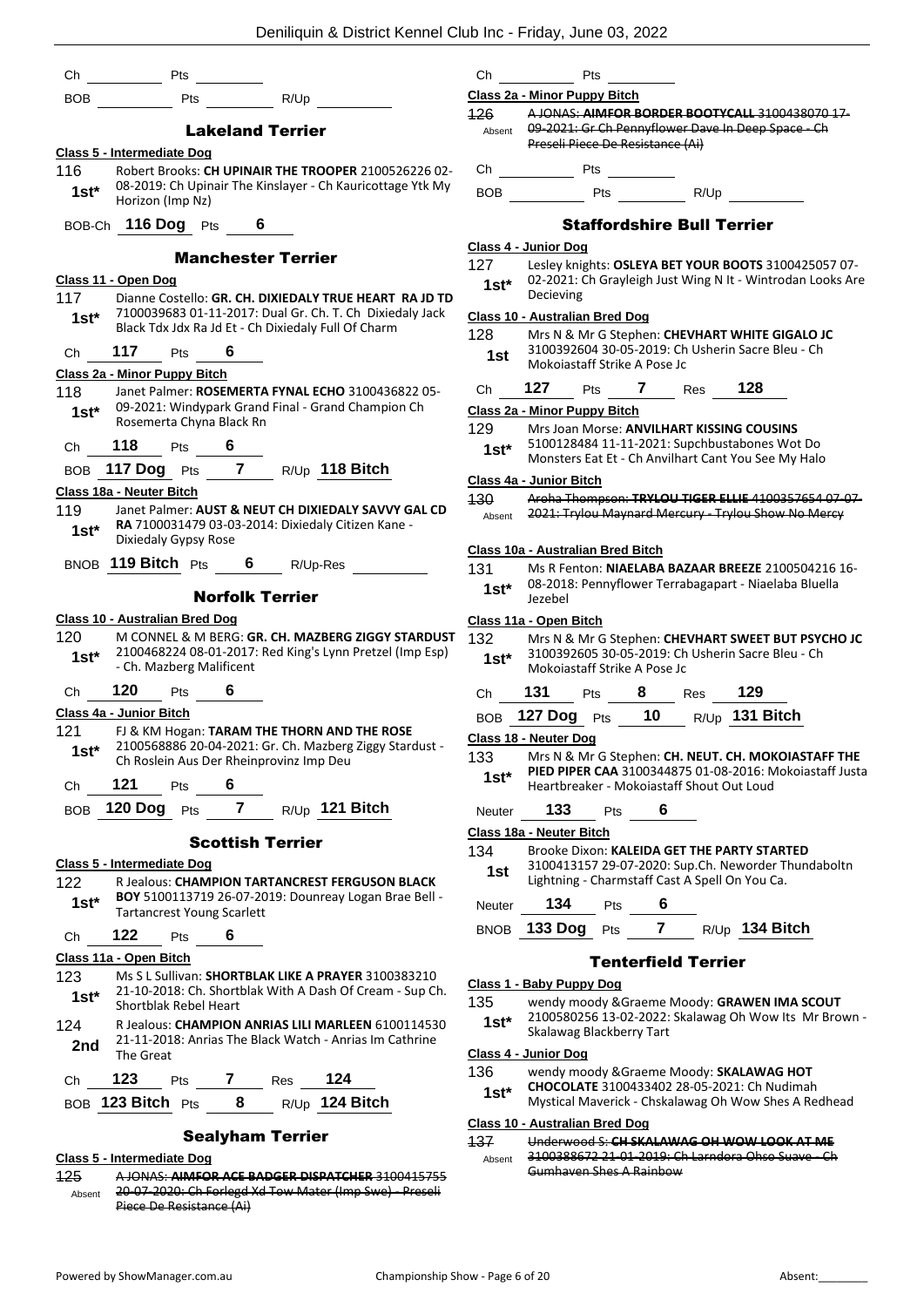| Ch         | 136                          | Pts                      | 6 | Res  |                                                                                                        |            |
|------------|------------------------------|--------------------------|---|------|--------------------------------------------------------------------------------------------------------|------------|
|            | Class 1a - Baby Puppy Bitch  |                          |   |      |                                                                                                        | Cla        |
| 138<br>1st |                              | Wow Subtle In Brown      |   |      | D HEATH & R MOSS: ARDCHATTAN PAI GOW 3100443746<br>17-12-2021: Ch Nudimah Mystical Maverick - Ornac Oh | 14         |
|            | Class 2a - Minor Puppy Bitch |                          |   |      |                                                                                                        | <u>Cla</u> |
| 139        |                              |                          |   |      | wendy moody & Graeme Moody: ORNAC MY SURPRISE                                                          | 14         |
| $1st*$     |                              | Ch Ornac Let Rumours Fly |   |      | 2100574628 08-10-2021: Skalawag Oh Wow Look At Mr -                                                    |            |
| Ch         | 139                          | Pts                      | 6 |      |                                                                                                        | C          |
|            | 139 Bitch                    | Pts                      |   | R/Up | 136 Doq                                                                                                | B          |

# Group 2 - Specials

| <b>Best</b>                | 103            | <b>Fox Terrier (Smooth)</b>                                                              |
|----------------------------|----------------|------------------------------------------------------------------------------------------|
| Pts: 25                    | <b>KEVIN</b>   | Ms R Price-Killeen: SUPREME CHAMPION ECIRP SALUTE TO                                     |
| R/Up                       | 117            | <b>Manchester Terrier</b>                                                                |
| Pts: 15                    |                | Dianne Costello: Gr. CH. Dixiedaly True Heart RA JD TD                                   |
| <b>Baby</b>                | 83             | <b>American Staffordshire Terrier</b>                                                    |
|                            |                | Lydia Jones: REDWHITENBLU GEORGIA PEACH                                                  |
| Minor                      | 139            | <b>Tenterfield Terrier</b><br>wendy moody & Graeme Moody: Ornac My Surprise              |
| <b>Puppy</b>               | 86             | <b>Australian Terrier</b>                                                                |
|                            |                | Kerrie Lee: Kahedi Kiss n Run                                                            |
| Junior                     | 97             | <b>Bull Terrier (Miniature)</b>                                                          |
|                            |                | Alcaneeka Kennels: Aust Ch: Alcaneeka Gold N Design (AI)                                 |
| Inter                      | 113.           | <b>Jack Russell Terrier</b>                                                              |
|                            |                | Mr G Butler: CH Whatajack Time is Precious                                               |
| Aus Br                     | 109            | <b>Irish Terrier</b><br>Ruth Elkner: GR CH SHANNAWONNA MAN OF MY DREAMS                  |
|                            |                |                                                                                          |
| Open                       | 103 -          | <b>Fox Terrier (Smooth)</b><br>Ms R Price-Killeen: SUPREME CHAMPION ECIRP SALUTE TO      |
|                            | <b>KEVIN</b>   |                                                                                          |
|                            |                | <b>Neuter</b>                                                                            |
|                            |                |                                                                                          |
| <b>Best</b><br>$P$ ts: $8$ | 133            | <b>Staffordshire Bull Terrier</b><br>Mrs N & Mr G Stephen: CH. Neut. CH. MOKOIASTAFF THE |
|                            | PIED PIPER CAA |                                                                                          |
| <b>R/Up</b>                | 134            | <b>Staffordshire Bull Terrier</b>                                                        |
|                            |                | Brooke Dixon: Kaleida Get The Party Started                                              |
|                            |                |                                                                                          |

# Group 3 - Gundog Group

Finish Absent **12**

3 - Mrs Lynette Niemann (SA)

Start Time:

# **Brittany**

# **Class 10 - Australian Bred Dog**

140 Mrs Fiona Brown-Elkner: **KIRINBELL CHASE N THE TRUTH** 2100520753 16-05-2019: Ch Kirinbell Tell Me A Secret - Ch Tobenlee Chase N Shadows Rn.Jc Absent

Ch Pts

# **Class 2a - Minor Puppy Bitch**

141 Fiona Brown-Elkner: **TOBENLEE I C YOU CLEARLY NOW** 3100440823 13-11-2021: Ch Tobenlee C I Can Dance At Doon - Kirinbell Chase N The Moves Absent

# **Class 11a - Open Bitch**

142 Mrs Fiona Brown-Elkner: **KIRINBELL CHASE N THE MOVES** 2100520750 17-05-2019: Ch Kirinbell Tell Me A Secret - Ch Tobenlee Chase N Shadows Rn.Jc Absent

Ch Pts Res

BOB Pts R/Up

# Clumber Spaniel

# **Class 4 - Junior Dog**

143 Janelle beaumont: **CH CAROHN TOTAL GENIUS** 3100430366 03-05-2021: Evinvenine Nine Genius Tricks - Ch Westobri Pure Dazzle **1st\***

# BOB-Ch **143 Dog** Pts **6**

# Cocker Spaniel

**Class 1 - Baby Puppy Dog** 144 Cathy McLennan: **KALLEO SOLID ROCK** 2100580493 06-02- 2022: Mistduke My Main Man (Ai) - Kalleo Hearts N 1st<sup>\*</sup> <sup>2022: Mist</sup><br>Diamonds

# **Class 5 - Intermediate Dog**

145 S Raine & E Glass: **BELCROFT WALK ON THE WILD SIDE** 3100420484 25-11-2020: Belcroft Journey To The Far Side - Sup. Ch. Belcroft Dream A Lil Dream **1st**

# **Class 10 - Australian Bred Dog**

| 146    | S Raine & E Glass: AUST CH BELCROFT FREE TO FLY   |
|--------|---------------------------------------------------|
| $1st*$ | 3100399471 10-10-2019: Ch Bifield Fly The Coop To |
|        | Belcroft - Belcroft Better Believe It             |

# **Class 11 - Open Dog**

147 D & M BELLAMY: **CHAMPION BELCROFT TAKIN' CARE OF BUSINESS** 3100362408 06-08-2017: Supreme Ch Belcroft **1st BUSINESS** 3100362408 06-08-2017: Supreme CI<br>One Man Show - Belcroft Mad About Diamonds

# Ch **146** Pts **8** Res **145**

# **Class 5a - Intermediate Bitch**

- 148 D & M BELLAMY: **BELCROFT WALKING IN THE RAIN** 3100420491 25-11-2020: Belcroft Jurney To The Far Side -
- Supreme Ch Belcroft Dream A Li'l Dream **1st\***

# **Class 10a - Australian Bred Bitch**

- 149 Megan Markotany: **BOLWARRA MATERIAL GIRL** 2100532882 28-12-2019: Sup Ch Bolwarra Strike Alight - Ch
	- **1st** 2100532882 28-12-2019: Sup<br>Bolwarra Dressed For Succes

# **Class 11a - Open Bitch**

- 150 D & M BELLAMY: **CHAMPION BELCROFT BUSINESS AS** 
	- **USUAL** 3100362409 06-08-2017: Supreme Ch Belcroft One Man Show - Belcroft Mad About Diamonds **1st\***

# Ch **148** Pts **8** Res **150**

BOB **148 Bitch** Pts **11** R/Up **146 Dog**

# Cocker Spaniel (American)

# **Class 11 - Open Dog**

151 Azel Kennels & Miss Kathryn Tranby: **SUP CH AZEL DEAL OR NO DEAL** 5100114851 25-10-2019: Dan Ch. No Ch. Prt Ch. Se Ch. Am Ch. C.I.B. Sup Ch Azel Always Bet On The Black - **1st**

Ch Azel La Chienne Noir

# Ch **151** Pts **6**

# **Class 11a - Open Bitch**

152 P M & D R Wilkes & Mrs P & Mr M Clarke: **CH STARYANKS** 

**TAKE A CHANCE ON ME** 6100110018 25-01-2018: Supreme Ch Light Dream's Bring It On (Imp Swd) - Supreme Ch Staryanks Sweet Child Of Mine **1st\***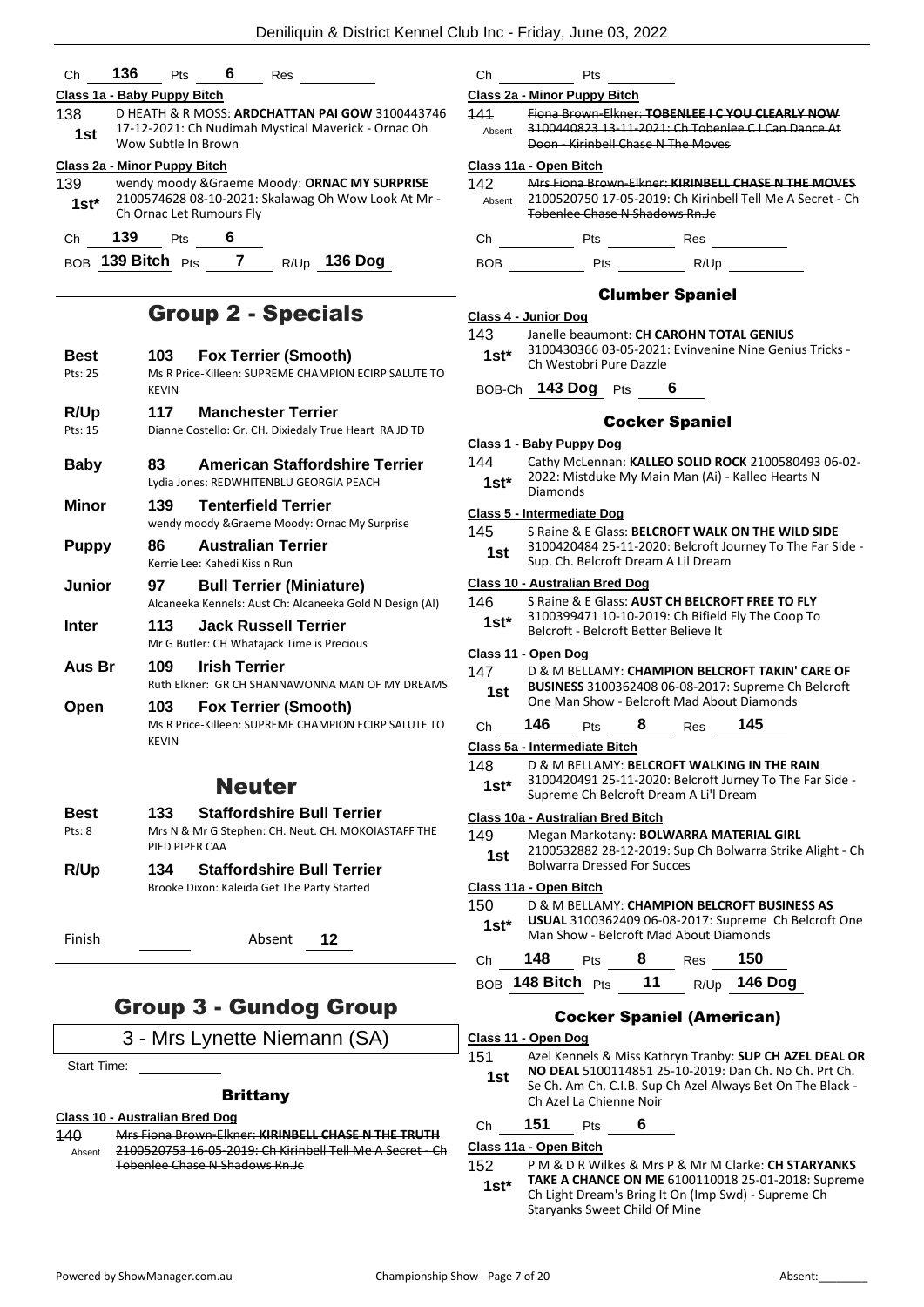- Ch **152** Pts **6**
- BOB **152 Bitch** Pts **7** R/Up **151 Dog**

# Curly Coated Retriever

# **Class 4a - Junior Bitch**

153 Sharon Villiers: **CURLYVILLE LAST TIME AROUND** 3100427217 13-03-2021: Nz Ch Glenorchy Bowmore - Ch Curlyville The One And Only **1st\***

BOB-Ch **153 Bitch** Pts **6**

# English Setter

# **Class 5 - Intermediate Dog**

- 154 V Ormandy: **CH GLENGORDON BEES MASTERCREATION**
- 3100400443 21-10-2019: Ch Fairray Hit The Road (Imp Ita) **1st** 3100400443 21-10-2019: Ch Fairray Hit I<br>Gr Ch Glendordon Divas Queenbeemagic
- BOB-Ch **154 Dog** Pts **6**

# Field Spaniel

# **Class 10a - Australian Bred Bitch**

- 155 Mr M Perry & Mrs T Kelly: **SPANFIELD DANCING IN THE DARK** 2100505116 09-09-2018: Am. Ch. Ch. Upland's Got **1st\*** DARK 2100505116 09-09-2018: Am. Ch. Ch. Uplar<br>The Moves (Imp Use) - Stephdie No Bed Ov Roses
- BOB-Ch **155 Bitch** Pts **6**

# German Shorthaired Pointer

# **Class 1 - Baby Puppy Dog**

156 Sevoier Kennels: **SEVOIER BREAKING BAD (AI)** 5100130535 20-01-2022: Sup Ch Sevoier Heart Breaker - Sevoier Playing With Fire (Ai) **1st**

# **Class 3 - Puppy Dog**

# 157 M J & F L Park: **CANAWINDRA RISE TO TH OCCASION**

3100440098 15-11-2021: Canawindra Over And Over Again - Grand Ch Canawindra Buck N A Half0 **1st**

# **Class 11 - Open Dog**

| 158    | Barbara & Chris Walter: CH CANAWINDRA ROLL THE DICE  |
|--------|------------------------------------------------------|
| Absent | 3100374565 26-04-2018: Ch. Brysnif I Did It My Way - |
|        | Grand Ch. Canawindra Rock N And Rollin               |
| 159    | M J & F L Park: CANAWINDRA OVER AND OVER AGAIN       |
| 2nd    | 3100391701 11-04-2019: Ch Canawindra Good Times      |
|        | Ahead - Ch Canawindra See The Best In Me             |

160 Sevoier Kennels: **AUST CH SEVOIER TELL ME LIES** 5100123169 08-02-2021: Aust Ch Sevoier A Walk In The **1st** 5100123169 08-02-2021: Aust Ch Sevoier A w<br>Clouds (Ai) - Aust Ch Sevoier Break Your Heart

Ch **160** Pts **8** Res **157**

# **Class 1a - Baby Puppy Bitch**

161 Sevoier Kennels: **SEVOIER STEAL THE SHOW** 5100130994 14-02-2022: Sup Ch Sevoier Breakon Thru Otha Side - Aust **1st** 14-02-2022: Sup Ch Sevoier<br>Ch Sevoier Quick As A Wink

# **Class 2a - Minor Puppy Bitch**

# 162 M J & F L Park: **CANAWINDRA RISE AND SHINE**

3100440102 15-11-2021: Canawindra Over And Over Again - Gr Ch Canawindra Buck N A Half **1st\***

# **Class 3a - Puppy Bitch**

163 Sevoier Kennels: **SEVOIER PLAYING IN THE SHADOWS (AI)** 5100127018 26-07-2021: Aust Ch Sevoier Hot N Dangerous - Aust Ch Sevoier Shadow Of Flame **1st\***

# **Class 5a - Intermediate Bitch**

164 M J & F L Park: **CANAWINDRA HOT STUFF** 3100401397 26- 11-2019: Canawindra Ur Kidding Me - Ch Canawindra Sweet **1st**\* **11-2019: Canay**<br>Georgia Brown

# **Class 10a - Australian Bred Bitch**

165 Sevoier Kennels: **AUST CH SEVOIER KAT AMONGST TH PIGEONS** 5100111406 03-04-2019: Aust Ch Sevoier Dangerous Attraction - Aust Ch Sevoier Kiss Me Quick **1st\***

- **Class 11a - Open Bitch**
- 166 Deborah Evans: **KNUSPRIG PUMPERNICKEL (AI)** 2100481124 10-07-2017: Faros Aus Dem Konigswald - Ch. **2nd** <sup>2100481124 10-07-2017: Far</sup>
- 167 Sevoier Kennels: **AUST CH SEVOIER OUT OF THE SHADOWS (AI)** 5100113858 21-08-2019: Ee Ch Lut Ch Lva Uch Balt Ch Halston Caps Lock (Hun) - Ch Sevoier Shadow Of Flame **1st\***

| <sub>Ch</sub> 167 | Pts 11          | Res | - 163                 |  |
|-------------------|-----------------|-----|-----------------------|--|
| BOB 167 Bitch Pts | $\overline{14}$ |     | R/Up <b>163 Bitch</b> |  |

# Golden Retriever

# **Class 4 - Junior Dog**

| 168 |  | Miss P Denholm: GILDENGOLD PULLINGTHE WOOLOVER |  |
|-----|--|------------------------------------------------|--|
|     |  |                                                |  |

**(AI)** 2100560534 11-03-2021: Ronjalee Ragamuffin At **1st (AI)** 2100560534 11-03-2021: Ronjalee<br>Motlaisa - Gildengold Spinning Chorus

# **Class 5 - Intermediate Dog**

| 169 | Miss P Denholm: GILDENGOLD TATTERSALL TARTAN |
|-----|----------------------------------------------|
|     | 240054502444002000011111111                  |

2100545834 11-09-2020: Gildengold Yoiks Tallyho (Ai) - Gildengold Spinning Chorus (Ai) **1st\***

# **Class 10 - Australian Bred Dog**

- 170 P.Denholm: **GILENGOLD DASHINGBRIGANDINE(AI)**
	- 2100489461 24-11-2017: Xanthos Bullet Proof (Uk) Ch Gilengold Leonore Overture **1st\***
- 

# **Class 11 - Open Dog**

| 171<br>2nd                  | Sue Keane: CH KEANSTAR STORMCHASER CCD RA TDX<br>3100336950 13-02-2016: Sup Ch Adoringold Eye Of The<br>Storm (Ai) - Neut Ch Tr Ch (T, Ts) Morningmyst Bright Star<br>Rn |     |    |     |                                                     |  |  |  |
|-----------------------------|--------------------------------------------------------------------------------------------------------------------------------------------------------------------------|-----|----|-----|-----------------------------------------------------|--|--|--|
| 172<br>Absent               | <b>Robert McNab: AUST SUPREME CH SOSHYL CARRY ON</b><br><b>YOU MUST YES</b> 2100402793 09 03 2014: Ch Athalow<br>Addicted To Sin - Ch Wantsum Sophies Choice             |     |    |     |                                                     |  |  |  |
| 173<br>$1st*$               | Miss P Denholm: GILDENGOLD YOIKS TALLYHO (AI)<br>2100510610 14-12-2018: Xanthos Bullet Proof (Uk) -<br>Kaparla All The Evidence (Ai)                                     |     |    |     |                                                     |  |  |  |
| Сh                          | 173                                                                                                                                                                      | Pts | 10 | Res | 171                                                 |  |  |  |
| Class 1a - Baby Puppy Bitch |                                                                                                                                                                          |     |    |     |                                                     |  |  |  |
| 174                         |                                                                                                                                                                          |     |    |     | Nicky wise: KEANSTAR HIGH ON LIFE 3100444132 29-12- |  |  |  |
| $1st^*$                     | 2021: Keanstar Stormchaser - Nazeen Wyldefyre                                                                                                                            |     |    |     |                                                     |  |  |  |
|                             |                                                                                                                                                                          |     |    |     |                                                     |  |  |  |
| 175<br>Absent               | Class 3a - Puppy Bitch<br>Robert McNab: SOSHYL DIZZY IN THE NIGHT SKY (AI)<br>2100570146 19 08 2021: Ch Dobro Sky At Night Soshyl<br>Daddy'S Junior Girl (Ai)            |     |    |     |                                                     |  |  |  |
| Class 4a - Junior Bitch     |                                                                                                                                                                          |     |    |     |                                                     |  |  |  |

176 Gail Boyd: **GILDENGOLD THEIVING MAGPIE** 2100560536 03-03-2021: Ronjalee Ragamuffin At Motlaisa (Jw) (Uk) - **2nd** 03-03-2021: Ronjalee Ragamutti<br>Gildengold Spinning Chorus (Ai) 177 A Quigley: **ADORINGGOLD FIREWRX ATDOMPETAN** 2100564781 16-05-2021: Giltedge Ceasar - Adoringgold Peak Of The Storm **1st\*** 178 Miss P Denholm: **GILDENGOLD FLEECING THE TOFFS (AI)** 2100560535 11-03-2021: Ronjalee Ragamuffin At Motlaisa Gildengold Spinning Chorus Absent Ch **177** Pts **7** Res **176** BOB **177 Bitch** Pts **12** R/Up **173 Dog**

# **Class 18 - Neuter Dog**

- 179 Sue Keane: **DUAL CH (T) NEUT CH KEANSTAR REGRESSA A MI TSD** 3100373878 04-04-2018: Ch Kiriel Il Divo - Tr Ch (T,
	- **1st\*** MI ISD 310037387804-04-2018: Ch Kiri<br>Ts) Neut Ch Morningmyst Bright Star Rn
- BNOB **179 Dog** Pts **6** R/Up-Res

# Hungarian Vizsla

# **Class 2 - Minor Puppy Dog**

180 Janelle Willoughby: **PONSONBY MEGA STAR (AI) IMP NZL** 00146-2022 18-11-2021: Your Choice Mega Pixel (Imp Uk) **1st**\* UUL46-2022 18-11-2021: Your Choice<br>To Uk - Ponsonby Red Hot N Stunning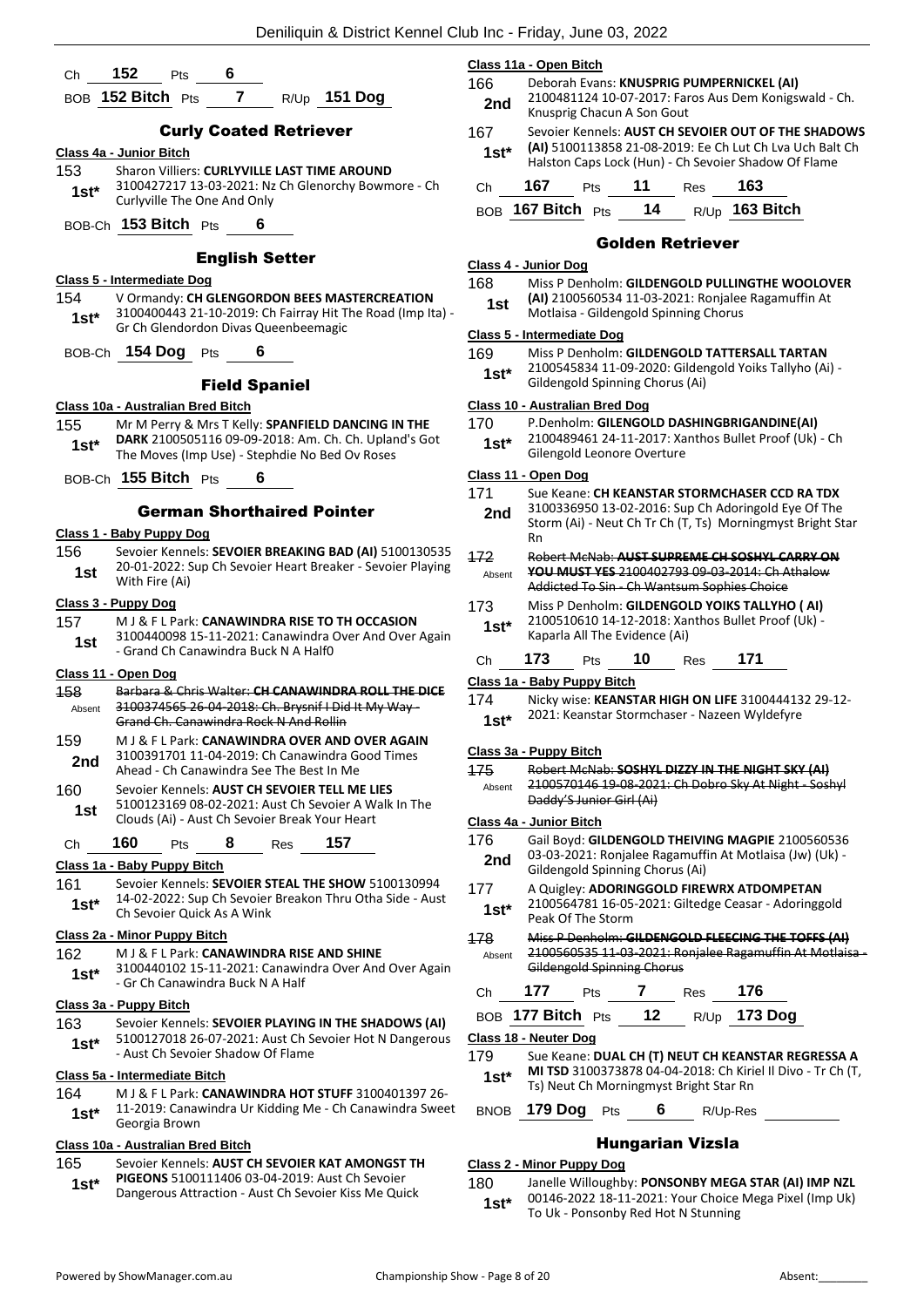|         | <b>Class 10 - Australian Bred Dog</b> |            |                     |                           |                                                                                                                  |                 |                                                                      | Weil |
|---------|---------------------------------------|------------|---------------------|---------------------------|------------------------------------------------------------------------------------------------------------------|-----------------|----------------------------------------------------------------------|------|
| 181     |                                       |            |                     |                           | Pauline Rudd: CH. BUSHGOLD PEELII ADONIS 3100367815<br>01-12-2017: Grand Ch Riversby Baisel Banjo Rn Ccd - Ch.   |                 | Class 10 - Australian Bred Dog                                       |      |
| $1st*$  | Pelerosso Belucille                   |            |                     |                           |                                                                                                                  | 193             | Ms Amanda Williamso                                                  |      |
| Ch      | 180                                   | Pts        | 7                   | Res                       | 181                                                                                                              | $1st*$          | 4100312881 24-10-20<br>Td Et - Ch Cruisenif Ho                       |      |
|         | Class 1a - Baby Puppy Bitch           |            |                     |                           |                                                                                                                  | Ch              | 193<br>Pts                                                           | 6    |
| 182     |                                       |            |                     |                           | Pauline Rudd: BUSHGOLD DAWNS SOUTHRN AURORA                                                                      |                 | Class 3a - Puppy Bitch                                               |      |
| 1st*    | Pelerosso Gisella                     |            |                     |                           | 3100444116 14-01-2022: Ch. Ekvar Hell Raiser - Ch.                                                               | 194             | Anni Saul: <b>BROMHUN</b>                                            |      |
|         | Class 5a - Intermediate Bitch         |            |                     |                           |                                                                                                                  | $1st*$          | 3100436568 24-08-20<br>Artia Cordis (Imp Pola                        |      |
| 183     |                                       |            |                     |                           | J Willoughby: EKVAR ARICOCO STATE SECRET 3100421421<br>23-11-2020: Nz. Ch. Asterix Hero Of Folkvangr (Imp NzI) - | Ch <sub>a</sub> | 194<br>Pts                                                           | 6    |
| $1st^*$ | Ekvar Octavia                         |            |                     |                           |                                                                                                                  | BOB             | 193 Dog Pts                                                          |      |
| Ch      | 183                                   | Pts        | 6                   |                           |                                                                                                                  |                 |                                                                      |      |
| BOB     | 180 Dog                               | Pts        | 8                   |                           | R/Up 183 Bitch                                                                                                   |                 | <b>Welsh Spr</b>                                                     |      |
|         |                                       |            |                     |                           |                                                                                                                  | 195             | Class 10 - Australian Bred Dog<br><del>J S Endycott / K Fallov</del> |      |
|         |                                       |            | <b>Irish Setter</b> |                           |                                                                                                                  | Absent          | <b>DRAGON 2100413967</b>                                             |      |
| 184     | Class 4 - Junior Dog                  |            |                     |                           | S Underwood: ORNAC WIZARDRY IN RED SPOTS                                                                         |                 | Fighter - Ch Mycroft N                                               |      |
| 1st*    |                                       |            |                     |                           | 2100558119 24-12-2020: Itzmagic High Wizard Of Oz (A.I) -                                                        |                 | Class 11 - Open Dog                                                  |      |
|         | Ch Ornac One More In Red Spots        |            |                     |                           |                                                                                                                  | 196             | Mrs A Henderson: BR<br>2017 31-01-2017: Nz                           |      |
| Ch      | 184                                   | Pts        | 6                   |                           |                                                                                                                  | 1st             | <b>Eleanor Rigby</b>                                                 |      |
|         | Class 5a - Intermediate Bitch         |            |                     |                           |                                                                                                                  | Ch              | 196<br>Pts                                                           | 6    |
| 185     |                                       |            |                     |                           | S Underwood23: ORNAC KISS MY BRITCHES 2100556612<br>15-09-2020: Ch Cianroninnis Jolly Paws - Ch Ornac One Last   |                 | Class 1a - Baby Puppy Bitch                                          |      |
| 1st*    | <b>Kiss</b>                           |            |                     |                           |                                                                                                                  | 197             | Mrs A Henderson: DA                                                  |      |
|         | Class 11a - Open Bitch                |            |                     |                           |                                                                                                                  | $1st*$          | 2100576500 16-12-20<br><b>Rewrite The Stars</b>                      |      |
| 186     |                                       |            |                     |                           | MR. T. & MRS. L. JONES: GWYNDARA TIME AFTER TIME                                                                 |                 | Class 11a - Open Bitch                                               |      |
| $1st^*$ | Away - Ch. Gwyndara Its Raining Men   |            |                     |                           | 3100356696 13-01-2017: Ch. Gwyndara Take My Breath                                                               | 198             | Mr s & Mrs C Tolley &                                                |      |
|         |                                       |            |                     |                           |                                                                                                                  | $1st^*$         | <b>THE STARS 31003919</b>                                            |      |
| Ch      | 186                                   | Pts        | $7$ and $7$         | Res                       | 185<br><b>184 Dog</b>                                                                                            |                 | Dangerous Player (Ai)                                                |      |
|         | BOB 186 Bitch Pts                     |            | 8                   | R/Up                      |                                                                                                                  |                 | 198<br>Pts                                                           | 6    |
|         |                                       |            |                     |                           |                                                                                                                  | Ch              |                                                                      |      |
|         |                                       |            |                     | <b>Labrador Retriever</b> |                                                                                                                  |                 | BOB 198 Bitch Pts                                                    |      |
|         | Class 11 - Open Dog                   |            |                     |                           |                                                                                                                  |                 |                                                                      |      |
| 187     |                                       |            |                     |                           | Bev Jones: AUST CH KIRKDELL AUSTRALIAN IDOL (AI)                                                                 |                 |                                                                      |      |
| $1st*$  | Kirkdell Razzle Dazzle                |            |                     |                           | 5100113975 16-08-2019: Ch Kirkdell Maestro - Grand Ch                                                            |                 |                                                                      |      |
| Ch      | 187                                   | Pts        | 6                   |                           |                                                                                                                  |                 |                                                                      |      |
|         | Class 5a - Intermediate Bitch         |            |                     |                           |                                                                                                                  |                 |                                                                      |      |
| 188     |                                       |            |                     |                           | SCOTT & RAYANNE LIVINGSTONE: JAYTEAJAZ BEST OV MY                                                                |                 |                                                                      |      |
| 2nd     |                                       |            |                     |                           | LOVE (AI) 3100419764 13-09-2020: Ch. Wynstream                                                                   |                 |                                                                      |      |
| 189     |                                       |            |                     |                           | Secretary Ov State (Ai) - Lillylabs Hey Hey Lola<br>B & R van Maanen: DEVINELEA STARES AND WHISPERS (AI)         |                 |                                                                      |      |
| 1st*    | See - Ch Devinelea Flanders Fields    |            |                     |                           | 3100416490 11-09-2020: Supreme Ch Kirkdell Watch And                                                             |                 |                                                                      |      |
| Ch      | 189                                   | <b>Pts</b> | $7\overline{ }$     | Res                       | 188                                                                                                              |                 |                                                                      |      |
|         | BOB 189 Bitch Pts                     |            | 8                   |                           | R/Up 187 Dog                                                                                                     |                 |                                                                      |      |
|         | Class 18a - Neuter Bitch              |            |                     |                           |                                                                                                                  |                 |                                                                      |      |
| 190     |                                       |            |                     |                           | B & R van Maanen: AUST CH, NEUT CH DEVINELEA JIVE                                                                |                 |                                                                      |      |
| $1st^*$ | Fame - Ch Jollab Perazzi (Ai)         |            |                     |                           | TALKING 3100359675 14-05-2017: Ch Kirkdell Destined For                                                          |                 |                                                                      |      |
|         | BNOB 190 Bitch Pts                    |            | 6                   | R/Up-Res                  |                                                                                                                  |                 |                                                                      |      |
|         |                                       |            |                     |                           |                                                                                                                  |                 |                                                                      |      |
|         |                                       |            | <b>Pointer</b>      |                           |                                                                                                                  |                 |                                                                      |      |
|         | Class 1a - Baby Puppy Bitch           |            |                     |                           |                                                                                                                  |                 |                                                                      |      |
| 191     |                                       |            |                     |                           | Gerald J Munro: ONPOINT OH MY YOUR LOOKING<br>3100447442 28-02-2022: Sup Ch Tyeanbo Take Another                 |                 |                                                                      |      |
| 1st*    | Look - Ch Tyeanbo Oh Me Oh My         |            |                     |                           |                                                                                                                  |                 |                                                                      |      |
| 192     | Class 4a - Junior Bitch               |            |                     |                           | Tintookie Kennels: TINTOOKIE STRIKING POSES                                                                      |                 |                                                                      |      |

# 7100048983 03-05-2021: Sup Ch Tyeanbo Take Another Loook - Tintookie Miss Teddywaddy **1st\***

BOB-Ch **192 Bitch** Pts **6**

# Weimaraner

| 193                    |     |     |   | Ms Amanda Williamson: CH ASHBOLT HIGH CLASS (AI) TD    |
|------------------------|-----|-----|---|--------------------------------------------------------|
| $1st*$                 |     |     |   | 4100312881 24-10-2018: Supreme Ch Ashbolt Ark Royal Rn |
|                        |     |     |   | Td Et - Ch Cruisenif Hot Tricks Td Ca Et               |
| Ch.                    | 193 | Pts | 6 |                                                        |
| Class 3a - Puppy Bitch |     |     |   |                                                        |
| 194                    |     |     |   | Anni Saul: BROMHUND ABSOLUTELY FABULOUS                |

| $1st*$ | 3100436568 24-08-2021: Aust Ch Waldo At Bromhund By<br>Artia Cordis (Imp Poland) - Bromhund Idyllic Izzy |
|--------|----------------------------------------------------------------------------------------------------------|
|        |                                                                                                          |

# Ch **194** Pts **6**

# BOB **193 Dog** Pts **7** R/Up **194 Bitch**

# Welsh Springer Spaniel

# **Class 10 - Australian Bred Dog**

| 495    | J S Endycott / K Fallowfield: GR CH FEATHERDALE WELSH        |
|--------|--------------------------------------------------------------|
| Ahsent | <b>DRAGON 2100413967 04-09-2014: Ch Featherdale Fearless</b> |
|        | Fighter - Ch Mycroft Mountain Dell                           |
|        | Class 11 - Open Dog                                          |

# 196 Mrs A Henderson: **BRYNDOAIN G I JOE (IMP NZL)** 01972-

- 2017 31-01-2017: Nz Ch Bryndoain Joe Cool Nz Ch Alclare t <sup>2017</sup> <sup>51-01-20</sup><br>Eleanor Rigby
- Ch **196** Pts **6** Res

# **Class 1a - Baby Puppy Bitch**

| 197    | Mrs A Henderson: DAIONI WHOLE LOTTA ROSIE              |
|--------|--------------------------------------------------------|
| $1st*$ | 2100576500 16-12-2021: Ch. Bryndoain G I Joe - Alclare |
|        | Rewrite The Stars                                      |

# **Class 11a - Open Bitch**

- 198 Mr s & Mrs C Tolley & Mrs K Gilbert: **ALCLARE REWRITE THE STARS** 3100391987 02-05-2019: Sup. Ch. Goldmaid Dangerous Player (Ai) - Ch. Bryndoain Fields Of Poppies
- 198 Pts 6

| BOB 198 Bitch Pts |  | R/Up 196 Dog |
|-------------------|--|--------------|
|                   |  |              |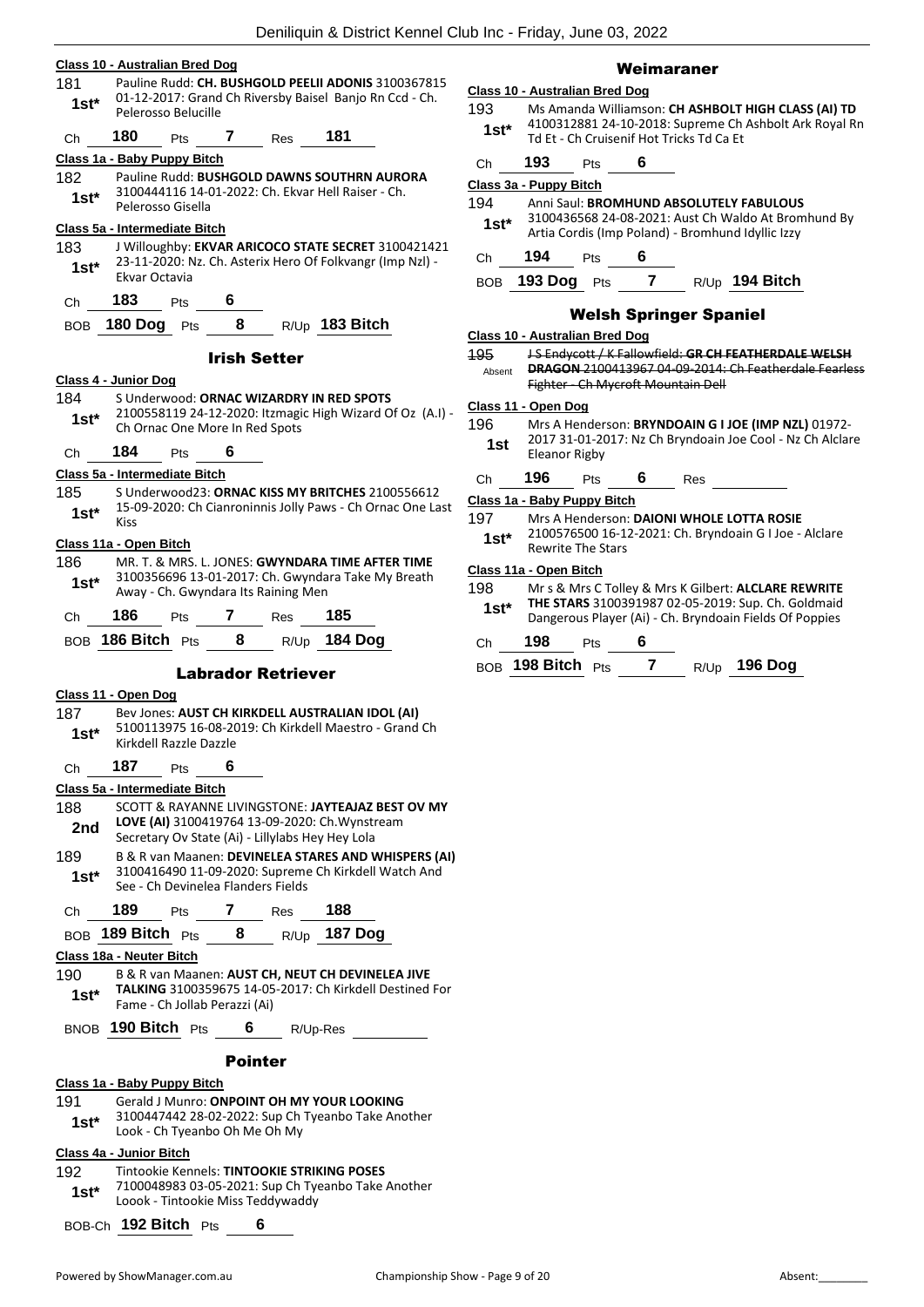# Group 3 - Specials

**Best 167 German Shorthaired Pointer** Pts: 25 Sevoier Kennels: Aust Ch Sevoier Out Of The Shadows (AI) **R/Up 148 Cocker Spaniel** Pts: 15 D & M BELLAMY: BELCROFT WALKING IN THE RAIN **Baby 191 Pointer** Gerald J Munro: Onpoint Oh My Your Looking **Minor 180 Hungarian Vizsla** Janelle Willoughby: Ponsonby Mega Star (ai) IMP NZL **Puppy 163 German Shorthaired Pointer** Sevoier Kennels: Sevoier Playing In The Shadows (AI) **Junior 143 Clumber Spaniel** Janelle beaumont: Ch Carohn total genius **Inter 148 Cocker Spaniel** D & M BELLAMY: BELCROFT WALKING IN THE RAIN **Aus Br 193 Weimaraner** Ms Amanda Williamson: CH Ashbolt High Class (AI) TD **Open 167 German Shorthaired Pointer** Sevoier Kennels: Aust Ch Sevoier Out Of The Shadows (AI) Neuter **Best 179 Golden Retriever** Pts: 7 Sue Keane: Dual Ch (T) Neut Ch Keanstar Regressa A Mi TSD **R/Up 190 Labrador Retriever** B & R van Maanen: AUST CH, NEUT CH DEVINELEA JIVE **TALKING** Finish Absent **8**

# Group 4 - Hound Group

4 - Mrs Patricia Cutler (NSW)

Start Time:

# Afghan Hound

**Class 5 - Intermediate Dog**

199 Mr L& Mrs H Gibson & Miss M Heritage: **KARAKUSH FINNEAS FOGG (AI)** 2100548618 05-09-2020: Am.Ch.Am.Gr Ch. Agha Djari's Fifth Dimension Of Sura - Karakush U Know Nothin Jon Sno **1st\***

Ch **199** Pts **6**

# **Class 1a - Baby Puppy Bitch**

200 M Heritage: **SETTERUP SWEET TATA TOT (AI)** 2100580967 30-01-2022: Am.Ch.Ch Boanne's Valentino (Imp Usa) - Ch 1st\* 30-01-2022: Am.Ch.Ch Boanne's<br>Karakush U Know Nothin Jon Sno

# **Class 5a - Intermediate Bitch**

201 Mrs M & Mr A Storey: **CH DZUM BLUE ILLUSION** 3100407239 02-03-2020: Kjavu It Tells - Dzum Monkberry Moon Delight Absent

# **Class 10a - Australian Bred Bitch**

202 Miss E Bray: **AUST CH TAHKIRA MANHATTEN MOCCHA** 5100104802 22-02-2018: Ch Tahkira You Should Be So 1st\* 5100104802 22-02-2018: Ch Tahk<br>Lucky - Tahkira Strawberry Kisses

| (∷n | 202<br>--- | ΊSΞ | kes |  |
|-----|------------|-----|-----|--|
|     |            |     |     |  |

| BOB 202 Bitch Pts |  | R/Up 199 Dog |
|-------------------|--|--------------|
|                   |  |              |

# **Basenji**

- **Class 11 - Open Dog** 203 JAN ROBERT: **TAMSALA BANDIT TRANS AM ( AI)** 3100369509 14-01-2018: Grand Ch Tamsala Hot Diggity Dawg - Amer. Ch. Aust Ch Jasiri- Sukari Lil Red Corvette Jc (  $Imp$   $\bar{l}$   $|ca_l$ Absent BOB-Ch Pts Basset Hound **Class 10 - Australian Bred Dog** 204 Dr Leslie A Weston: **CAYUGARIDGE DILLON** 2100534487 02-01-2020: Sup. Ch. Beauchasseur Austin - Ch **1st\*** UZ-01-2020: Sup. Ch. Beauchasseur Fru Choc BOB-Ch **204 Dog** Pts **6** Beagle **Class 4 - Junior Dog** 205 Andrea Coss: **BRIALEY IM SO POSH (AI)** 2100554970 08-12- 2020: D Uch Ger Ch Int Ch Dynamic Flyer's Posh Teddy - Ch **1st**\* <u>LOLO:</u> D UCH Ger C<br>Brialey On And On 206 Ms S Hutcheson: **DEVMA TIME TRAVELLER (AI)** 3100435035 11-05-2021: Dan.Ch.Lux.Ch.Nld.Ch Imagine Me **2nd** 3100435035 11-05-2021: Dan.Ch.Lux.Ch.Nid.Ch Imagine Mindel Reform Elly's Pack (NId) - Ch.Devma Anything You Can Do Ch **205** Pts **7** Res **206 Class 2a - Minor Puppy Bitch** 207 Miss L Osmotherly: **LANGRIGG LOUISA ALCOTT (A.I)** 3100439784 23-10-2021: Maple Ridge Northern Lights (Imp **1st** 3100439784 23-10-2021: Maple Ridge North<br>Swe ) - Ch Langrigg Hot Dam Here I Am (A.I) **Class 4a - Junior Bitch** 208 Miss S A Hutcheson: **DEVMA TIMELESS DESIGN (AI)** 3100435037 11-05-2021: Dan. Ch. Lux.Ch. Nld. Ch. Imagine Me Ike From Elly's Pack (Nld) - Aust Ch Devma Anything You Can Doq Absent **Class 5a - Intermediate Bitch** 209 Miss L Osmotherly: **LANGRIGG LADY OF CARLISLE** 3100404778 15-01-2020: Langrigg Sparks Will Fly ( A.I ) - Ch **1st**\*  $\frac{3100404778}{\text{Langing Class Above (A.I.)}}$ Ch **207** Pts **7** Res **209** BOB **205 Dog** Pts **9** R/Up **206 Dog** Dachshund Miniature (Long Haired) **Class 1 - Baby Puppy Dog** 210 Dr M Nolan: **MAHARLIKAH BOULEVARDIER** 3100443508 28-12-2021: Ralines Aviation (Imp Uk) - Maharlikah Quicksilver Arising **1st\* Class 4a - Junior Bitch** 211 Dr M Nolan: **DICANTA SHE CALLS THE SHOTS** 3100427375 01-02-2021: Karonika Kirafiki Jambo (Imp Zaf) - Miracle Lining Etere (Imp Usa) **1st\* Class 11a - Open Bitch** 212 Dr M Nolan: **MIRACLE LINING ETERE (IMP USA)** RFK5516668 03-01-2019: Lva. Ch. Rus. Jr Ch. Rus. Ch. Ivamber Coast James (Lva) - Rfk. Ch. Rus. Ch. Miracle Lining Black Ivory (Rus) **1st\*** BOB-Ch **212 Bitch** Pts **7** R/Up-Res **211 Bitch** Dachshund Miniature (Smooth Haired) **Class 1 - Baby Puppy Dog**
- 213 PM&GA GRANT: **DACLOW YOU ARE MY SUNSHINE**
	- 2100581662 18-02-2022: Dachimmil Good Vibrations Ch Daclow Pocket Full Of Sunshine **1st\***

# Dachshund (Wire Haired)

# **Class 2 - Minor Puppy Dog**

214 Andrea Coss: **DACHDOTCOM ISADORE W** 7100050335 25- 10-2021: Ch Cayugaridge Molokai - Ch Sashnin Wiry Im Dak 1st<sup>\*</sup> <sup>10-2021:</sup><br>Chick (Ai)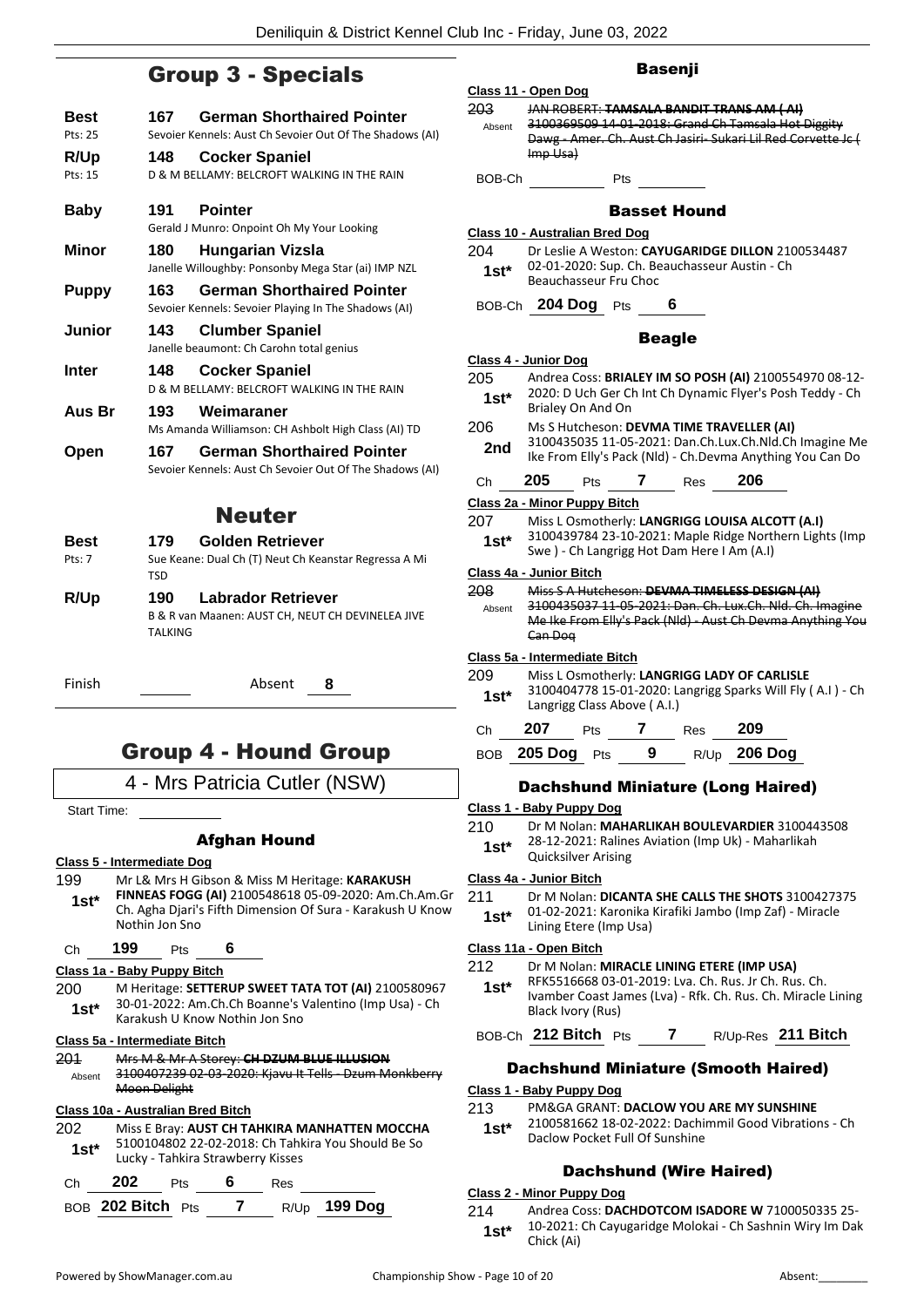| Ch | 214 | Pts |  |
|----|-----|-----|--|
|    |     |     |  |

# **Class 3a - Puppy Bitch**

215 Dr Leslie A Weston and Mrs J K Todd: **DACDOTCOM IVY W** 7100050339 25-10-2021: Ch Cayugaridge Molokai - Ch Shasdin I'm Dak Chic **1st\***

# **Class 5a - Intermediate Bitch**

216 Dr Leslie A Weston: **CAYUGARIDGE VERSACE (AI)** 2100556219 24-11-2020: Uk Ch Zlowfox Av Larhjelm At **1st** 2100556219 24-11-2020: UK Ch Zlow<br>Sunsong (Uk) - Ch Cayugaridge Leahi

| -- |  | - |
|----|--|---|
|    |  |   |

BOB **216 Bitch** Pts **8** R/Up **215 Bitch**

# Greyhound

# **Class 18a - Neuter Bitch**

217 Mrs A Ferguson: **KANATI ICE QUEEN** 3100324296 29-04- 2015: Grand Ch. Whirlaway Classic Beyondbelief (Ai) - Ch. **1st** 2015: Grand Cn. whirlaway Class 18th Brantarby Winter Playground

BNOB **217 Bitch** Pts **6**

# Irish Wolfhound

# **Class 5 - Intermediate Dog**

218 Mr R&Mrs M South&Mrs S Gendle: **CH. WULFGAR FLETCH FULL THROTTLE(AI)** 2100536743 30-01-2020: Austonley's Falcon Of Shalico(Uk) - Ch Glenfels Khaleesi (Ai) Absent

BOB-Ch Pts

# Norwegian Elkhound

# **Class 5 - Intermediate Dog**

- 219 Gabor Markotany: **CH GRAABINE CREDENCE BAREBONE** 2100526865 05-09-2019: Sup Ch Graabine Bendit Like Beckham - Ch Graabine Shes A Rebel **1st\***
- BOB-Ch **219 Dog** Pts **6**

# Pharaoh Hound

# **Class 10 - Australian Bred Dog**

- 220 Mr A Daly and R Triffitt: **CH STARBLUSH GET OUTTA MY WAY** 3100384346 21-11-2018: Ee. Ch. Ee Jr Ch Sup Ch
- **1st\*** WAY 3100384346 21-11-2018: Ee. Cn. Ee Jr Cn Sup Cn<br>Celetto Fly High (Import Esp) Ch Pharoaz Photofinish
- BOB-Ch **220 Dog** Pts **6**

# Rhodesian Ridgeback

# **Class 5a - Intermediate Bitch**

- 221 Julie Spittal: **NKALAKATHA BENNU KYA** 3100413887 12-08- 2020: Ujamaa Symphony Red (Ai) - Ch. Nkalakatha Pridpred **1st**\* <sup>2020: Ujai</sup><br>Georgiana
- BOB-Ch **221 Bitch** Pts **6**

# Saluki

# **Class 2 - Minor Puppy Dog**

- 222 Lavuka: **LAVUKA MARCO POLO AI** 2100577973 20-11-2021:
- Ch Lavuka Poetic Justice Elarabie Oasis Qamra ( Ai ) **1st\***

# **Class 11 - Open Dog**

- 223 Klamury Kennels: **CH KLAMURY AARZU** 3100306881 16-03- 2014: Ch Gruntulla Afrasiyab - Ch Highmead Shimamn A **1st**<sup>\*</sup> <sup>2014:</sup><br>Sahra Ch **222** Pts **7** Res **223**
- **Class 2a - Minor Puppy Bitch**
- 224 Lavuka: **LAVUKA HOCUS POCUS AI** 2100577974 20-11-
	- 2021: Ch Lavuka Poetic Justice Elarabie Oasis Qamra ( Ai ) **1st**

# **Class 10a - Australian Bred Bitch**

225 klamury kennels: **IFTIKAR ATHENA** 5100105282 06-02- 2018: Iftikar Loki Lightning Paw - Klamury Aaliyaah **1st\***

| Ch 224          | <b>Pts</b> |   | $Res$ 225 |                |
|-----------------|------------|---|-----------|----------------|
| BOB 222 Dog Pts |            | 9 |           | R/Up 224 Bitch |

# **Whippet**

# **Class 1 - Baby Puppy Dog**

- 226 B Daines: **DACHLAH I BELIEVE IN MAGIC (AI)** 2100580713 12-01-2022: Sup Ch Lavuka Dancing On My Own - Ch Dachlah Make Believe
- 227 NJ Rule-Steele: **TAEJAAN ROLLING IN THE DEEP**
- 2100575759 15-12-2021: Am Ch Aberdeen Remarkable In Paris(Imp Fin - Aust Ch Taejaan Killer Queen **1st\***

# **Class 10 - Australian Bred Dog**

228 Geoffrey Mark: **CH DACHLAH MR BOJANGLES** 2100534512 14-01-2020: Sup Ch Lavuka Dancing On My Own - Ch Dachlah Make Believe **1st\***

# Ch **228** Pts **6**

# **Class 1a - Baby Puppy Bitch**

- 229 klamury kennels: **IFTIKAR PRADA STAR (AI)** 5100129949
- 14-12-2021: Uk.Ch.Citycroft High Society (Jw) (Uk) **1st** 14-12-2021: UK.CH.CH.CHOICH

# **Class 5a - Intermediate Bitch**

230 MRS N J RULE-STEELE & MISS S TURAY & MISS E PERKINS: **TAEJAAN VACATION IN VENICE** 2100551575 12-11-2020: Sobresalto Ladro Di Emozioni (Imp Ita) - Ch. Taejaan Nights Inwhite Satin **1st\***

# **Class 11a - Open Bitch**

231 Sonia Turay/NJ Rule-Steele: **AUST CH TAEJAAN KILLER QUEEN** 2100503569 27-08-2018: Ch Please Please Me Da Roseira Brava (Imp Prt) - Supch Taejaan Walking On Air **1st\***

| Ch | - 231             | <b>Pts</b> |     | Res | - 230        |
|----|-------------------|------------|-----|-----|--------------|
|    | BOB 231 Bitch Pts |            | - 8 |     | R/Up 228 Dog |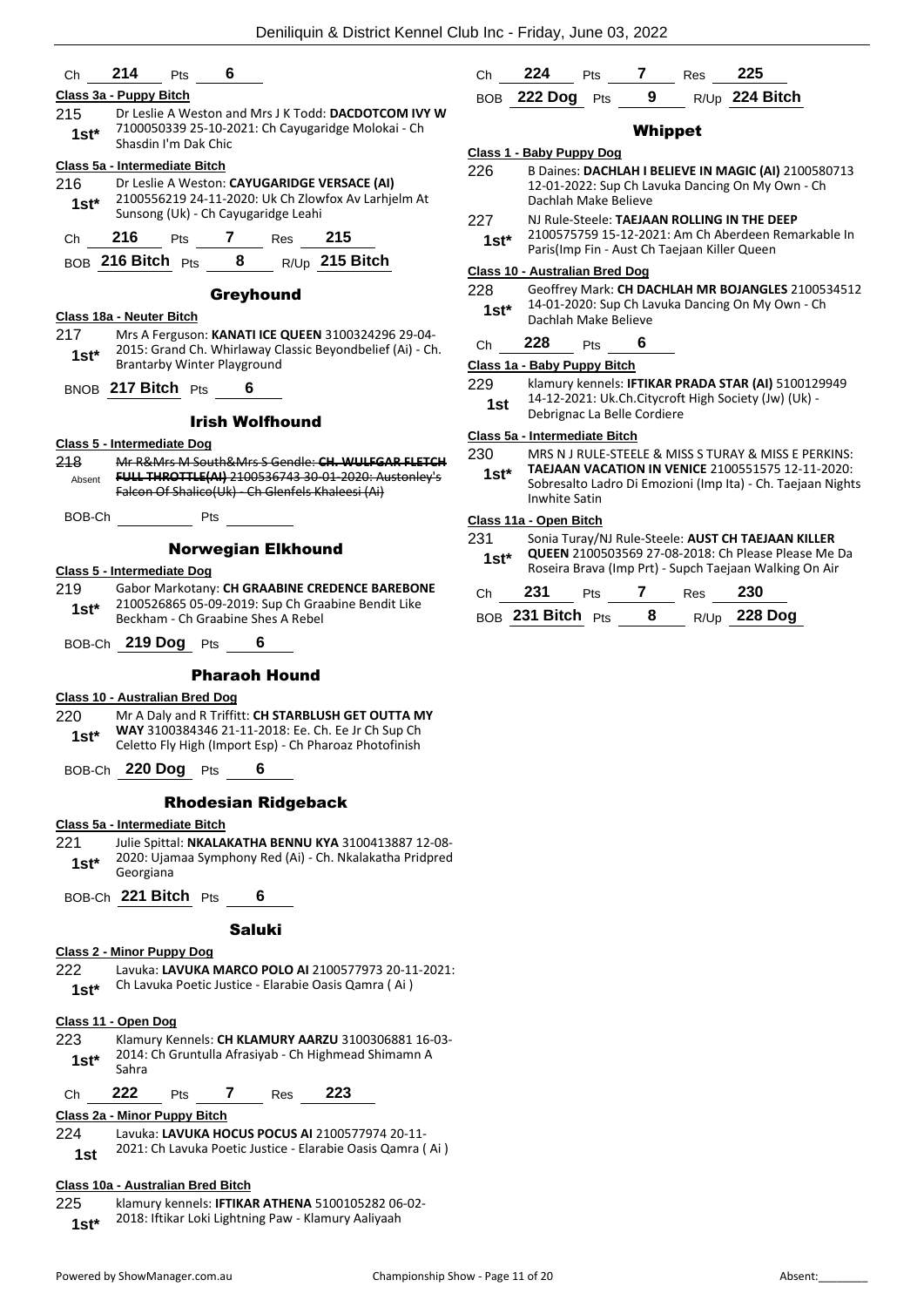# Group 4 - Specials

| Best         | 231 | Whippet                                                                                |
|--------------|-----|----------------------------------------------------------------------------------------|
| Pts: 25      |     | Sonia Turay/NJ Rule-Steele: Aust Ch Taejaan Killer Queen                               |
| R/Up         | 222 | Saluki                                                                                 |
| Pts: 15      |     | Lavuka: Lavuka Marco Polo AI                                                           |
| <b>Baby</b>  | 227 | Whippet<br>NJ Rule-Steele: Taejaan Rolling In The Deep                                 |
| Minor        | 222 | Saluki<br>Lavuka: Lavuka Marco Polo Al                                                 |
| <b>Puppy</b> | 215 | <b>Dachshund (Wire Haired)</b><br>Dr Leslie A Weston and Mrs J K Todd: Dacdotcom Ivy W |
| Junior       | 205 | <b>Beagle</b><br>Andrea Coss: Brialey Im So Posh (AI)                                  |
| <b>Inter</b> | 216 | Dachshund (Wire Haired)<br>Dr Leslie A Weston: Cayugaridge Versace (AI)                |
| Aus Br       | 220 | <b>Pharaoh Hound</b><br>Mr A Daly and R Triffitt: CH Starblush get outta my way        |
| Open         | 231 | Whippet                                                                                |
|              |     | Sonia Turay/NJ Rule-Steele: Aust Ch Taejaan Killer Queen                               |
|              |     | <b>Neuter</b>                                                                          |
| Best         | 217 | Greyhound                                                                              |
| Pts: 6       |     | Mrs A Ferguson: Kanati Ice Queen                                                       |
| R/Up         |     |                                                                                        |
| Finish       |     | Absent<br>4                                                                            |

# Group 5 - Working Dog Group

|                         |                                                   |                                      |  |                              | 5 - Mrs Nellie Abela (NSW)                                                                                | ź                            |
|-------------------------|---------------------------------------------------|--------------------------------------|--|------------------------------|-----------------------------------------------------------------------------------------------------------|------------------------------|
| <b>Start Time:</b>      |                                                   |                                      |  |                              |                                                                                                           |                              |
|                         |                                                   |                                      |  | <b>Australian Cattle Dog</b> |                                                                                                           | 2                            |
| Class 4 - Junior Dog    |                                                   |                                      |  |                              |                                                                                                           |                              |
| 232                     |                                                   |                                      |  |                              | Mrs K and Mr S Boulter: KYLOTT VICTORY DANCE                                                              |                              |
| $1st^*$                 | Own Me                                            |                                      |  |                              | 3100428364 18-02-2021: Kylott Gallant - Kylott U Dont                                                     | ź                            |
| Class 11 - Open Dog     |                                                   |                                      |  |                              |                                                                                                           |                              |
| 233                     |                                                   |                                      |  |                              | Mr A & Mrs R Spargo: CH BLUVERADO ROYAL RAMPAGE                                                           | ź                            |
| $1st^*$                 | 3100384271 22-11-2018: Grand Ch Pureheel My Guy - |                                      |  |                              |                                                                                                           |                              |
|                         |                                                   | Bluverado Samme Jo Jo                |  |                              |                                                                                                           |                              |
| Ch                      | 233                                               | Pts                                  |  | <b>7</b> Res                 | -232                                                                                                      | ءِ<br>ڏ                      |
|                         |                                                   | Class 1a - Baby Puppy Bitch          |  |                              |                                                                                                           |                              |
| 234                     |                                                   |                                      |  |                              | Mr A & Mrs R Spargo: PUREHEEL ROYAL INFLUENCE                                                             |                              |
| $1st^*$                 |                                                   | Wyhandoo Four Leaf Clova At Accebera |  |                              | 3100443690 05-01-2022: Ch Bluverado Royal Rampage - Ch                                                    | ا<br>د                       |
| Class 4a - Junior Bitch |                                                   |                                      |  |                              |                                                                                                           |                              |
| 235                     |                                                   |                                      |  |                              | G Exner: BLUENIP FELIPA 3100432668 12-05-2021: Bluenip                                                    |                              |
| 1st                     |                                                   | Densel - Ch Bluenip Yani             |  |                              |                                                                                                           |                              |
|                         |                                                   |                                      |  |                              |                                                                                                           |                              |
|                         |                                                   | Class 5a - Intermediate Bitch        |  |                              |                                                                                                           |                              |
| 236                     |                                                   |                                      |  |                              | Mr A & Mrs R Spargo: CH WYHANDOO FOUR LEAF CLOVA                                                          | $\overline{\mathbf{C}}$<br>ź |
| $1st^*$                 |                                                   |                                      |  |                              | AT ACCEBERA 3100413917 06-07-2020: Ch. Cloverdowns<br>Let's Rock - Ch. Accebera Sugar N Spice At Whyandoo |                              |

#### **Class 10a - Australian Bred Bitch**

237 M Nelson: **BLUENIP ELSIE** 3100416855 24-09-2020: Bluenip 1st\* Banjora - Ch Bluenip Whisper

# **Class 11a - Open Bitch**

| 238 | Nelson M: BLUENIP ZILLA 3100348382 29-08-2016: Ch |
|-----|---------------------------------------------------|
| 2nd | Bluenip Matong - Bluenip Gracie                   |

239 Mrs K and Mr S Boulter: **CH MELCATHRA MORE JOYOUS** 2100495817 03-04-2018: Ch. Melcathra Man In The Mirror **1st** <sup>2100495817 03-04-2018: Ch.<br>Ch. Welbeblue Dolly Parton</sup>

| Ch. | 236               | Pts | 10 | Res | 239            |
|-----|-------------------|-----|----|-----|----------------|
|     | BOB 236 Bitch Pts |     | 12 |     | $R/Up$ 233 Dog |

#### **Class 18 - Neuter Dog**

- 240 Miss S Eggins: **NEUT. CH. CLOVERDOWNS STEAKHOUSE TK.S.** 3100383613 23-10-2018: Cloverdowns Aim High At Landmaster - Ch. Willow Park Poker Face **1st\***
- BNOB **240 Dog** Pts **6** R/Up-Res

# Australian Kelpie

# **Class 4 - Junior Dog**

- 241 Mrs J Scholtz: **CH KUSCO MOONLIT BLUESTONE**
	- 3100422640 21-12-2020: Ch Callicoma Mudstone Ch 1st\* <sup>3100422640</sup> 21-12-2020:<br>Morkerbook Saffire Night

# **Class 10 - Australian Bred Dog**

242 Noel and Helen Evans: **AUST CH CALLICOMA WOODSTOCK RE TK.S HT HSAS** 2100491856 02-02-2018: Ch Tegoura King **1st\*** RE IK.5 HT HSAS 2100491856 02-02-20<br>Othmountn Et - Ch Callicoma Jalapeno

|  |  | "<br>. A - 7<br>., |
|--|--|--------------------|
|  |  |                    |

# **Class 10a - Australian Bred Bitch**

243 Mrs J Scholtz: **CH MORKERBOOK SAFFIRE NIGHT** 4100316149 21-12-2018: Sup. Ch.Morkerbook Sizzlin Jade - **1st** <sup>4100316149</sup> 21-12-2018: Sup

# Ch **243** Pts **6**

BOB **241 Dog** Pts **8** R/Up **242 Dog**

# Australian Shepherd

|                | Class 1 - Baby Puppy Dog                                                                                                                                                                  |
|----------------|-------------------------------------------------------------------------------------------------------------------------------------------------------------------------------------------|
| 244<br>3rd     | D Petersen: DAPSEN BETTER THAN REVENGE AT<br><b>CLOVERDOWNS</b> 3100447434 20-02-2022: Bailiwick I've Got<br>The Magic At Dapsen (Imp Usa) - Dapsen<br>Lookwhatumademedo With Cloverdowns |
| 245<br>$1st*$  | Claire Quigley: ELLAGANT NEW KID ON THE BLOCK<br>3100447914 22-02-2022: Ellagant Capture The Moment -<br><b>Ellagant Settle Petal</b>                                                     |
| 246<br>2nd     | <b>B PILKINGTON: ACAPPELIA KEPT U IN THE DARK</b><br>3100447031 29-01-2022: Willabaa All Thats True(Ai) -<br>Acappelia Head Over Heels                                                    |
| 247<br>Absent  | B PILKINGTON: ACAPPELIA WOLVES AT THE DOOR<br>3100447037 29-01-2022: Willabaa All Thats True(Ai) -<br>Acappelia Head Over Heels                                                           |
|                | <b>Class 5 - Intermediate Dog</b>                                                                                                                                                         |
| 248<br>$1st^*$ | <b>B PILKINGTON: ACAPPELIA MAN IN TH MIRROR</b><br>3100412270 20-07-2020: Sup Ch Ellagant Designer Edition -<br>Ch Ellagant Shes Got The Moves                                            |
|                | Class 11 - Open Dog                                                                                                                                                                       |
| 249<br>$1st^*$ | <b>B PILKINGTON: CH ACAPPELIA UNDER THE RADAR JC</b><br>3100396488 27-05-2019: Am. Gr. Ch. Sup Ch. Copperridges<br>Under Surveillance (Imp Usa) - Ch Ellagant Shes Got The<br>Moves       |
| Ch             | 249<br>248<br>7<br>Pts<br>Res                                                                                                                                                             |
|                | Class 1a - Baby Puppy Bitch                                                                                                                                                               |
| 250            | Ms D L Peterson: DAPSEN LITTLE BLUE BOX AT                                                                                                                                                |

**CLOVERDOWNS (AI)** 3100447600 28-02-2022: Am. Ch. Am. Gr Ch. Brewedstone's Designated Driver (Imp Usa) - Dapsen A Silver Lining At Cloverdowns (Ai) Ht **1st**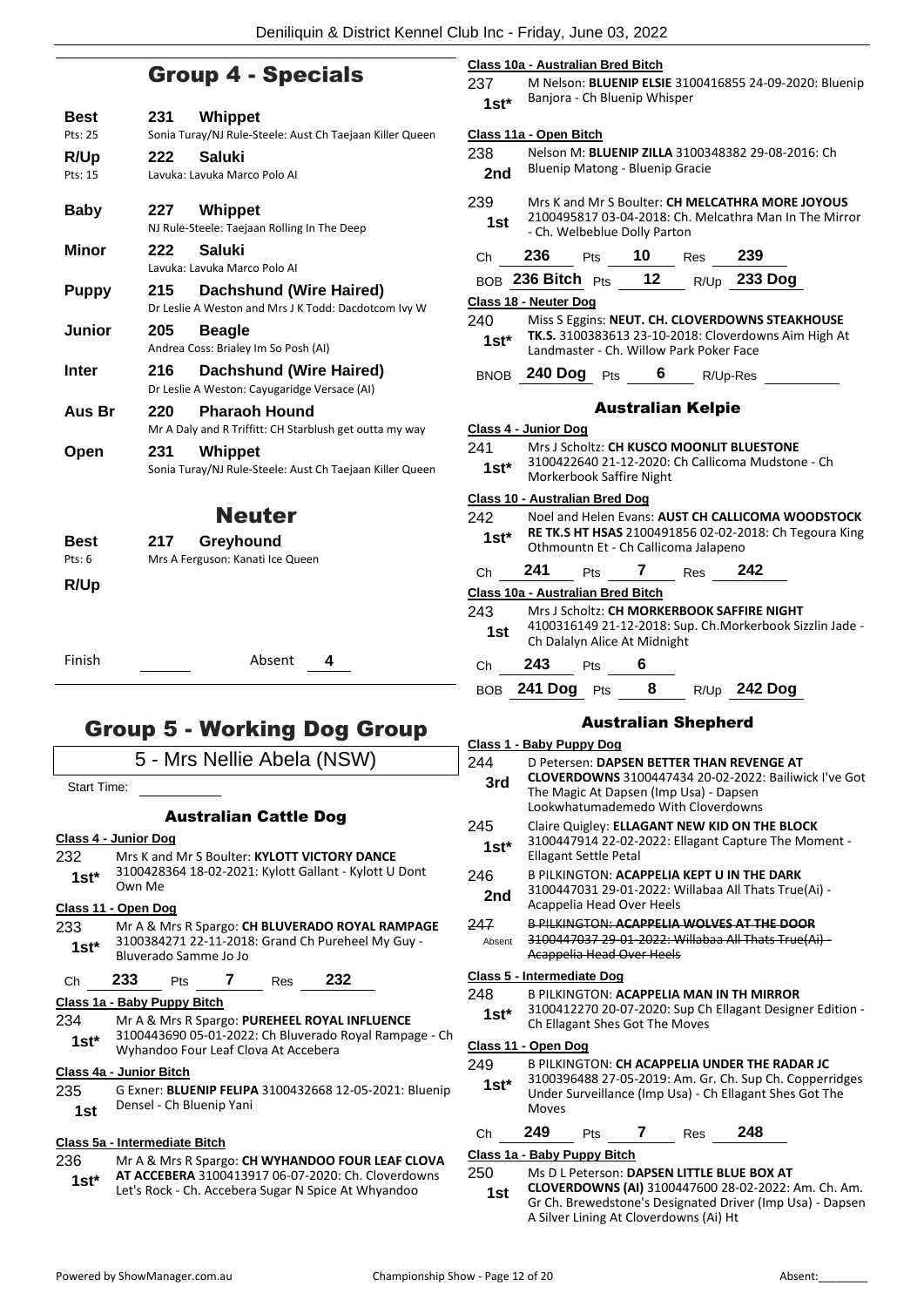# **Class 3a - Puppy Bitch**

- 251 Ellagant Kennels: **ELLAGANT FAMOUS LAST WORDS**
	- 3100437301 01-09-2021: Gbz Ch Prt Ch Jr Ch Multi Ch Sup Ch Seventy Seven Cherised Desire (Imp Prt) - Ch Ellagant Rich And Famous **1st\***

# **Class 5a - Intermediate Bitch**

252 Ms A Petersen & Mrs J Purcell & Ms T Gaudio: **CH DAPSEN THE BEST SECRET IS AT CLOVERDOWNS** 3100415493 05- 09-2020: Cuebiyar For The Fallen (Ai) - Ch Cloud Nine Can Ewe Keep A Secret (Usa) Absent

# **Class 10a - Australian Bred Bitch**

- 253 B PILKINGTON: **ACAPPELIA IN HER REFLECTION TK.S**
- 3100412269 20-07-2020: Sup Ch Ellagant Designer Edition **1st** 3100412269 20-07-2020, sup Circle 1st<br>Tk.S - Ch Ellagant Shes Got The Moves

#### **Class 11a - Open Bitch**

254 Mr C & Mrs B Ralphs & Mrs A Lamberton: **CH BLUEAMBLE SPEED DATING CCD RN AD JD** 2100517177 07-03-2019: Uk Ch Hearthside Man Of Mystery At Dialynne (Usa) - Sup Ch Blueamble True Loves Kiss **1st**

| Ch | 251 | Pts | 8 | Res | 254 |
|----|-----|-----|---|-----|-----|
|    |     |     |   |     |     |

BOB **251 Bitch** Pts **10** R/Up **249 Dog**

# Bearded Collie

# **Class 2 - Minor Puppy Dog**

- 255 Jessica Buckley: **STYLWISE TILTED KILT** 9100012719 02-11-
- 2021: Gr Ch Briarmist Glenfiddich Ch Stylwise Elastic Heart **1st\***

# Ch **255** Pts **6**

- **Class 5a - Intermediate Bitch**
- 256 Mrs L Brandt: **AUST CH KEIRAMYST DANCING ONTH CEILING** 2100552067 26-10-2020: Ch Bonibraes Especially For You - Grand Ch Keiramyst Mi Sweet Magnolia **1st\***

# **Class 10a - Australian Bred Bitch**

- 257 Jessica Buckley: **CH STYLWISE NO APOLOGIES AI TKS** 9100011796 04-12-2018: Ch Burnhardt Logans Mark Hic Et
- Ch Stylwise Elastic Heart **1st\***

Ch **257** Pts **7** Res **256**

BOB **255 Dog** Pts **8** R/Up **257 Bitch**

# **Class 18a - Neuter Bitch**

258 Jessica Buckley: **CH STYLWISE ELASTIC HEART** 9100010340 26-01-2015: Am Ch Supch Spiritwood's Radagast The Brown (Imp Usa) - Supch Stylwise Dizzee Rascal (Ai) Hit Ht **1st\***

BNOB **258 Bitch** Pts **6** R/Up-Res

# Border Collie

- **Class 4 - Junior Dog**
- 259 D. Miller: **MILANGIMBI JUST A JOKER** 3100437105 05-08- 2021: Int. Ch., Aust. Ch. Qeltynn The Joker - Ch. Milangimbi **1st\* 2021.** IIII. CII., Aust. C<br>Diamonds N Lace E.T.

# **Class 10 - Australian Bred Dog**

- 260 Bordarita Kennels: **BORDARITA IVE GOT PLANS** 3100416003 11-09-2020: Tehya Blaize O Destiny (Ai) - Bordarita Im A Perfect Diamond (Ai) **1st\***
- 261 D. Miller: **MILANGIMBI COPPERHEAD ROAD** 3100405710 08-02-2020: Ch. Sherayle Diamonds Illusions E.T. - Ch. 2nd US-UZ-2020: Ch. Sherayle Diamon<br>Milangimbi Chillie By Chance E.T.

# Ch **260** Pts **8** Res **259**

# **Class 1a - Baby Puppy Bitch**

262 D. Miller: **MILANGIMBI HEAVEN SCENT** 3100444437 18-01- 2022: Ch. Sherayle Diamond Illusions Et. - Milangimbi **1st**\* <sup>2022: Ch. She<br>Chantilly Lace</sup>

# **Class 3a - Puppy Bitch**

263 D. Miller: **MILANGIMBI DENIM N DIAMONDS** 3100437111 05-08-2021: Int. Gr. Ch. Ch. Qeltynn The Joker - Ch. 1st\* US-US-2021: Int. Gr. Cn. Cn. Qelt<br>Milangimbi Diamonds N Lace Et.

# **Class 5a - Intermediate Bitch**

264 Bordarita Kennels: **PUKAWIDGEE HAS A COOL SECRET** 3100421289 26-11-2020: Sup Ch Bordarita Im So Cool (Ai) - 1st\* 5100421269 20-11-2020. sup<br>Ch Pukawidgee Untold Secret

# **Class 11a - Open Bitch**

265 D. Miller: **MILANGIMBI CHANTILLY LACE** 3100375081 05- 04-2018: Torlene Blue Storm - Ch Milangimbi Diamonds N  $1$ **St**<sup>\*</sup>  $\frac{U4-ZUI}{I2C}$ 

| - | 264 | τs. | ο | ∙es ∶ | ÆF<br>כמ |
|---|-----|-----|---|-------|----------|
|   |     |     |   |       |          |

|  | BOB 260 Dog Pts |  |  |  | $R/Up$ 264 Bitch |
|--|-----------------|--|--|--|------------------|
|--|-----------------|--|--|--|------------------|

# **Class 18a - Neuter Bitch**

# 267 D. Miller: **CH. MILANGIMBI CHILLI BY CHANCE E.T.**

- 3100276276 02-07-2012: Bucksvale Alusive Red Abbydel **2nd Chance (Imp Nzl)**
- BNOB **266 Bitch** Pts **7** R/Up-Res **267 Bitch**

# Collie (Rough)

# **Class 2a - Minor Puppy Bitch**

- 268 CRAEBURN KENNELS: **CARLUKE FABULOUS ME** 3100439998 26-10-2021: Grand Ch. Carluke Au Contraire - Carluke This
- **1st**\*  $\frac{2b-10}{15 \text{ Me}}$

# **Class 4a - Junior Bitch**

- 269 Ms Tracy Rosenkranz: **TRIBLU MORNING LIGHT** 2100557479 01-02-2021: Ch Triblu Up In Flames - Ch Triblu **1st**\* <u>LIUUSS</u>/4/9 UI-UZ-<br>Ring Side Romance
- BOB-Ch **269 Bitch** Pts **7** R/Up-Res **268 Bitch**

# Finnish Lapphund

# **Class 2 - Minor Puppy Dog**

- 270 Liam Murdock: **HUEZE NORTHERN STAR** 3100440917 23-
	- 11-2021: Cib Sup Ch Taigakoira Tahtien Valo Ai Ch Jarfa'S **1st**\* II-2021: CID Sup Critial Bakona<br>Shining Star At Hueze (Imp Fin)

# **Class 10 - Australian Bred Dog**

- 271 Mrs B & Mr C Ralphs: **CH POLARPAWS BLACK DIAMOND** 
	- **CCD RN AD JD** 3100390051 04-04-2019: Cib Ee Ch. Fin Ch. Se Ch. Lapinpeikon Häntä Heikki - Ch Caleebra Diamonds Are Forever Ad Jd Spd Wpd **1st\***
- Ch **271** Pts **7** Res **270**

# **Class 5a - Intermediate Bitch**

272 Ms E McKay: **KORPI OCEAN DOVE** 2100540584 26-04-2020: Ch Theldaroy Lumipalo Vidar Rn Et Wpd - Ch Korpi Moving 1st<sup>\*</sup> Ch Ine

# **Class 10a - Australian Bred Bitch**

273 Ms E McKay: **KORPI CAPITAL K** 2100522003 07-06-2019: Ch Snofyre Iconic Adventure Jc - Ch Korpi Desert Orchid Rn Et **1st**

| Ch | 272               | Pts |    | Res | - 273               |
|----|-------------------|-----|----|-----|---------------------|
|    | BOB 272 Bitch Pts |     | -9 |     | R/Up <b>271 Dog</b> |

# **Class 18 - Neuter Dog**

274 Ms E McKay: **KORPI OBSIDIAN IN THE SKY** 2100449540 21- 03-2016: Ch Theldaroy Lumipalo Vidar - Ch Korpi Desert **1st** U<sub>3</sub>-2016: Ch<br>Orchid Rn Et

# Neuter **274** Pts **6**

# **Class 18a - Neuter Bitch**

275 Ms E McKay: **CH KORPI DESERT ROSE CCD RN DWDF.S ET WWPD** 8010005444 30-10-2012: Ch Theldaroy So Ezy To Be Me (Iid) Rn - Ch Theldaroy Anychanceforakiss Ccd Rn Dwdf.S Et **1st\***

# Neuter **275** Pts **6**

BNOB **275 Bitch** Pts **7** R/Up **274 Dog**

<sup>266</sup> Nelson M: **BLUENIP BLACK DIAMOND** 3100289776 22-04- 2013: Jessamine Blaznsaddles - Bluenip My Lady **1st\***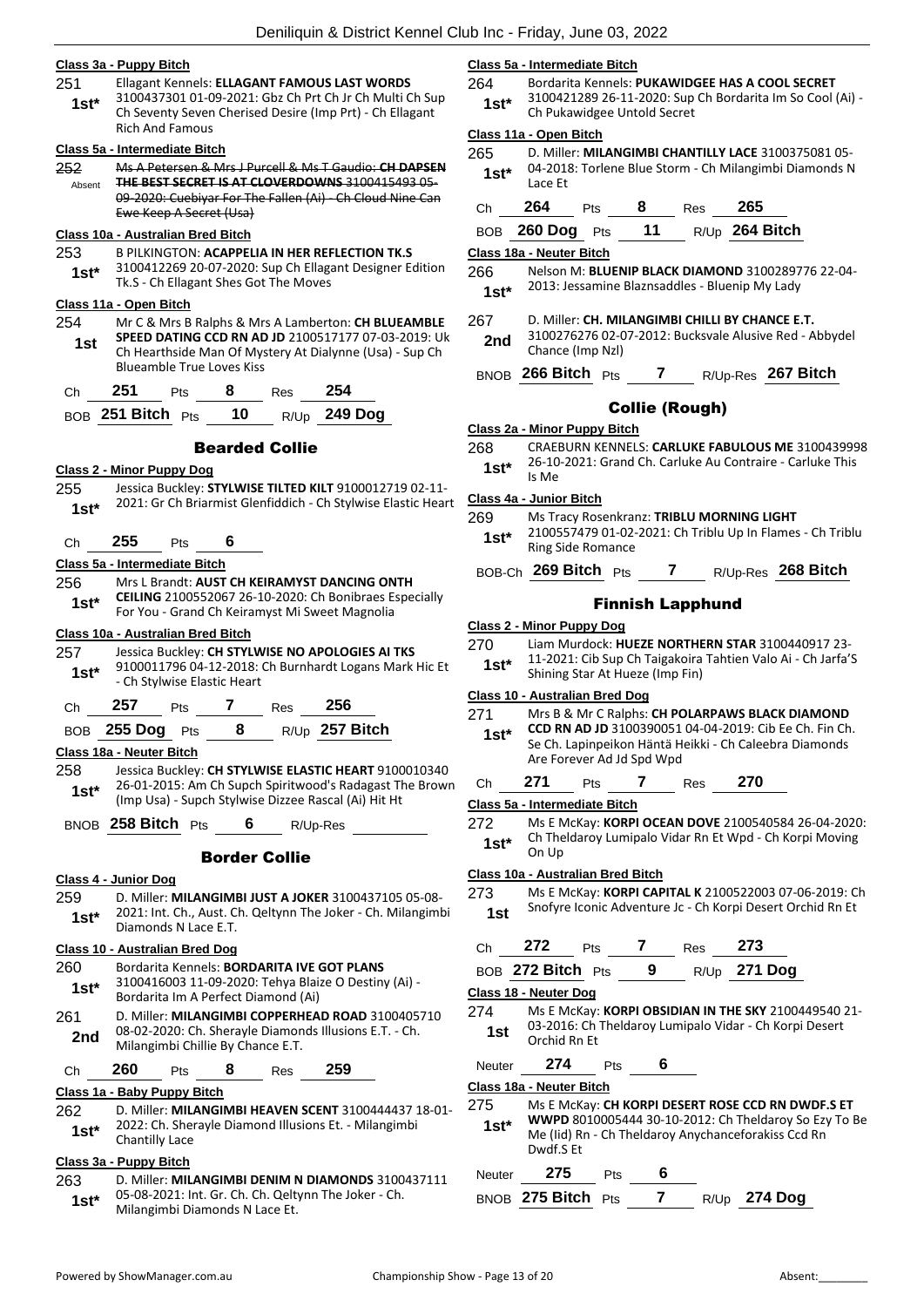# Old English Sheepdog

|               | <u> Class 2 - Minor Puppy Dog</u>                                                                                                                                  |     |                |                                        |                                                                                                                                                             |  |  |
|---------------|--------------------------------------------------------------------------------------------------------------------------------------------------------------------|-----|----------------|----------------------------------------|-------------------------------------------------------------------------------------------------------------------------------------------------------------|--|--|
| 276<br>Absent | Denise Findlay: OLENSHA YOU ARE MY JOY WITH<br><b>SNODRAGON AI 3100443704 09-10-2021: Itl Ch, Nz Sup Ch</b><br>Shaggybark American Lover At Aryakas With Snodragon |     |                |                                        |                                                                                                                                                             |  |  |
|               |                                                                                                                                                                    |     |                | Imp Usa - Ch Olensha Delighted By You  |                                                                                                                                                             |  |  |
|               | <u> Class 3 - Puppy Doq</u>                                                                                                                                        |     |                |                                        |                                                                                                                                                             |  |  |
| 277<br>$1st*$ |                                                                                                                                                                    |     |                |                                        | margaret duke: STARPACER CASINO ROYALE 2100571451<br>03-09-2021: Am Ch Ch Reata's Waslk The Talk Dezigner<br>(Imp Usa) Dn54786403 - Ch Starpacer My Rihanna |  |  |
|               | BOB-Ch 277 Dog Pts                                                                                                                                                 |     |                | 6                                      | R/Up-Res                                                                                                                                                    |  |  |
|               |                                                                                                                                                                    |     |                | <b>Shetland Sheepdog</b>               |                                                                                                                                                             |  |  |
|               | <u> Class 4 - Junior Dog</u>                                                                                                                                       |     |                |                                        |                                                                                                                                                             |  |  |
| 278           |                                                                                                                                                                    |     |                |                                        | N Pearson: CH HARTLY BIG BANG 2100560217 06-03-2021:                                                                                                        |  |  |
| $1st^*$       |                                                                                                                                                                    |     |                |                                        | Ch Lyndream Imperial Moet - Ch Hartly How Devine                                                                                                            |  |  |
|               | <u>Class 5 - Intermediate Dog</u>                                                                                                                                  |     |                |                                        |                                                                                                                                                             |  |  |
| 279           |                                                                                                                                                                    |     |                |                                        | Shirley Fox: CH SHELMANNA AUTUMN GLORY 7100045462<br>19-02-2020: Sup Ch Shelmanna Bound For Glory - Ch                                                      |  |  |
| $1st^*$       | Shelmanna Diamond Princess                                                                                                                                         |     |                |                                        |                                                                                                                                                             |  |  |
|               | Class 11 - Open Dog                                                                                                                                                |     |                |                                        |                                                                                                                                                             |  |  |
| 280           |                                                                                                                                                                    |     |                |                                        | Miss Lisa Berrill: SUPREME CH SHELMANNA BOUND FOR                                                                                                           |  |  |
| 1st*          | Shelmanna Kissed Bya Rose                                                                                                                                          |     |                |                                        | GLORY 7100037385 05-11-2016: Shelmanna Sonny Boy - Ch                                                                                                       |  |  |
| 281           |                                                                                                                                                                    |     |                |                                        | Ms Dianne Berryman: TISMAN THE GENTLEMAN HAS                                                                                                                |  |  |
| Absent        |                                                                                                                                                                    |     |                | Star Spangled - Tisman Noahs Charm     | <b>SWAGGR 3100327972 03-08-2015: Aust Sup Ch Shelsian</b>                                                                                                   |  |  |
| Сh            | 278                                                                                                                                                                | Pts | 8              | Res 279                                |                                                                                                                                                             |  |  |
|               | Class 3a - Puppy Bitch                                                                                                                                             |     |                |                                        |                                                                                                                                                             |  |  |
| 282           |                                                                                                                                                                    |     |                |                                        | Dianne Berryman: TISMAN ME YOUSA 2100569516 03-08-                                                                                                          |  |  |
| Absent        |                                                                                                                                                                    |     |                |                                        | 2021: Tisman The Gentleman Has Swagr - Tisman Sayou                                                                                                         |  |  |
|               | Sayme                                                                                                                                                              |     |                |                                        |                                                                                                                                                             |  |  |
|               | Class 4a - Junior Bitch                                                                                                                                            |     |                |                                        |                                                                                                                                                             |  |  |
| 283           |                                                                                                                                                                    |     |                |                                        | Mrs S Fox: SHELMANNA DIAMOND DYNASTY 7100048949<br>05-05-2021: Sup Ch Shelmanna Bound For Glory - Sup Ch                                                    |  |  |
| 1st           |                                                                                                                                                                    |     |                | Shelmanna Cascade Ov Diamonds          |                                                                                                                                                             |  |  |
|               | Class 11a - Open Bitch                                                                                                                                             |     |                |                                        |                                                                                                                                                             |  |  |
| 284           |                                                                                                                                                                    |     |                |                                        | N Pearson: CH HARTLY KEEP ON SHINING 2100520843 11-                                                                                                         |  |  |
| 1st           | On Me                                                                                                                                                              |     |                |                                        | 06-2019: Ch Hartly Keep Commenting - Sup Ch Hartly Shine                                                                                                    |  |  |
| Ch            | 284                                                                                                                                                                |     |                | Pts 7 Res                              | -283                                                                                                                                                        |  |  |
|               |                                                                                                                                                                    |     |                |                                        | BOB 278 Dog Pts 10 R/Up 279 Dog                                                                                                                             |  |  |
|               |                                                                                                                                                                    |     |                | <b>Swedish Vallhund</b>                |                                                                                                                                                             |  |  |
|               | <b>Class 10 - Australian Bred Dog</b>                                                                                                                              |     |                |                                        |                                                                                                                                                             |  |  |
| 285           |                                                                                                                                                                    |     |                |                                        | Mr I & Mrs E Carpenter: CH AUSLED XES ARTEMIS LS                                                                                                            |  |  |
| $1st*$        |                                                                                                                                                                    |     |                | (Imp Swe) - Valistar Diesel Demeter Nt | 3100374667 17-05-2018: Dan. Ch.Se.Ch.Danga's X-Force-D                                                                                                      |  |  |
| Ch            | 285                                                                                                                                                                | Pts | 6              |                                        |                                                                                                                                                             |  |  |
|               | Class 11a - Open Bitch                                                                                                                                             |     |                |                                        |                                                                                                                                                             |  |  |
| 286           |                                                                                                                                                                    |     |                |                                        | Mr I & Mrs E Carpenter: CH AUSLED ELLCRYS ERETRIA                                                                                                           |  |  |
| $1st*$        |                                                                                                                                                                    |     |                | Nzl) - Ch Ausled Pilatus Madam Nt      | 3100384603 05-11-2018: Barahwolfe Allied Forces (Ai) (Imp                                                                                                   |  |  |
|               | Ch <b>286</b> Pts                                                                                                                                                  |     | 6              |                                        |                                                                                                                                                             |  |  |
|               | BOB 286 Bitch Pts                                                                                                                                                  |     | $\overline{7}$ |                                        | R/Up 285 Dog                                                                                                                                                |  |  |

# Welsh Corgi (Pembroke)

# **Class 10 - Australian Bred Dog**

- 287 Renay Grace: **AUST CH BECASSMIC SEEK AND DESTROY**
- 4100308372 26-06-2018: Gr Am Ch Au Ch Hum'nbird Rock **1st** 4100308372 26-06-2018: Gr Am Ch Au Ch Hu<br>Your Socks - Becassmic Arrow Thru My Heart
	-

# Ch **287** Pts **6**

# **Class 3a - Puppy Bitch**

288 Renay Grace: **BEGRAYCED BANDITS REMINISCENCE** 2100572130 20-07-2021: Ch Pemvale Great Expectations - Ch Becassmic Amore For Begrayced Absent

# **Class 4a - Junior Bitch**

| 289   | Miss S & Mr G. Chick: SAMIHA THE FAIRYS WISH         |
|-------|------------------------------------------------------|
| $1e+$ | 3100423069 03-01-2021: Ch. Dawco Stagecoach Thief At |

**1st**\* 3100425005 05 01 2021: Ch. Bawee Stage

# **Class 5a - Intermediate Bitch**

| 290 | Renay Grace: CH BECASSMIC AMORE FOR BEGRAYCED      |
|-----|----------------------------------------------------|
| 2nd | 4100333400 14-02-2020: Ch Anwyl Leave Thlast Dance |
|     | Forme - Ch Becassmic Girls Got Rhythm              |

291 Dr M Nolan: **LAKAMARI POISON IVY** 3100405963 01-03- 2020: Ch. Antudor The Vigilante At Lakamari - Antudor **1st**\* 2020: Ch. Antudor II<br>Technicolour Dream

# **Class 10a - Australian Bred Bitch**

- 292 Miss S & Mr G. Chick: **SAMIHA WISH I MAY WISH I MIGHT** 3100423068 03-01-2021: Ch. Dawco Stagecoach Thief At 2nd 3100423068 03-01-2021: Cn. Dawco Stage<br>Aziah (Ai) - Ch. Samiha Friday On My Mind
- 293 Mr I & Mrs E Carpenter: **CUUCHIN A WALK IN THE WOODS**
	- 4100318109 12-02-2019: Ch Cuuchin Robert Redford 1st\* 4100318109 12-02<br>Cuuchin Cassandra
- 

# **Class 11a - Open Bitch**

| 294    | Mr I & Mrs E Carpenter: PLEASANTSTONE NO MORE              |
|--------|------------------------------------------------------------|
| $1st*$ | RUMOURS AT EILLIAN (IMP USA) DN55718207 20-11-2018:        |
|        | Go Corgis Pika (Usa) - 4 Sail's Poki @ Pleasantstone (Usa) |

| Ch 293 | <b>Pts</b> | $-11$ | Res <b>289</b> |                                         |
|--------|------------|-------|----------------|-----------------------------------------|
|        |            |       |                | BOB 293 Bitch $Pts$ 12 $R/Up$ 289 Bitch |

# **Class 18 - Neuter Dog**

295 Renay Grace: **CH BECASSMIC DOCTOR LOVE AT BEGRAYCED** 4100333401 14-02-2020: Ch Anwyl Leave **1st\*** BEGRATCED 4100333401 14-02-2020: Ch Anwyl Leave<br>Thlast Dance Forme - Ch Becassmic Girls Got Rhythm

BNOB **295 Dog** Pts **6** R/Up-Res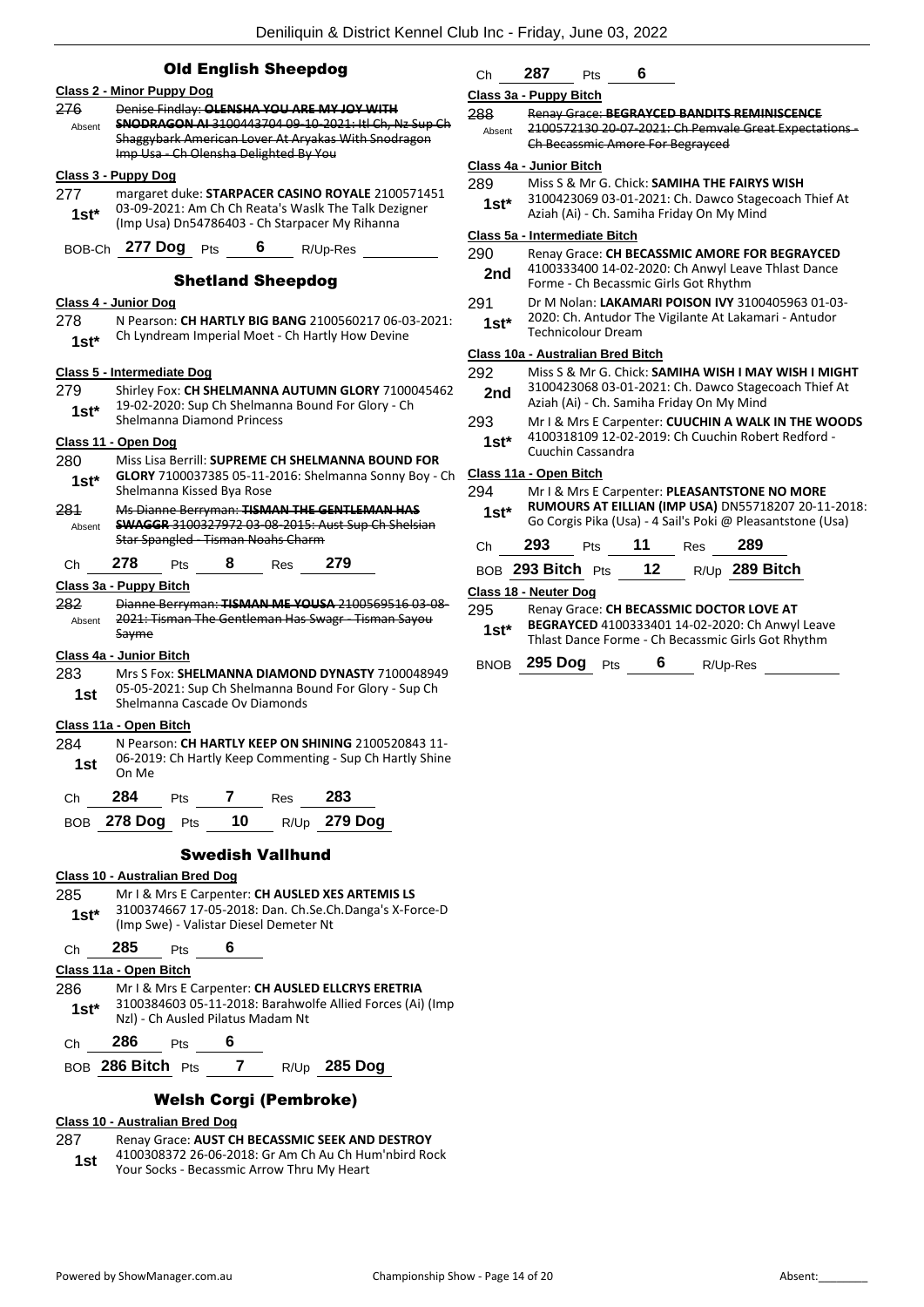# Group 5 - Specials

| Best         | 278 | <b>Shetland Sheepdog</b>                                |
|--------------|-----|---------------------------------------------------------|
| Pts: 25      |     | N Pearson: Ch Hartly Big Bang                           |
| R/Up         | 293 | <b>Welsh Corgi (Pembroke)</b>                           |
| Pts: 15      |     | Mr I & Mrs E Carpenter: CUUCHIN A WALK IN THE WOODS     |
| <b>Baby</b>  | 234 | <b>Australian Cattle Dog</b>                            |
|              |     | Mr A & Mrs R Spargo: Pureheel Royal Influence           |
| Minor        | 255 | <b>Bearded Collie</b>                                   |
|              |     | Jessica Buckley: Stylwise Tilted Kilt                   |
| <b>Puppy</b> | 277 | <b>Old English Sheepdog</b>                             |
|              |     | margaret duke: STARPACER CASINO ROYALE                  |
| Junior       | 278 | <b>Shetland Sheepdog</b>                                |
|              |     | N Pearson: Ch Hartly Big Bang                           |
| Inter        | 256 | <b>Bearded Collie</b>                                   |
|              |     | Mrs L Brandt: Aust Ch Keiramyst Dancing Onth Ceiling    |
| Aus Br       | 293 | Welsh Corgi (Pembroke)                                  |
|              |     | Mr I & Mrs E Carpenter: CUUCHIN A WALK IN THE WOODS     |
| Open         | 280 | <b>Shetland Sheepdog</b>                                |
|              |     | Miss Lisa Berrill: Supreme Ch Shelmanna Bound For Glory |
|              |     | <b>Neuter</b>                                           |
| Best         | 258 | <b>Bearded Collie</b>                                   |
| Pts: 12      |     | Jessica Buckley: Ch Stylwise Elastic Heart              |
|              |     |                                                         |

| R/Up | 295 | <b>Welsh Corgi (Pembroke)</b>                      |
|------|-----|----------------------------------------------------|
|      |     | Renay Grace: Ch Becassmic Doctor Love At Begrayced |

Finish Absent **6**

# Group 6 - Utility Group

2 - Mrs Sue Bownds (NSW)

Start Time:

# Alaskan Malamute

# **Class 11 - Open Dog**

296 Stuart Presland: **CH. SOUTHRNWOLF O GOD OF HOSTS** 2100401869 10-02-2014: Am. Ch. Ch. Firestorm's Master 1st\* 2100401869 10-02-2014: Am. Ch. Ch. Fil<br>Chief (Imp Usa) - Atupaka Ono All Spark

Ch **296** Pts **6**

**Class 1a - Baby Puppy Bitch**

- 297 Beth McCombe: **ICEPURE ABOVE THE CLOUDS (AI)**
- 3100447337 20-02-2022: Am.Ch.Sno Klassic Above The Rim (Usa) - Annakpok Jive Bunny (Ai) Absent

# **Class 5a - Intermediate Bitch**

298 Beth McCombe: **ICEPURE SPRINGS WINTA GLORY** 3100417100 01-10-2020: Ch Icepure Midnite Oil (Ai) - Ch Icepure Darq Southrn Sky Absent



BOB **296 Dog** Pts **6** R/Up

# Bernese Mountain Dog

# **Class 10 - Australian Bred Dog**

299 C PHILLIPS & K OAKLEY: **AUST CH KRAIGOAKS INCOMING WAVES** 3100396154 15-07-2019: Ch. Emir Hard River - Ch. Kraigoaks Gold N Penny **1st\***

| Сh                          | 299     | Pts                                  | 6                  |     |                                                                                                                                                       |                                                                                                                                                                        |
|-----------------------------|---------|--------------------------------------|--------------------|-----|-------------------------------------------------------------------------------------------------------------------------------------------------------|------------------------------------------------------------------------------------------------------------------------------------------------------------------------|
|                             |         | Class 5a - Intermediate Bitch        |                    |     |                                                                                                                                                       |                                                                                                                                                                        |
| 300                         |         |                                      |                    |     |                                                                                                                                                       | jodie meyer: LILACBREEZE FERGALICIOUS 3100411458 16-                                                                                                                   |
| $1st*$                      |         |                                      |                    |     | 06-2020: Uptown Funk Alexberns - Dalaleds Assai                                                                                                       |                                                                                                                                                                        |
| Сh                          | 300     | Pts                                  | 6                  |     |                                                                                                                                                       |                                                                                                                                                                        |
| <b>BOB</b>                  | 299 Dog | Pts                                  | 7                  |     | R/Up 300 Bitch                                                                                                                                        |                                                                                                                                                                        |
|                             |         |                                      | Boxer              |     |                                                                                                                                                       |                                                                                                                                                                        |
| Class 11 - Open Dog         |         |                                      |                    |     |                                                                                                                                                       |                                                                                                                                                                        |
| 301<br>$1st*$               |         |                                      |                    |     | Uk) - Aust Ch & Neut Ch Boxberry When I Grow Up                                                                                                       | Mr DW Halliday: AUST CH BOXBERRY REAL GONE KID (AI)<br>2100476408 10-05-2017: Dutch Jnr Ch Abythorn Dijon (Imp                                                         |
| Ch                          | 301     | Pts                                  | 6                  |     |                                                                                                                                                       |                                                                                                                                                                        |
|                             |         | Class 1a - Baby Puppy Bitch          |                    |     |                                                                                                                                                       |                                                                                                                                                                        |
| 302<br>1st*                 |         | - Aust Ch Boxberry Hot Chickie Babe  |                    |     | Mr DW Halliday: BOXBERRY HOT SUMMER NIGHTS                                                                                                            | 2100581739 01-03-2022: Sat 'Elit Box Xckeptional (Imp Blr)                                                                                                             |
|                             |         | <u> Class 2a - Minor Puppy Bitch</u> |                    |     |                                                                                                                                                       |                                                                                                                                                                        |
| 303<br>1st*                 |         |                                      |                    |     | Mr DW Halliday: BOXBERRY THIS IS NOT YOUR ROOM<br>2100576011 02-11-2021: Aust Ch Boxberry Cut The<br>Mustard (Ai) - Aust Ch Boxberry Dont Eat The Car |                                                                                                                                                                        |
| Class 3a - Puppy Bitch      |         |                                      |                    |     |                                                                                                                                                       |                                                                                                                                                                        |
| 304                         |         |                                      |                    |     |                                                                                                                                                       | Mr DW Halliday: BOXBERRY CATCH A WAVE 2100566657                                                                                                                       |
| 1st*                        |         | Catch Me If You Can                  |                    |     |                                                                                                                                                       | 23-06-2021: Aust Ch Boxberry Surfing Legend - Boxberry                                                                                                                 |
| Class 4a - Junior Bitch     |         |                                      |                    |     |                                                                                                                                                       |                                                                                                                                                                        |
| 305                         |         |                                      |                    |     |                                                                                                                                                       | Mr DW Halliday: BOXBERRY KEEP ME WARM 2100566656                                                                                                                       |
| $1st^*$                     |         | Catch Me If You Can                  |                    |     |                                                                                                                                                       | 23-06-2021: Aust Ch Boxberry Surfing Legend - Boxberry                                                                                                                 |
| Ch                          | 304     | Pts                                  | 8                  | Res | 305                                                                                                                                                   |                                                                                                                                                                        |
|                             |         | BOB 304 Bitch $P$ ts                 | 9                  |     | R/Up 305 Bitch                                                                                                                                        |                                                                                                                                                                        |
| Class 18a - Neuter Bitch    |         |                                      |                    |     |                                                                                                                                                       |                                                                                                                                                                        |
| 306<br>1st*                 |         | Angel Bonnie                         |                    |     |                                                                                                                                                       | Mr DW Halliday & Mrs SJ Badman: AUST CH & NEUTER CH<br>BOXBERRY SPANISH EYES 2100438699 26-09-2015: Aust Ch<br>Kirilenko De La Finca Sapho (Imp Esp) - Boxberry Ebonys |
|                             |         | BNOB 306 Bitch Pts                   | $6\overline{6}$    |     | R/Up-Res                                                                                                                                              |                                                                                                                                                                        |
|                             |         |                                      | <b>Bullmastiff</b> |     |                                                                                                                                                       |                                                                                                                                                                        |
| <u> Class 3 - Puppy Dog</u> |         |                                      |                    |     |                                                                                                                                                       |                                                                                                                                                                        |
|                             |         |                                      |                    |     |                                                                                                                                                       | 307 Carole Moloney: DRAGONSAPHIR TYSON 3100435245 16-                                                                                                                  |
|                             |         | <b>Dragonsaphir Black Thunder</b>    |                    |     | Absent 07-2021: Stennaroo Let'S Have A Blast (A1) - Ch                                                                                                |                                                                                                                                                                        |
| Ch                          |         | Pts                                  |                    |     |                                                                                                                                                       |                                                                                                                                                                        |
|                             |         | Class 5a - Intermediate Bitch        |                    |     |                                                                                                                                                       |                                                                                                                                                                        |
| 308 —                       |         | <b>Stennaroo Got Your Attention</b>  |                    |     | Carole Moloney: STENNAROO PEBBLES AURORA<br>Absent 4100345184 14 11 2020: Stennaroo Bruce Big Boy-                                                    |                                                                                                                                                                        |
| Ch                          |         | Pts                                  |                    |     |                                                                                                                                                       |                                                                                                                                                                        |

BOB Pts R/Up

**Class 18a - Neuter Bitch**

309 Carole Moloney: **CH DRAGON SAPHIR RUBY ROSE** 3100358035 23-04-2017: Ch Librrani's Hiway Or My Way - Ch Guardville Reckon Im Ready Absent

BNOB Pts R/Up-Res

# Dobermann

# **Class 5 - Intermediate Dog**

310 Jude Lowe: **BRAVADOBE THE POWER OF ONE (AI)**

6100126238 14-11-2020: Gr Ch T&S Dual Ch (T) Bravadobe Wicked Game Cd Rn Et - Ch Bravadobe Rapunzel Tangled At Martyn (Imp Nz) **1st\***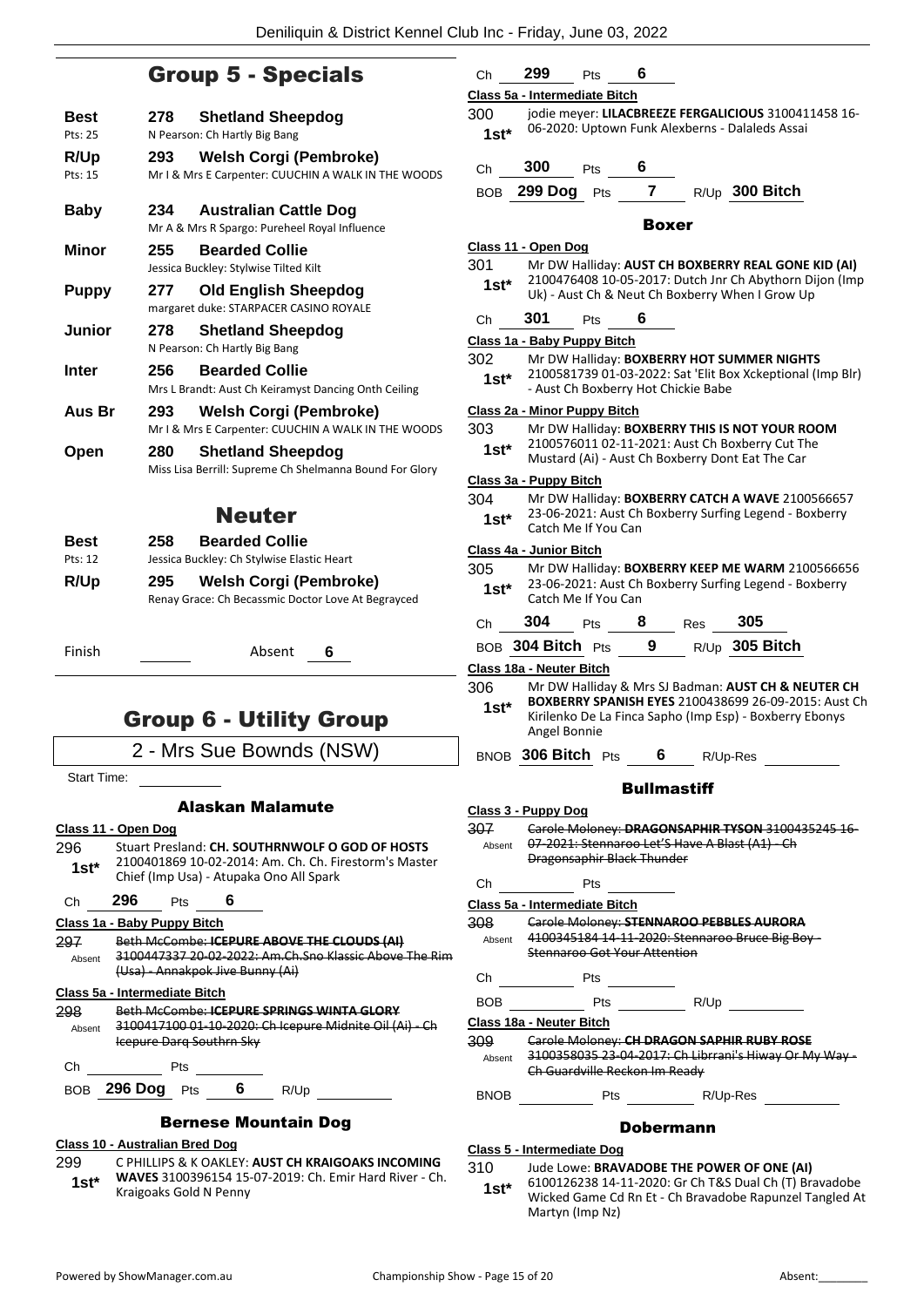| 310<br>Ch<br>Pts | 6 |
|------------------|---|
|------------------|---|

# **Class 3a - Puppy Bitch**

311 Peter Williams & Ella Pieton: **FIREAX ESSENCE OF DESIRE** 2100568636 03-07-2021: Fireax Little War Hero - Fireax Prime Desire Absent

# **Class 4a - Junior Bitch**

312 Mrs L Harwood: **AEGIS IVANA TINKLE** 6100128043 26-01- 2021: Grand Ch Cabochon Ecky Thump - Aegis Cherry On Top **1st\***

| -- | $\overline{\phantom{a}}$ | --<br>-- |  |
|----|--------------------------|----------|--|
|    |                          |          |  |

BOB **312 Bitch** Pts **7** R/Up **310 Dog**

German Pinscher

# **Class 1 - Baby Puppy Dog**

313 Michele Beyer: **KAITLER THE DUKE OF DAVEREN (AI)** 2100576812 04-01-2022: Czech Ch. Carlos Ze Zlateho Lancastru (Cz) - Am Ch. Daveren'S Whiskey Girl (Imp Usa) Withdrawn

# **Class 1a - Baby Puppy Bitch**

314 Michele Beyer: **KAITLER SO SO SCANDALOUS** 2100576358 02-01-2022: Ger Ch. Dark Angels Making Me Stronger. (Germany) - Kaitler Salsa With Daveren (Iid) **1st\***

# **Class 4a - Junior Bitch**

- 315 Ms M Beyer & Miss C Manton: **KAITLER CRY ME A RIVER** 2100562712 16-05-2021: Kaitler Bringin Sexy Back - Kaitler Salsa With Daveren (Iid) **1st\***
- BOB-Ch **315 Bitch** Pts **6**

# Newfoundland

# **Class 11 - Open Dog**

316 Mrs M Ramsdale & Mrs M Fraser: **APALIE UNLOCK YOUR DREAMS** 3100385937 07-01-2019: Ch. Bouvet Last Edition - Ch. Seadale Caribbean Pearl **1st\***

BOB-Ch **316 Dog** Pts **6**

# **Schnauzer**

# **Class 10a - Australian Bred Bitch**

- 317 Lorraine Tipple: **AUST CH RAKSHA ALICE IN WONDERLAND** 1300368750 11-12-2017: Ch Kandyman Artax Angels - Raksha Independant Miss **1st\***
- BOB-Ch **317 Bitch** Pts **6** R/Up-Res

**Class 18 - Neuter Dog**

318 Mr A & Mrs M Bridge: **NEUT. CH. RAKSHA XAVIER OF THE GLEN** 3100359633 01-04-2017: Ch Raksha Royal Petrus - Ch 1st\* **GLEN 3100359633 \**<br>Raksha Coconut Ice

BNOB **318 Dog** Pts **6** R/Up-Res

# **Class 1 - Baby Puppy Dog**

319 Lyne Browning: **KORTMAR ERNEST EDWARD** 2100579547 17-01-2022: Aust Ch Junken No Ryuuto Go Kyuushuu Junkenkai (Imp Jpn) - Aust Ch Kortmar Stellagothergrooveback Absent **Class 5 - Intermediate Dog** 320 J Whitney: **CH CHIKASHII GO PROUD (IMP POL)** PKRV-31731 11-10-2020: Pol Ch Pol Gr Ch Taigen Go You Djenima (Pol) - Pol Gr Ch Gloria Beskerm (Pol) **1st\* Class 10 - Australian Bred Dog** 321 Lyne Browning: **AUST CH KORTMAR PAY EM OUT EARLY** 2100522979 20-06-2019: Aust Ch Inishie No Kikunishiki Go Bangaichisou (Imp Jpn) - Kortmar Warrior Princess Absent Ch **320** Pts **6** Res **Class 1a - Baby Puppy Bitch** 322 Lyne Browning: **KORTMAR ROSES ARE RED** 2100577679 14- 12-2021: Aust Ch Junken No Ryuuto Go Kyuushuu Absent

Junkenkai (Imp Jpn) - Aust Grand Ch Kortmar Jessica Rabbit

# **Class 5a - Intermediate Bitch**

- 323 J Whitney: **CHIKARA GO PROUD (IMP POL)** PKRV-31732 11- 10-2020: Pol Ch Pol Gr Ch Taigen Go You Djenima (Pol) - Pol **1st** IV-2020. Por Cir Por Gr Ch<br>Gr Ch Gloria Beskerm (Pol)
	- Ch **323** Pts **6**

BOB **320 Dog** Pts **7** R/Up **323 Bitch**

# Siberian Husky

#### **Class 1 - Baby Puppy Dog**

324 CAROLINE YATE: **AEUKANMANUVA SHOOT TO WIN AI**

2100580980 03-02-2022: Am Ch Sup Ch Mylas Precision Point Imp Usa - Sup Ch Aeukanmanuva Any Win Will Do **1st\***

# **Class 5 - Intermediate Dog**

| 325 | Mrs A Ferguson: ZELENKA YOUR DEEPEST DESIRE |  |
|-----|---------------------------------------------|--|
|-----|---------------------------------------------|--|

3100419726 10-11-2020: Sup Ch Koolmove It'S All About Me (Ai) - Ch Koolmove Gypsy Rose (Ai) **1st\***

# **Class 10 - Australian Bred Dog**

| 326<br>$1st*$          | <b>J&amp;C Aranyos: AUST CH. AEUKANMANUVA</b><br>THEFORCEAWAKENS 2100485535 21-09-2017: Ch<br>Aeukanmanuva Thats All Folks - Aeukanmanuva Love<br>Myself |                                      |                    |            |                                                        |  |
|------------------------|----------------------------------------------------------------------------------------------------------------------------------------------------------|--------------------------------------|--------------------|------------|--------------------------------------------------------|--|
| Ch                     | 326                                                                                                                                                      | Pts                                  |                    | <b>Res</b> | 325                                                    |  |
| Class 11a - Open Bitch |                                                                                                                                                          |                                      |                    |            |                                                        |  |
| 327                    |                                                                                                                                                          |                                      |                    |            | Darlene Fennell: KOOLMOVE BEAUTIFUL SECRET (AI)        |  |
| $1st*$                 |                                                                                                                                                          | Sup Ch Koolmove Who'S That Girl (Ai) |                    |            | 2100036742 28-02-2019: Sup Ch Icepower The Benchmark - |  |
| Сh                     | 327                                                                                                                                                      | Pts                                  | 6                  |            |                                                        |  |
| <b>BOB</b>             | -326 Doq                                                                                                                                                 | Pts                                  | 8                  |            | R/Up 327 Bitch                                         |  |
|                        |                                                                                                                                                          |                                      | <b>St. Bernard</b> |            |                                                        |  |

**Class 11 - Open Dog**

328 Leslie Mathieson: **CH CHANDLIMORE LOUIS LE GRANDE** 

**(AV2) (IMPUK)** 2637DE 05-12-2017: Alpentire Jump The Gun At Chandlimore (At2) - Carashon Magic Of The Night  $(Aq4)$ **1st\***

BOB-Ch **328 Dog** Pts **6**

# Shiba Inu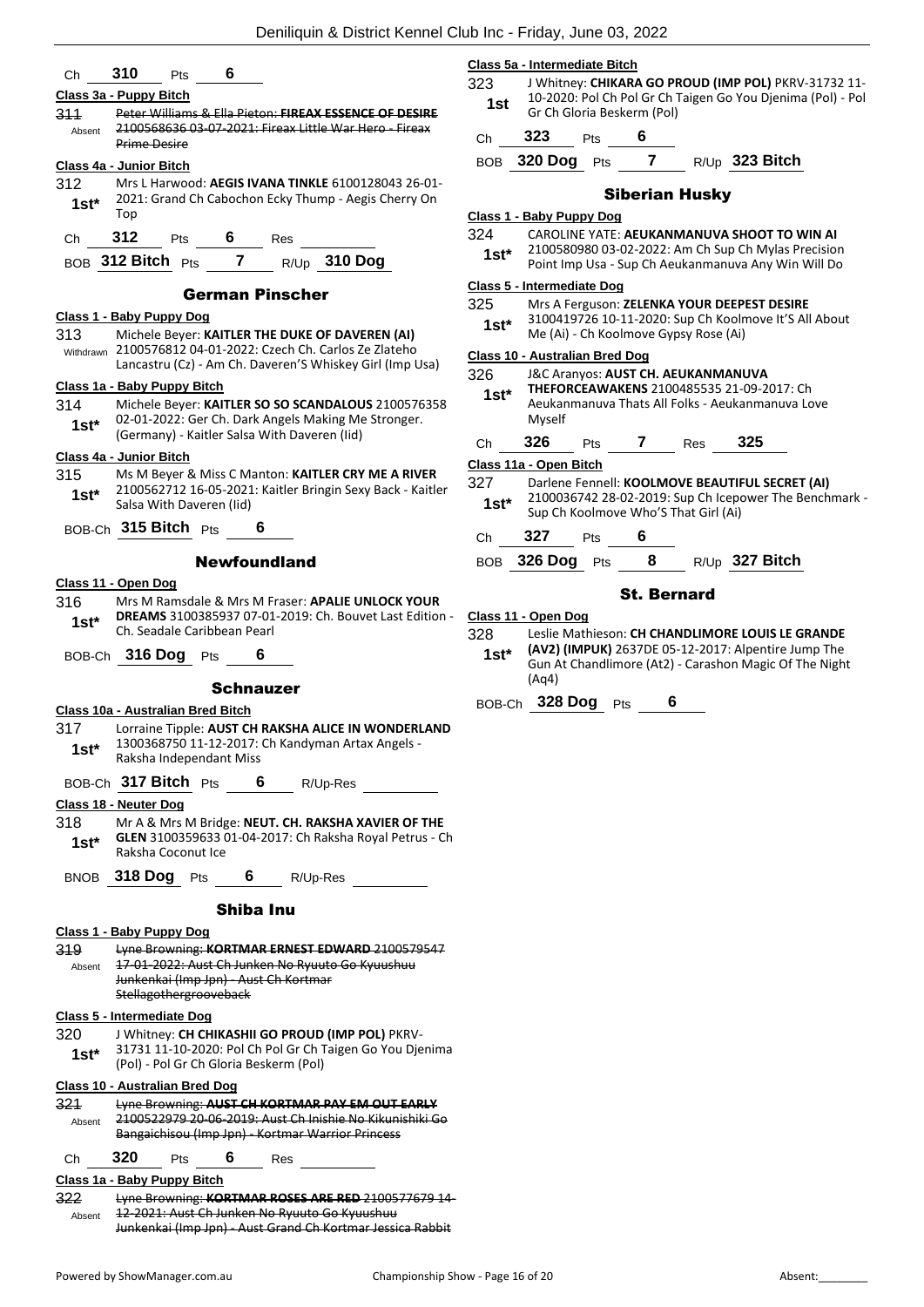# Group 6 - Specials

| Best<br>Pts: 23        | <b>St. Bernard</b><br>328<br>Leslie Mathieson: CH Chandlimore Louis Le Grande (AV2)<br>(IMPUK)             |
|------------------------|------------------------------------------------------------------------------------------------------------|
| <b>R/Up</b><br>Pts: 13 | 299<br><b>Bernese Mountain Dog</b><br>C PHILLIPS & K OAKLEY: AUST CH KRAIGOAKS INCOMING<br><b>WAVES</b>    |
| <b>Baby</b>            | 324<br><b>Siberian Husky</b><br>CAROLINE YATE: AEUKANMANUVA SHOOT TO WIN AI                                |
| <b>Minor</b>           | 303<br><b>Boxer</b><br>Mr DW Halliday: BOXBERRY THIS IS NOT YOUR ROOM                                      |
| <b>Puppy</b>           | 304<br><b>Boxer</b><br>Mr DW Halliday: BOXBERRY CATCH A WAVE                                               |
| <b>Junior</b>          | 312<br>Dobermann<br>Mrs L Harwood: Aegis Ivana Tinkle                                                      |
| <b>Inter</b>           | 320<br>Shiba Inu<br>J Whitney: Ch Chikashii Go Proud (Imp POL)                                             |
| Aus Br                 | 299<br><b>Bernese Mountain Dog</b><br>C PHILLIPS & K OAKLEY: AUST CH KRAIGOAKS INCOMING<br><b>WAVES</b>    |
| Open                   | <b>St. Bernard</b><br>328<br>Leslie Mathieson: CH Chandlimore Louis Le Grande (AV2)<br>(IMPUK)             |
|                        | <b>Neuter</b>                                                                                              |
| Best<br>Pts: 7         | 306<br><b>Boxer</b><br>Mr DW Halliday & Mrs SJ Badman: AUST CH & NEUTER CH<br><b>BOXBERRY SPANISH EYES</b> |
| R/Up                   | <b>Schnauzer</b><br>318<br>Mr A & Mrs M Bridge: NEUT. CH. Raksha Xavier of the Glen                        |
| Finish                 | Absent<br>9                                                                                                |
|                        | <b>Group 7 - Non-Sporting Group</b>                                                                        |
|                        | 4 - Mrs Patricia Cutler (NSW)                                                                              |
|                        |                                                                                                            |

Start Time:

# Boston Terrier

# **Class 1 - Baby Puppy Dog**

329 F Trickey: **FRENCHTRICK TIMETRAVELER IN OZ** 2100582956 25-02-2022: Ch Canmoy's Boston Rockefeller (Imp Fin) - Ch Frenchtrick Roxie Girl Absent

# **Class 5 - Intermediate Dog**

- 330 Leanne Brown: **CH BOSLEA MISTER PAPARAZZI** 3100409164 08-04-2020: Bostonbob Bruno Split - Ch Zamenhof Madjik Dreams **1st\***
- Ch **330** Pts **6**

# **Class 1a - Baby Puppy Bitch**

- 331 Ms L King: **LYNTAY SHES SO FANCY** 3100442614 13-12- 2021: Grand Ch Baronrath All In A Nutshell - Ch Baronrath **2nd** <sup>2021: Grand C</sup> Shes Got Style
- 332 Leanne Brown: **BOSLEA HER ROYAL HIGHNESS** 3100443090 14-12-2021: Grand Ch Baronrath All In A Nutshell - Ch **1st**\* 14-12-2021: Grand Ch Bar<br>Zamenhof Madjik Dreams

# **Class 4a - Junior Bitch**

333 Karen Ewing: **LOUVETEAU THE FINEST CHAPTER** 3100422299 19-12-2020: Ch Loualli Stories To Tell - Ch Louveteau Fantasy N Fairytales Absent

|    |                      | Class 10a - Australian Bred Bitch                                                                     |  |  |  |  |
|----|----------------------|-------------------------------------------------------------------------------------------------------|--|--|--|--|
|    | 334                  | Karen Ewing: LOUVETEAU A FAIRY STORY 3100422300 19-                                                   |  |  |  |  |
|    | $1st*$               | 12-2020: Ch Loualli Stories To Tell - Ch Louveteau Fantasy N<br>Fairytales                            |  |  |  |  |
|    | 335                  | Ms L King: CH BARONRATH MADE TO MEASURE                                                               |  |  |  |  |
|    |                      | 3100343432 26-05-2016: Ch Bellissimo Cosmic                                                           |  |  |  |  |
|    | 2nd                  | Starburst(Imp Nzl) - Baronrath Princess Pedal                                                         |  |  |  |  |
|    |                      | Class 11a - Open Bitch                                                                                |  |  |  |  |
|    |                      |                                                                                                       |  |  |  |  |
|    | 336                  | Karen Ewing: CH LOUVETEAU FANTASY N FAIRYTALES<br>3100358843 25-05-2017: Loualli Little Jack Horner - |  |  |  |  |
|    | $1st*$               | Louveteau Strike N Gold                                                                               |  |  |  |  |
|    | 337                  | Leanne Brown: CH ZAMENHOF MADJIK DREAMS                                                               |  |  |  |  |
|    |                      | 3100356288 15-03-2017: Kerden Bet Ya Sweet Bippy I Do -                                               |  |  |  |  |
|    | 2nd                  | Ch Bostonwood O Wata Gale Suzy                                                                        |  |  |  |  |
|    |                      | 336<br>9<br>334                                                                                       |  |  |  |  |
|    | Сh                   | Pts<br>Res                                                                                            |  |  |  |  |
|    |                      | R/Up 334 Bitch<br>10<br>BOB $336$ Bitch $Pts$                                                         |  |  |  |  |
|    |                      |                                                                                                       |  |  |  |  |
|    |                      | <b>British Bulldog</b>                                                                                |  |  |  |  |
|    |                      | Class 10 - Australian Bred Dog                                                                        |  |  |  |  |
|    | 338                  | Nicole Zealley: AUST CH ZERACHIEL PLAYIN WITH DREAMS                                                  |  |  |  |  |
|    | 1st*                 | 2100515304 10-02-2019: Ch. Janayin Games People Play -                                                |  |  |  |  |
|    |                      | Ch. Zerachiel Psychedelic Dreams                                                                      |  |  |  |  |
|    | Сh                   | 338<br>6<br><b>Pts</b>                                                                                |  |  |  |  |
|    |                      | Class 11a - Open Bitch                                                                                |  |  |  |  |
|    | 339                  | Nicole Zealley: AUST CH ZERACHIEL CHARLEYS ANGELS                                                     |  |  |  |  |
|    |                      | 2100515303 10-02-2019: Ch. Janayin Games People Play-                                                 |  |  |  |  |
|    | Absent               | Ch. Zerachiel Psychedelic Dreams                                                                      |  |  |  |  |
|    | 340                  | Nicole Zealley: AUST CH ZERACHIEL CHASING RAINBOWS                                                    |  |  |  |  |
|    |                      | 2100507652 15-10-2018: Grand Ch. Tamad Chasing Dreams                                                 |  |  |  |  |
|    | $1st^*$              | - Ch.Tamad Chasing Storms                                                                             |  |  |  |  |
|    |                      | 340<br>6                                                                                              |  |  |  |  |
|    | Сh                   | Pts<br>Res                                                                                            |  |  |  |  |
|    | BOB.                 | 7<br>R/Up 340 Bitch<br>338 Dog Pts                                                                    |  |  |  |  |
|    |                      | <b>Chow Chow</b>                                                                                      |  |  |  |  |
| ١  |                      |                                                                                                       |  |  |  |  |
|    |                      | <b>Class 10 - Australian Bred Dog</b>                                                                 |  |  |  |  |
|    | 341                  | Mrs M & Mr K Foster: AUST CHAMPION RYNKLS ROARING                                                     |  |  |  |  |
|    | Absent               | IN THE MIST 2100493529 16 02 2018: Chowleigh Hear Me                                                  |  |  |  |  |
|    |                      | Roar - Sherae Pink Mist N Willows                                                                     |  |  |  |  |
|    | BOB-Ch               | Pts                                                                                                   |  |  |  |  |
|    |                      |                                                                                                       |  |  |  |  |
|    |                      | <b>Dalmatian</b>                                                                                      |  |  |  |  |
|    |                      | <b>Class 2 - Minor Puppy Dog</b>                                                                      |  |  |  |  |
|    | 342                  | Darlene Fennell: PACEAWAY VERY STYLISH 4100365049                                                     |  |  |  |  |
|    | 1st*                 | 26-11-2021: Am Ch, Arg Gr Ch, Uru Ch, Braz Nat Ch. Int Ch                                             |  |  |  |  |
|    |                      | Pan-A St Supreme Ch Paceaway At Rosemount - Paceaway                                                  |  |  |  |  |
|    |                      | Double Happy (Ai)                                                                                     |  |  |  |  |
|    |                      | Class 3 - Puppy Dog                                                                                   |  |  |  |  |
|    | 343                  | M obrien: THUNDERSPOT HITCH TRAIL BLAZER (AI)                                                         |  |  |  |  |
| 56 |                      | 2100576682 02-12-2021: Ch Starswept Coach Rider -                                                     |  |  |  |  |
| h  | 1st                  | Thunderspot Secret Prize                                                                              |  |  |  |  |
|    | Class 4 - Junior Dog |                                                                                                       |  |  |  |  |
|    | 344                  | J O'Connor: PACEAWAY HIJACK 4100361138 01-09-2021:                                                    |  |  |  |  |
|    |                      | Am Ch Tuckaway Winged Foot (Imp Usa - Ch Paceaway Just                                                |  |  |  |  |
|    | 1st*                 | Havin Fun                                                                                             |  |  |  |  |
|    |                      | Class 5 - Intermediate Dog                                                                            |  |  |  |  |
|    |                      |                                                                                                       |  |  |  |  |
|    | 345                  | M obrien: THUNDERSPOT I SEE THE LIGHT 2100520708 13-                                                  |  |  |  |  |
|    | 1st*                 | 06-2019: Grand Ch Thunderspot Right Kindof Wrong - Ch<br>Thunderspot I Paint A Picture                |  |  |  |  |
|    |                      | Miss C L Birch: DALCOACH DREAM CATCHER (AI)                                                           |  |  |  |  |
|    | 346                  |                                                                                                       |  |  |  |  |

3100418553 26-10-2020: Sup.Ch. Topspott Firebrand - Sem - Aust. Ch. Krystaway Covert Mission Absent

# **Class 11 - Open Dog**

347 J O'Connor: **AUST SUP CH PACEAWAY ZABALLERO** 4100271706 11-03-2016: Ch Underfoot Sorcerers Apprentice - Ch Paceaway Starz In The Sky Absent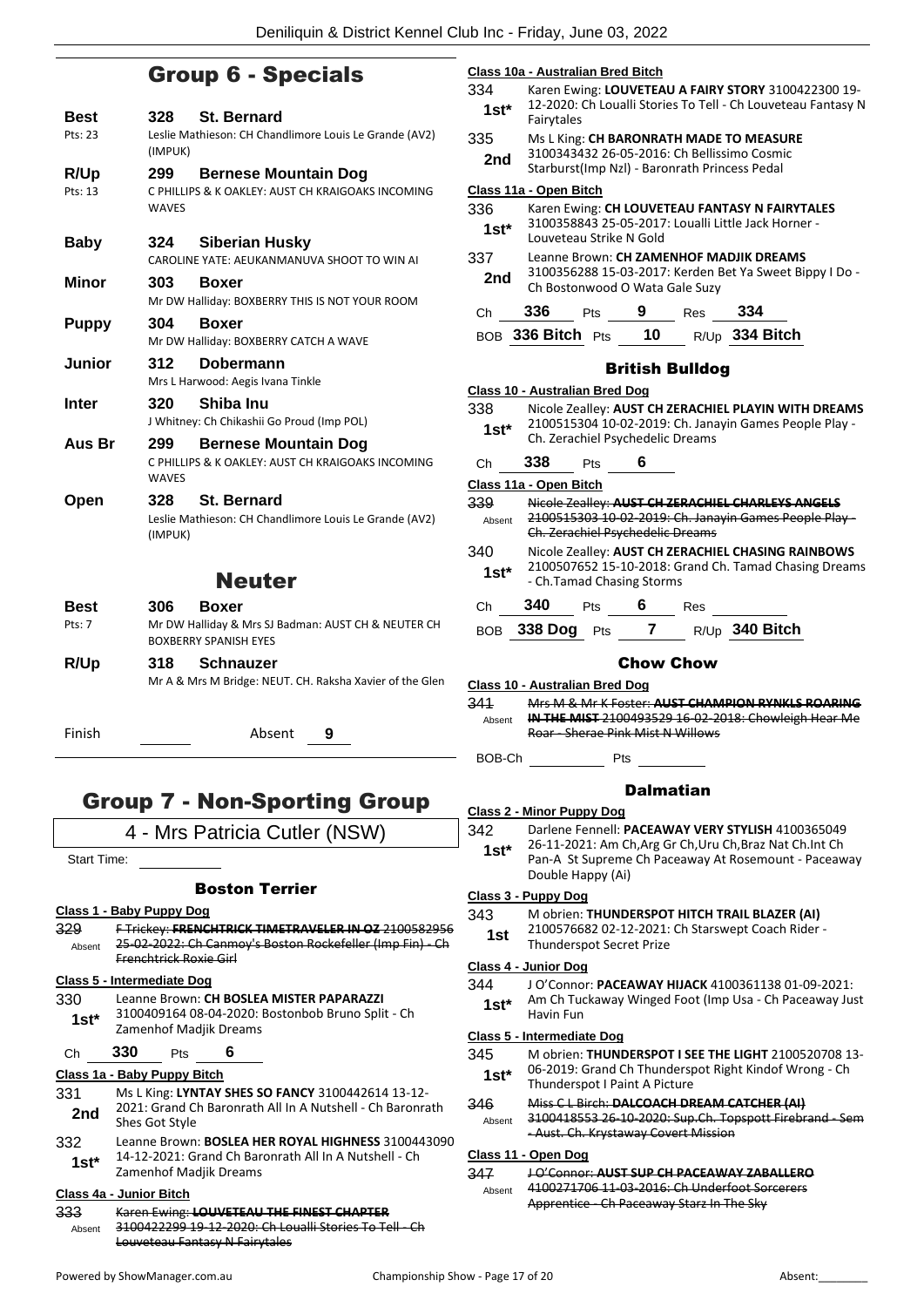| Ch             | 344<br>Pts                                                                                                                                       | 9                          | Res | 342            | Сh             | 361                                                     | F |
|----------------|--------------------------------------------------------------------------------------------------------------------------------------------------|----------------------------|-----|----------------|----------------|---------------------------------------------------------|---|
|                | Class 1a - Baby Puppy Bitch                                                                                                                      |                            |     |                |                | 358 Dog                                                 |   |
| 348<br>1st*    | M obrien: THUNDERSPOT DARK PHOENICKS 2100576184<br>06-12-2021: Starswept Scottish Monarch - Thunderspot                                          |                            |     |                | BOB.           |                                                         |   |
|                | Flash Of Silver                                                                                                                                  |                            |     |                |                | Class 10 - Australian                                   |   |
| 349<br>Absent  | S stweart: TROUBADOUR ZENWHOBERI ASSASSIN<br>3100444878 03-02-2022: Ch Paceaway Coach Maker (Ai) -<br>Neehi Toppspott Daisy                      |                            |     |                | 363<br>Absent  | Mrs I radcl<br>08-03-2019<br>Danefred E                 |   |
|                | Class 2a - Minor Puppy Bitch                                                                                                                     |                            |     |                |                | Class 11 - Open Dog                                     |   |
| 350<br>1st     | M obrien: THUNDERSPOT PINA COLADA 2100572183 14-<br>09-2021: Grand Champion Thunderspot Right Kindof Wrong<br>- Neehi You Stole My Heart         |                            |     |                | 364<br>$1st*$  | K.M.Ward:<br>310039245                                  |   |
|                | Class 3a - Puppy Bitch                                                                                                                           |                            |     |                |                | Love Is In T                                            |   |
| 351<br>$1st^*$ | J O'Connor: PACEAWAY HILIGHT 4100361133 01-09-2021:<br>Am Ch Tuckaway Winged Foot (Imp Usa) - Ch Paceaway<br><b>Just Havin Fun</b>               |                            |     |                | BOB-Ch         | 364 Do                                                  |   |
|                | <b>Class 4a - Junior Bitch</b>                                                                                                                   |                            |     |                |                | Class 11 - Open Dog                                     |   |
| 352<br>1st     | Mrs C E King: DANINDA MISS IVY 3100422174 26-12-2020:<br>Grand Ch Thunderspot Right Kindof Wrong - Paceaway<br>Limelight                         |                            |     |                | 365<br>Absent  | <b>K-Pinker: N</b><br><del>2015 21-1</del><br>Nz Ch. Mo |   |
|                | Class 10a - Australian Bred Bitch                                                                                                                |                            |     |                | BOB-Ch         |                                                         |   |
| 353<br>Absent  | M obrien: THUNDERSPOT SECRET PRIZE 2100520719 13-<br>06 2019: Grand Ch Thunderspot Right Kindof Wrong Ch<br><b>Thunderspot I Paint A Picture</b> |                            |     |                |                | <b>Class 5 - Intermediat</b>                            |   |
| 354            | Miss C L Birch: AUST. CH KRYSTAWAY COVERT MISSION                                                                                                |                            |     |                | 366            | <b>R, M &amp; T P</b>                                   |   |
| Absent         | 2100436352 26-08-2015: Ch. Paceaway Ona Mission - Ch.<br><b>Krystaway Show Bling</b>                                                             |                            |     |                | $1st*$         | 2020: Sup<br>Right By M                                 |   |
|                | Class 11a - Open Bitch                                                                                                                           |                            |     |                | Сh             | 366                                                     | F |
| 355<br>$1st*$  | Jenni Oconnor: GR CH PACEAWAY DREAM CATCHER<br>4100295588 12-08-2017: Gr Ch Paceaway Winter In Vagus -<br>Topspott Team Sky                      |                            |     |                | 367            | Class 10a - Australia<br>R, M & T P                     |   |
| Ch             | 351<br>Pts                                                                                                                                       | 9                          | Res | 355            | $1st*$         | 12-06-202<br>Mothers Jo                                 |   |
|                | BOB 351 Bitch Pts                                                                                                                                | 13                         |     | R/Up 355 Bitch | Сh             | 367                                                     | F |
| 356<br>$1st^*$ | Class 18a - Neuter Bitch<br>M obrien: THUNDERSPOT FLASH OF SILVER 2100449465<br>16-03-2016: Ch Starswept Iced Mocha Ai - Ch Neut Ch              |                            |     |                |                | <b>BOB 366 Dog</b>                                      |   |
|                | Thunderspot Violet Are Blue                                                                                                                      |                            |     |                |                | <b>Class 2 - Minor Pupp</b>                             |   |
|                | BNOB 356 Bitch Pts                                                                                                                               | 6<br><b>French Bulldog</b> |     | R/Up-Res       | 368<br>$1st*$  | Linda Robi<br>11-2021: N                                |   |
|                | Class 1 - Baby Puppy Dog                                                                                                                         |                            |     |                |                | Dream                                                   |   |
| 357            | Mr R & Mrs N Wilson: CARRSKI STORM CHASER (AI)                                                                                                   |                            |     |                | Ch             | 368                                                     | F |
| 1st            | 3100444514 09-12-2021: Sup Ch Carrski Rumour Haz It -<br>Carrski On Any Given Sunday                                                             |                            |     |                | 369.<br>Absent | Class 3a - Puppy Bit<br><b>LINDA JOH</b><br>07-09-202:  |   |
| 358            | Class 3 - Puppy Dog<br>Mambilou Kennels: MAMBILOU LITTLE ONE OF RISING                                                                           |                            |     |                |                | Silver                                                  |   |
| $1st^*$        | 3100435667 29-07-2021: Mambilou Phoenixrising (lid<br>Poland) - Mambilou Ms Harper                                                               |                            |     |                | 370            | Class 10a - Australia<br>Miss C. Sha                    |   |
|                | Class 10 - Australian Bred Dog                                                                                                                   |                            |     |                | $1st^*$        | 310037042<br>Oz - Grand                                 |   |
| 359<br>$1st^*$ | Mr R & Mrs N Wilson: CH CARRSKI MURPHYS LAW<br>3100421762 04-10-2020: Carrski By George Ive Got It -<br>Carrski On Any Given Sunday              |                            |     |                | Сh             | 370                                                     | F |
|                | 358                                                                                                                                              | 7                          |     | 359            |                | <b>BOB 368 Dog</b>                                      |   |
| Ch             | Pts<br>Class 1a - Baby Puppy Bitch                                                                                                               |                            | Res |                | 371            | Class 18a - Neuter B<br>Miss C. Sha                     |   |
| 360            | Abiaan Kennels: ABIAAN CALIFAWNICATION GIRL<br>4100366337 24-12-2021: Ch Abiaan Rocketeer Boy (Ai) -                                             |                            |     |                | $1st^*$        | <b>BEFORETH</b><br>Ahornstree                           |   |
| $1st^*$        | Mambilou Ma Choupinet (Iid Poland)                                                                                                               |                            |     |                |                | Danrith Mo                                              |   |
|                | Class 4a - Junior Bitch<br>Mr R & Mrs N Wilson: AUST CH CARRSKI DIAMOND ON                                                                       |                            |     |                |                | BNOB 371 Bitch                                          |   |
| 361<br>$1st^*$ | DIAMONDS 3100424772 08-02-2021: Carrski By George Ive<br>Got It - Carrski Destiny Strikes Agian                                                  |                            |     |                |                |                                                         |   |
|                | Class 5a - Intermediate Bitch                                                                                                                    |                            |     |                | 372            | Class 4 - Junior Dog<br>Mr K & Mr                       |   |
| 362            | Mambilou Kennels: CH MAMBILOU SHE LOVES TO PARTY                                                                                                 |                            |     |                | 1st*           | <b>POLE POSI</b>                                        |   |
| $1*$           | 3100420599 23-11-2020: Abiaan Maverick Boy (Ai) -                                                                                                |                            |     |                |                | Shamrock                                                |   |

Mambilou Have A Little Faith **1st\***

| Ch <b>361</b>   | <b>Pts</b> |   | $Res$ 362 |                     |  |
|-----------------|------------|---|-----------|---------------------|--|
| BOB 358 Dog Pts |            | 9 |           | R/Up <b>359 Dog</b> |  |

# Great Dane

|    | Class 10 - Australian Bred Dog |                                                                                                                                        |  |  |  |  |  |
|----|--------------------------------|----------------------------------------------------------------------------------------------------------------------------------------|--|--|--|--|--|
|    | 363<br>Absent                  | Mrs   radcliffe: CH DANEERED I SPARTACUS 3100388941<br>08-03-2019: Grand Ch Truemannia Indianas Image -<br><b>Danefred Black Peppa</b> |  |  |  |  |  |
|    |                                | Class 11 - Open Dog                                                                                                                    |  |  |  |  |  |
| ٦g | 364<br>$1st^*$                 | K.M.Ward: CH ONDANE JUST WILD ABOUT HARRY<br>3100392459 16-04-2019: Underane Drawcard - Ondane<br>Love Is In The Air (Ai)              |  |  |  |  |  |
|    | BOB-Ch                         | 364 Doq<br>Pts<br>R/Up-Res                                                                                                             |  |  |  |  |  |

# Japanese Spitz

| 365    | K Pinker: NZ CH. MONDIAL OUT OF THE SHADOWS 07062        |
|--------|----------------------------------------------------------|
| Ahsent | 2015 21-10-2015: Nz Ch. Sachi Frozen N Time At Mondial - |
|        | Nz Ch. Mondial Gone In Sixty Seconds                     |
|        |                                                          |

Pts and the property of the property of the property of the property of the property of the property of the property of the property of the property of the property of the property of the property of the property of the pr

# Keeshond

# **Conduct**

| 366    | R, M & T Parker: RYMISKA ICE CUBE 2100544495 25-06-       |
|--------|-----------------------------------------------------------|
| $1st*$ | 2020: Sup Ch Rymiska Ice Breaka Atleifhond - Ch Sandstock |
|        | Right By My Side                                          |

# Ch **366** Pts **6**

# **Class 10a - Australian Bred Bitch**

<sup>2</sup>arker: **RYMISKA CHARM THE RIOT** 2100544496 0: Ch Rymiska No More Mr Ice Guy - Morioka A<br>oy 1st\* <sup>12-06-2020:</sup><br>Mothers Joy

| Ch | 367 | Pts | 6 |
|----|-----|-----|---|
|    |     |     |   |

BOB **366 Dog** Pts **7** R/Up **367 Bitch**

# Poodle (Standard)

# **Class 2 - Minor Puppy Dog**

inson: **KYSAN KING OF THE KIDS** 3100442695 01-Noxas Accidentally In Love - Kysan Ariel Dare To

Ch **368** Pts **6**

**Class 3a - Puppy Bitch**

369 LINDA JOHNSON: **GIDAY DELTA GOODREM** 3100438911 1: Grandesprit Marlon Brando - Giday Victorias

# **Class 10a - Australian Bred Bitch**

arpe: CH. CAPANASH MISTRESS OF THE DARK 28 07-01-2018: Sup.Ch. Poodelle The Boy From **Ch. Capanash Darkest Beforethedawn** 

Ch **370** Pts **6** Res

BOB **368 Dog** Pts **7** R/Up **370 Bitch**

**Ritch** 

arpe: GRAND CH. NEUT.CH.CAPANASH DARKEST

**BEFORETHEDAWN** 3100282557 24-12-2012: Sup. Ch. ets Vallimont Rn (Imp Ger) - Gr. Ch. Neut. Ch. loon Goddess

**h** Pts **6** R/Up-Res

# Poodle (Miniature)

# **Class 4 - Junior Dog**

rs J Hopkins & Mrs P & Mr M J Clarke: **AZFLEX** 

**POLE POSITION** 2100562004 18-02-2021: Ch Magic Shamrock Il Magnifico Ccd. Ra. Fs.S. Htm.S (Imp Ita) - Ch. Westpriors Power Of Midnight **1st\***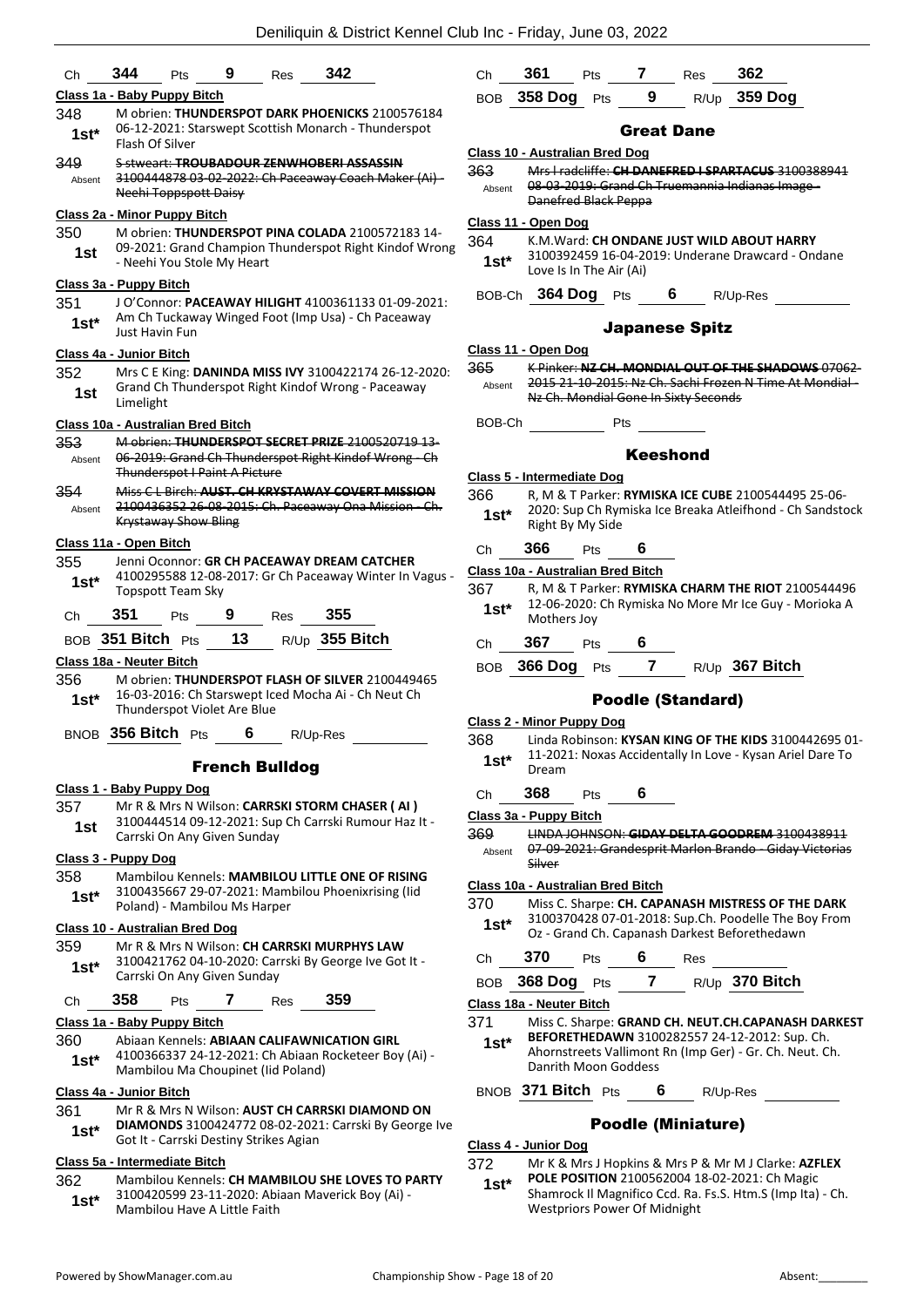| 372<br>6<br>Pts<br>Сh                                                                                                                                                                                  |                  | SI                                                                   |
|--------------------------------------------------------------------------------------------------------------------------------------------------------------------------------------------------------|------------------|----------------------------------------------------------------------|
| Class 11a - Open Bitch                                                                                                                                                                                 |                  | <b>Class 2 - Minor Puppy Dog</b>                                     |
| Mrs J L MacKenzie: CH MONTAIRES BEAUTIFUL BEASTIE<br>373<br>3100411647 16-03-2020: Ch Dechine Top Secret (Imp Uk) -<br>$1st^*$<br>Ch Magic Shamrock Vasariana (Imp Ita)                                | 385<br>$1st*$    | Belinda Heersema: B<br>2100576554 28-10-2<br>Ita) - Beltzu My Only   |
| 6<br>373<br>Pts<br>Ch                                                                                                                                                                                  | Ch               | 385<br>6<br>Pts                                                      |
| BOB 373 Bitch Pts<br>$\overline{7}$<br>R/Up 372 Dog                                                                                                                                                    |                  | Class 3a - Puppy Bitch                                               |
| Poodle (Toy)                                                                                                                                                                                           | 386<br>$1st^*$   | Belinda Heersema: B<br>13-10-2021: Ee Jr Ch<br>Slenisc (Impltu) - Ch |
| Class 2a - Minor Puppy Bitch                                                                                                                                                                           |                  | 386                                                                  |
| 374<br>MRS E NASON: TOYDIOR CAREFREE DOLLY 2100579121 02-<br>12-2021: Tresnan Into Th Danger Zone - Toydior Make Mine<br>$1st*$<br>Shandy                                                              | Ch<br><b>BOB</b> | 6<br>Pts<br>385 Dog<br>Pts                                           |
| Class 5a - Intermediate Bitch                                                                                                                                                                          |                  |                                                                      |
| 375<br>MRS B GLEESON & MRS J SEITER: FLEURLEE LADY CECILIA<br>3100421181 24 11 2020: Zazzin Playin With Fire Fleurlee<br>Absent<br>Lady Abigail                                                        |                  | <b>Group 7</b>                                                       |
| MRS J SEITER & MRS B GLEESON: CH FLEURLEE LADY<br>376                                                                                                                                                  | <b>Best</b>      | 364<br>Grea                                                          |
| <b>LUCINDA 3100399464 10-10-2019: Ch Toylyn Valentino</b><br>Absent                                                                                                                                    | Pts: 25          | K.M.Ward: Ch Or                                                      |
| Nior - Proclaim Midnite Melody                                                                                                                                                                         | R/Up             | 351<br>Dalm                                                          |
| Class 10a - Australian Bred Bitch                                                                                                                                                                      | Pts: 15          | J O'Connor: Pace                                                     |
| 377<br>Ms C A Perryman: CH CASHYPARK SUMMER IN PARIS<br>3100385330 01-12-2018: Garwey Tin Soldier - Ch Cashypark<br>$1st*$<br>Isabella Paris                                                           | <b>Baby</b>      | 332<br>Bost<br>Leanne Brown: B                                       |
| Class 11a - Open Bitch                                                                                                                                                                                 | <b>Minor</b>     | 368<br>Pooc                                                          |
| 378<br>Jenny larkman: RUBICONDALE BIJOU SUKI 3100418642 25-                                                                                                                                            |                  | Linda Robinson: I                                                    |
| 10-2020: Hallaby Caviars Not Black - Beaujouet Miss<br>$1st*$<br>Contrary                                                                                                                              | <b>Puppy</b>     | 351<br>Dalm<br>J O'Connor: Pace                                      |
| BOB-Ch 378 Bitch Pts<br>8<br>R/Up-Res 374 Bitch<br><b>Schipperke</b>                                                                                                                                   | Junior           | 344<br>Dalm<br>J O'Connor: Pace                                      |
| Class 10 - Australian Bred Dog<br>379<br>Helen Rixon: CH. BREOGAN PANDA DREAMS 2100470574                                                                                                              | Inter            | 366<br>Kees<br>R, M & T Parker:                                      |
| 04-02-2017: Nz Ch. Ch. Breogan Kiwi Dreams - Ch. Everalert<br>$1st*$<br>Pamela Panda                                                                                                                   | Aus Br           | 379<br>Schi<br>Helen Rixon: Ch.                                      |
| 379<br>6<br>Ch<br>Pts                                                                                                                                                                                  | Open             | 364<br>Grea                                                          |
| Class 1a - Baby Puppy Bitch                                                                                                                                                                            |                  | K.M.Ward: Ch Or                                                      |
| R&E Chapman: BATEAUCHIEN BLACK MAGIC 3100446748<br>380<br>02-02-2022: Scheepshond Blk And Handsome - Bateauchien<br>1st*<br><b>National Velvet</b>                                                     |                  | N                                                                    |
| Class 4a - Junior Bitch                                                                                                                                                                                | <b>Best</b>      | 356<br>Dalm                                                          |
| 381<br>R & E Chapman: SCHEEPSHOND QUEST FOR SUCCESS                                                                                                                                                    | Pts: 7           | M obrien: Thund                                                      |
| 3100427928 10-03-2021: Scheepshond Blk And Handsome -<br>$1st^*$<br>Ch Bargchain Tilight Lady Oftime                                                                                                   | R/Up             | 371<br>Pooc                                                          |
| Class 10a - Australian Bred Bitch                                                                                                                                                                      |                  | Miss C. Sharpe: G<br><b>BEFORETHEDAW</b>                             |
| 382<br>R & E Chapman: SCHEEPSHOND LILY ROSE NBT<br>3100422427 19-12-2020: Bateauchien High And Mighty -<br>1st<br>Noonameena Alpha Centouri                                                            |                  |                                                                      |
| Class 11a - Open Bitch                                                                                                                                                                                 | Finish           |                                                                      |
| 383<br>Helen Rixon: CH. RIXOWN RUNNINGBEAR 2100500027 13-                                                                                                                                              |                  |                                                                      |
| 06-2018: Ch. Breogan Panda Dreams - Grand. Ch. Breogan<br>$1st*$<br>Highwaytoa Black Panda                                                                                                             |                  |                                                                      |
| 383<br>382<br>8 —<br>Res<br>Pts<br>Ch                                                                                                                                                                  |                  |                                                                      |
| 9<br>R/Up 383 Bitch<br>379 Dog Pts<br>BOB                                                                                                                                                              |                  |                                                                      |
|                                                                                                                                                                                                        |                  |                                                                      |
| <b>Shar Pei</b>                                                                                                                                                                                        |                  |                                                                      |
| Class 11a - Open Bitch                                                                                                                                                                                 |                  |                                                                      |
| 384<br>Mrs M & Mr K Foster: AUST CH. SWEETIEPEI NO FILTER<br>NEEDED (AI) 9100011950 09-04-2019: Imgrem Rey Caesar<br>$1st^*$<br>Say Pei Attention(Rus) - Ch. Grand Ch. Rynkls Peintedby<br>Tezuka (Ai) |                  |                                                                      |

# Shih Tzu

|                | Class 2 - Minor Puppy Dog                                                                                                                |
|----------------|------------------------------------------------------------------------------------------------------------------------------------------|
| 385.<br>$1st*$ | Belinda Heersema: BELTZU THE ONE AND ONLY<br>2100576554 28-10-2021: Sapphire Jp Di Casa Corsini (Imp<br>Ita) - Beltzu My Only Intentions |
|                |                                                                                                                                          |

| Jn | ათა                  | ٢ľS |  |
|----|----------------------|-----|--|
|    | ass 3a - Puppy Bitch |     |  |

| 386    | Belinda Heersema: BELTZU SWEET OBSESSION 2100576549                                                                    |
|--------|------------------------------------------------------------------------------------------------------------------------|
| $1st*$ | 13-10-2021: Ee Jr Ch Ltu Jr Jc Ch Dream Catcher Alpiu<br>Slenisc (Impltu) - Ch Alzhez Sign'd Seal'd Deliver'd (Imp Uk) |

Ch **386** Pts **6**

BOB **385 Dog** Pts **7** R/Up **386 Bitch**

# up 7 - Specials

| Best         | 364 | <b>Great Dane</b>                                  |
|--------------|-----|----------------------------------------------------|
| Pts: 25      |     | K.M.Ward: Ch Ondane Just Wild About Harry          |
| R/Up         | 351 | <b>Dalmatian</b>                                   |
| Pts: 15      |     | J O'Connor: Paceaway Hilight                       |
|              |     |                                                    |
| Baby         | 332 | <b>Boston Terrier</b>                              |
|              |     | Leanne Brown: Boslea Her Royal Highness            |
| <b>Minor</b> | 368 | Poodle (Standard)                                  |
|              |     | Linda Robinson: Kysan King Of The Kids             |
| <b>Puppy</b> | 351 | <b>Dalmatian</b>                                   |
|              |     | J O'Connor: Paceaway Hilight                       |
|              |     |                                                    |
| Junior       | 344 | <b>Dalmatian</b>                                   |
|              |     | J O'Connor: Paceaway Hijack                        |
| Inter        | 366 | Keeshond                                           |
|              |     | R, M & T Parker: Rymiska Ice Cube                  |
| Aus Br       | 379 | <b>Schipperke</b>                                  |
|              |     | Helen Rixon: Ch. Breogan Panda Dreams              |
| Open         | 364 | <b>Great Dane</b>                                  |
|              |     | K.M.Ward: Ch Ondane Just Wild About Harry          |
|              |     |                                                    |
|              |     |                                                    |
|              |     | <b>Neuter</b>                                      |
| Best         | 356 | <b>Dalmatian</b>                                   |
| Pts: 7       |     | M obrien: Thunderspot flash of silver              |
| R/Up         | 371 | Poodle (Standard)                                  |
|              |     | Miss C. Sharpe: Grand CH. Neut.CH.CAPANASH DARKEST |
|              |     | <b>BEFORETHEDAWN</b>                               |
|              |     |                                                    |
|              |     |                                                    |
| Finish       |     | 14<br>Absent                                       |
|              |     |                                                    |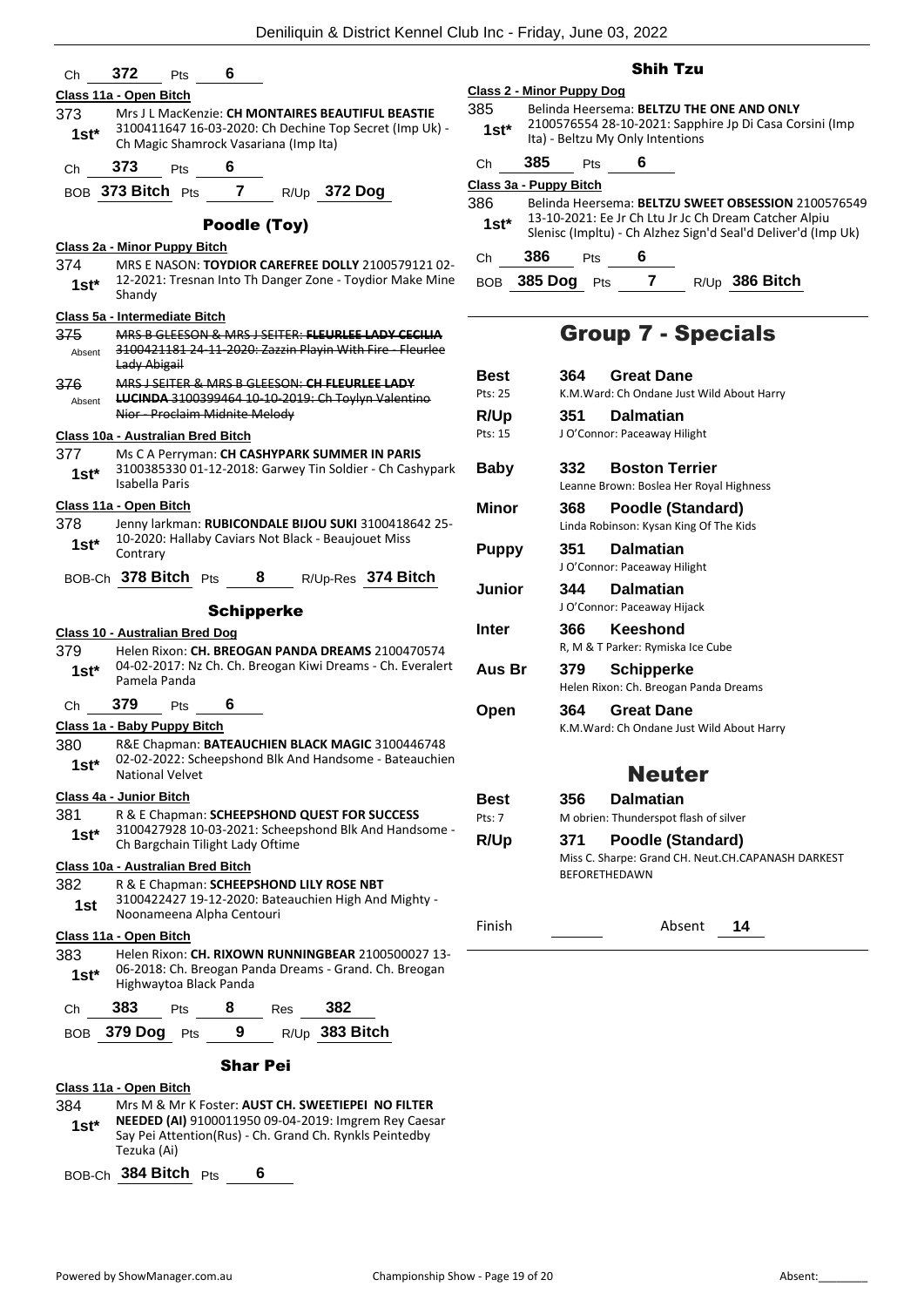# **General Specials Judge: Mrs Nellie Abela (NSW)**

| <b>Best In Show</b><br><b>Pts: 25</b>        | 231                 | <b>Whippet</b><br>Sonia Turay/NJ Rule-Steele: Aust Ch Taejaan Killer Queen                    |
|----------------------------------------------|---------------------|-----------------------------------------------------------------------------------------------|
| <b>Runner Up In Show</b><br>Pts: 15          | 167                 | <b>German Shorthaired Pointer</b><br>Sevoier Kennels: Aust Ch Sevoier Out Of The Shadows (AI) |
| <b>Baby Puppy In Show</b>                    | 324                 | <b>Siberian Husky</b><br>CAROLINE YATE: AEUKANMANUVA SHOOT TO WIN AI                          |
| <b>Minor Puppy In Show</b>                   | 255                 | <b>Bearded Collie</b><br>Jessica Buckley: Stylwise Tilted Kilt                                |
| <b>Puppy In Show</b>                         | 351                 | <b>Dalmatian</b><br>J O'Connor: Paceaway Hilight                                              |
| <b>Junior In Show</b>                        | 278                 | <b>Shetland Sheepdog</b><br>N Pearson: Ch Hartly Big Bang                                     |
| <b>Intermediate In Show</b>                  | 148                 | <b>Cocker Spaniel</b><br>D & M BELLAMY: BELCROFT WALKING IN THE RAIN                          |
| <b>Australian Bred In Show</b>               | 299<br><b>WAVES</b> | <b>Bernese Mountain Dog</b><br>C PHILLIPS & K OAKLEY: AUST CH KRAIGOAKS INCOMING              |
| <b>Open In Show</b>                          | 231                 | <b>Whippet</b><br>Sonia Turay/NJ Rule-Steele: Aust Ch Taejaan Killer Queen                    |
| <b>Best Neuter In Show</b><br><b>Pts: 25</b> | 217                 | <b>Greyhound</b><br>Mrs A Ferguson: Kanati Ice Queen                                          |
| <b>Runner Up Neuter In Show</b>              | 356                 | <b>Dalmatian</b><br>M obrien: Thunderspot flash of silver                                     |